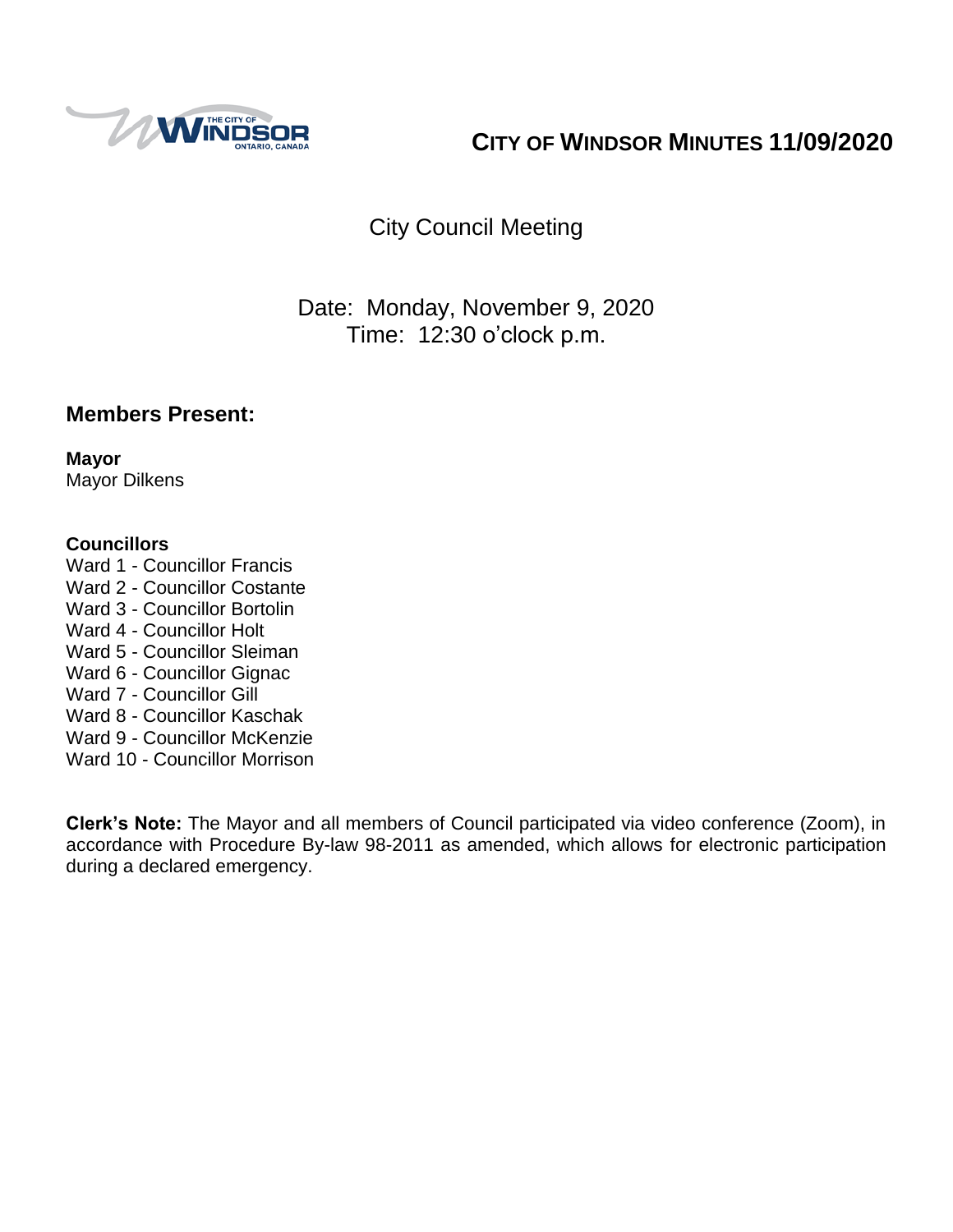### **1. ORDER OF BUSINESS**

## **2. CALL TO ORDER**

The Mayor calls the meeting to order at 12:31 o'clock p.m.

## **3. DISCLOSURE OF PECUNIARY INTEREST AND THE GENERAL NATURE THEREOF**

None disclosed.

## **4. ADOPTION OF THE MINUTES**

### **4.1. Adoption of the Windsor City Council meeting minutes held October 19, 2020**

Moved by: Councillor Bortolin Seconded by: Councillor Costante

That the minutes of the meeting of Council held October 19, 2020 **BE ADOPTED** as presented. Carried.

Report Number: SCM 324/2020

## **5. NOTICE OF PROCLAMATIONS**

**Illumination** "Hiatus House – Shine the Light" – November 2, 2020

### **6. COMMITTEE OF THE WHOLE**

Moved by: Councillor Francis Seconded by: Councillor Gignac

That Council do now rise and move into Committee of the Whole with the Mayor presiding for the purpose of dealing with:

- (a) communication items;
- (b) consent agenda;
- (c) hearing requests for deferrals, referrals and/or withdrawals of any items of business;
- (d) hearing presentations and delegations;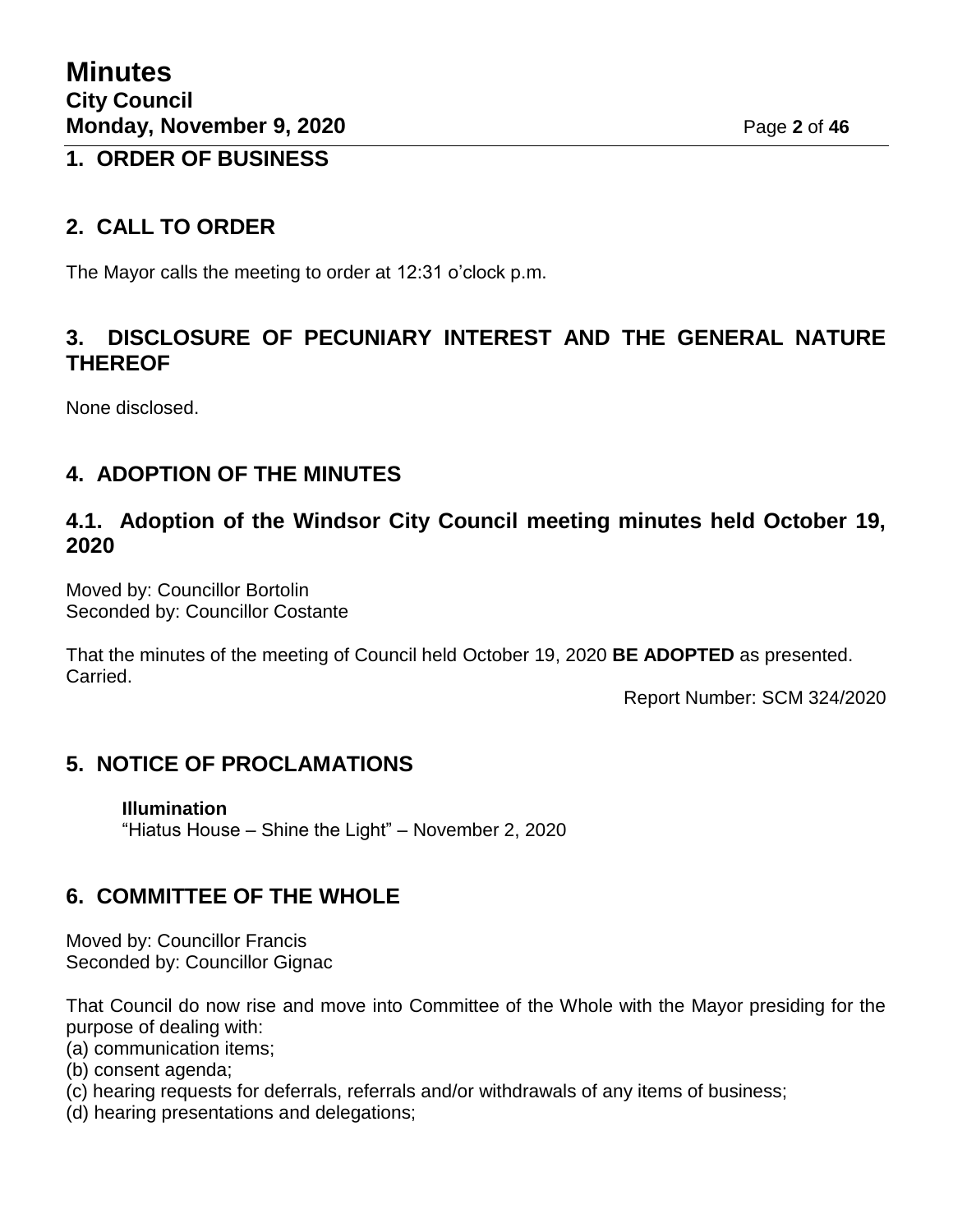## **Minutes City Council Monday, November 9, 2020** Page 3 of 46

(e) consideration of business items;

(f) consideration of Committee reports:

(g) Report of Special In-Camera Meeting or other Committee as may be held prior to Council (if scheduled); and

(h) consideration of by-law 148-2020 through 152-2020 (inclusive).

Carried.

## **7. COMMUNICATIONS INFORMATION PACKAGE**

## **7.1. Correspondence Monday, November 9, 2020**

Moved by: Councillor Holt Seconded by: Councillor Kaschak

Decision Number: CR531/2020

That the following Communication Items 7.1.3 through 7.1.5 (inclusive), 7.1.8 and 7.1.9, 7.1.13, 7.1.15, and 7.1.17 through 7.1.29 (inclusive) as set forth in the Council Agenda **BE REFERRED** as noted, and that Items 7.1.1, 7.1.2, 7.1.6, 7.1.7, 7.1.10, 7.1.11, 7.1.12, 7.1.14, and 7.1.16 be dealt with as follows:

## **7.1.2, 7.1.7, 7.1.10, 7.1.11, 7.1.12, and 7.1.14**

Moved by: Councillor Gignac Seconded by: Councillor Francis

Decision Number: CR532/2020

That the following communication items from the November 9, 2020 meeting of Council **BE REFERRED** to administration to allow for a detailed report on the impact to the municipality and the upcoming budget:

- 7.1.2 (Social Services Relief Fund SSRF Phase 2; Service Manager Business Case Approval)
- 7.1.7 (AMO Policy Update COVID-19 Liability Protection; *Municipal Elections Act*; An Ontario Digital Identity; Public Health Orders; and Child Care)
- 7.1.10 (AMO Policy Update 2021 OMPF Allocations and LTC Home Community Paramedicine Program)
- 7.1.11 (AMO Policy Update Standards of Care in Long-Term Care Homes)
- 7.1.12 (AMO Policy Update COVID-19 Response Framework and AMO's Bill 218 Submission)
- 7.1.14 (AMO Policy Update 2020 Provincial Budget)

Carried.

Clerk's File: MH/13786, GP2020, & MMA2020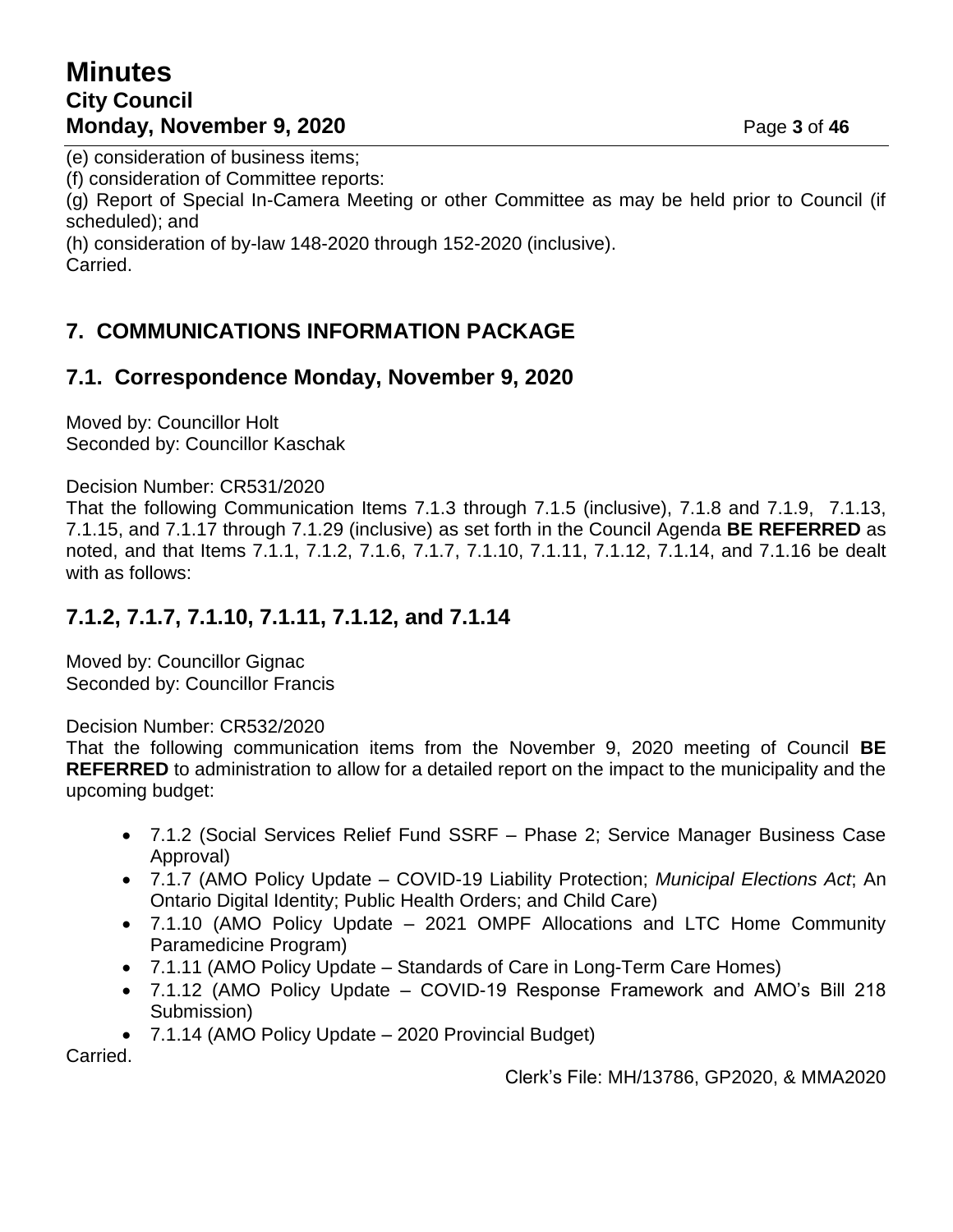# **Minutes**

### **City Council Monday, November 9, 2020** Page 4 of 46

**7.1.1 On October 19, 2020, Windsor City Council approved a motion to support the draft resolution being considered by Detroit Council in opposition to the Ambassador Bridge's request to the Michigan Department of Transportation to lift the restrictions on Class 3 and Class 8 hazardous materials. This letter advises Council that the Detroit City Council has not passed this resolution. The resolution referred to in the motion is a** *draft* **resolution. This letter includes a history of and statements regarding this resolution. This letter requests that Council reconsider and void the motion passed on October 19, 2020.**

Moved by: Councillor McKenzie Seconded by: Councillor Holt

### Decision Number: CR533/2020

That the correspondence from the Canadian Transit Company dated October 27, 2020 regarding Detroit City Council considering a resolution in opposition to the Ambassador Bridge's request to the Michigan Department of Transportation to lift the restrictions on Class 3 and Class 8 hazardous materials, **BE NOTED AND FILED**. Carried.

Clerk's File: GM2020

### **7.1.6. Declaration of Mutual Commitment and Friendship (attached) between the municipal government and the local Friendship Centre.**

Moved by: Councillor McKenzie Seconded by: Councillor Holt

### Decision Number: CR534/2020

That the correspondence from the Policy Analyst, Association of Municipalities of Ontario (AMO) dated October 21, 2020 regarding the signing of Declaration of Mutual Commitment and Friendship between the municipal government and the local Friendship Center **BE REFERRED** to the Diversity Committee and that they **BE REQUESTED** to reach out to the leadership at the Can-Am Indian Friendship Centre to engage into a discussion to developing a process whereby all parties can agree to its spirit and content. Carried.

Clerk's File: MMA2020

### **7.4. Council Question CQ 23-2019 - Payday Loan Establishments - City Wide**

Moved by: Councillor Bortolin Seconded by: Councillor Costante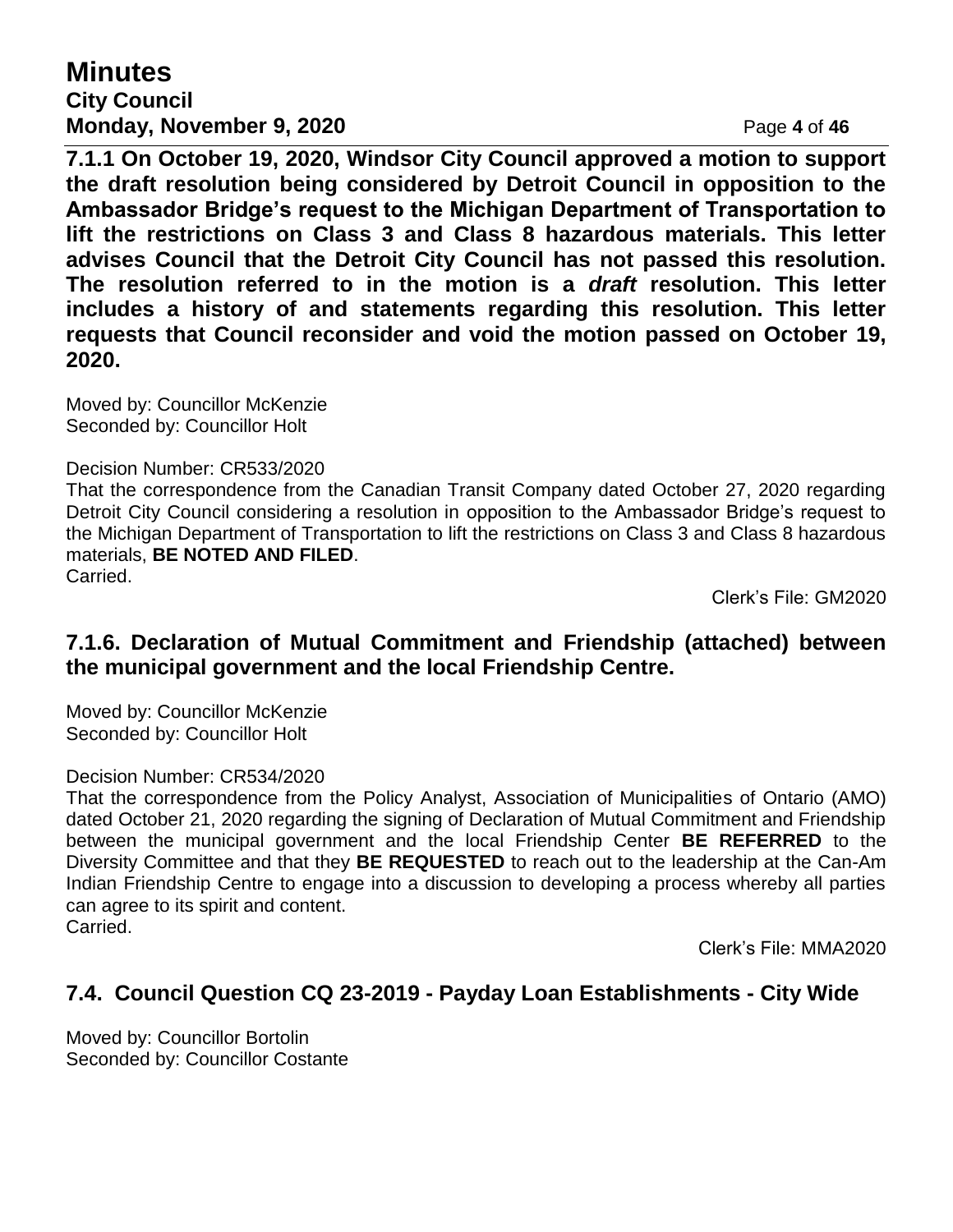## **Minutes City Council Monday, November 9, 2020** Page 5 of 46

Decision Number: CR538/2020

That the report of the City Solicitor dated September 18, 2020 entitled "Council Question CQ23- 2019 – Pay day Loan Establishments" **BE DEFERRED** to a future meeting of Council as a regular agenda item and that Administration **BE DIRECTED** to provide additional information on options available with respect to education and other options available to help move people away from these locations. Carried.

> Report Number: C 187/2020 Clerk's File: AL2020

**7.1.16 Letters of objection from surrounding property owners of Baseline Rd. regarding the construction of a sanitary sewer and private drain connections on Baseline Road from 7th Concession to 8th Concession Rd. Property owners request that Council considers their objections and reconsider the costs to residents associated with the project.**

Moved by: Councillor Morrison Seconded by: Councillor Holt

### Decision Number: CR535/2020

That the correspondence from the "Neighbours of Baseline" from Concession 7 to Concession 8 dated October 9, 2020 requesting the City to not rescind the rates on main trunk sewer lines that have been in effect since 2003 **BE NOTED AND FILED**. Carried.

Clerk's File: SW/13662

| No.   | Sender                          | Subject                                                                                                                                                                                                                                                                                                                                                                                                                                                                                                                                                                                                                                                                                                                                                                                                     |
|-------|---------------------------------|-------------------------------------------------------------------------------------------------------------------------------------------------------------------------------------------------------------------------------------------------------------------------------------------------------------------------------------------------------------------------------------------------------------------------------------------------------------------------------------------------------------------------------------------------------------------------------------------------------------------------------------------------------------------------------------------------------------------------------------------------------------------------------------------------------------|
| 7.1.1 | The Canadian Transit<br>Company | On October 19, 2020, Windsor City Council<br>approved a motion to support the draft resolution<br>being considered by Detroit Council in opposition to<br>the Ambassador Bridge's request to the Michigan<br>Department of Transportation to lift the restrictions<br>on Class 3 and Class 8 hazardous materials. This<br>letter advises Council that the Detroit City Council<br>has not passed this resolution. The resolution<br>referred to in the motion is a <i>draft</i> resolution. This<br>letter includes a history of and statements regarding<br>this resolution. This letter requests that Council<br>reconsider and void the motion passed on October<br>19, 2020.<br><b>City Solicitor</b><br><b>City Engineer</b><br>GM2020<br><b>COUNCIL DIRECTION REQUESTED, otherwise</b><br>Note & File |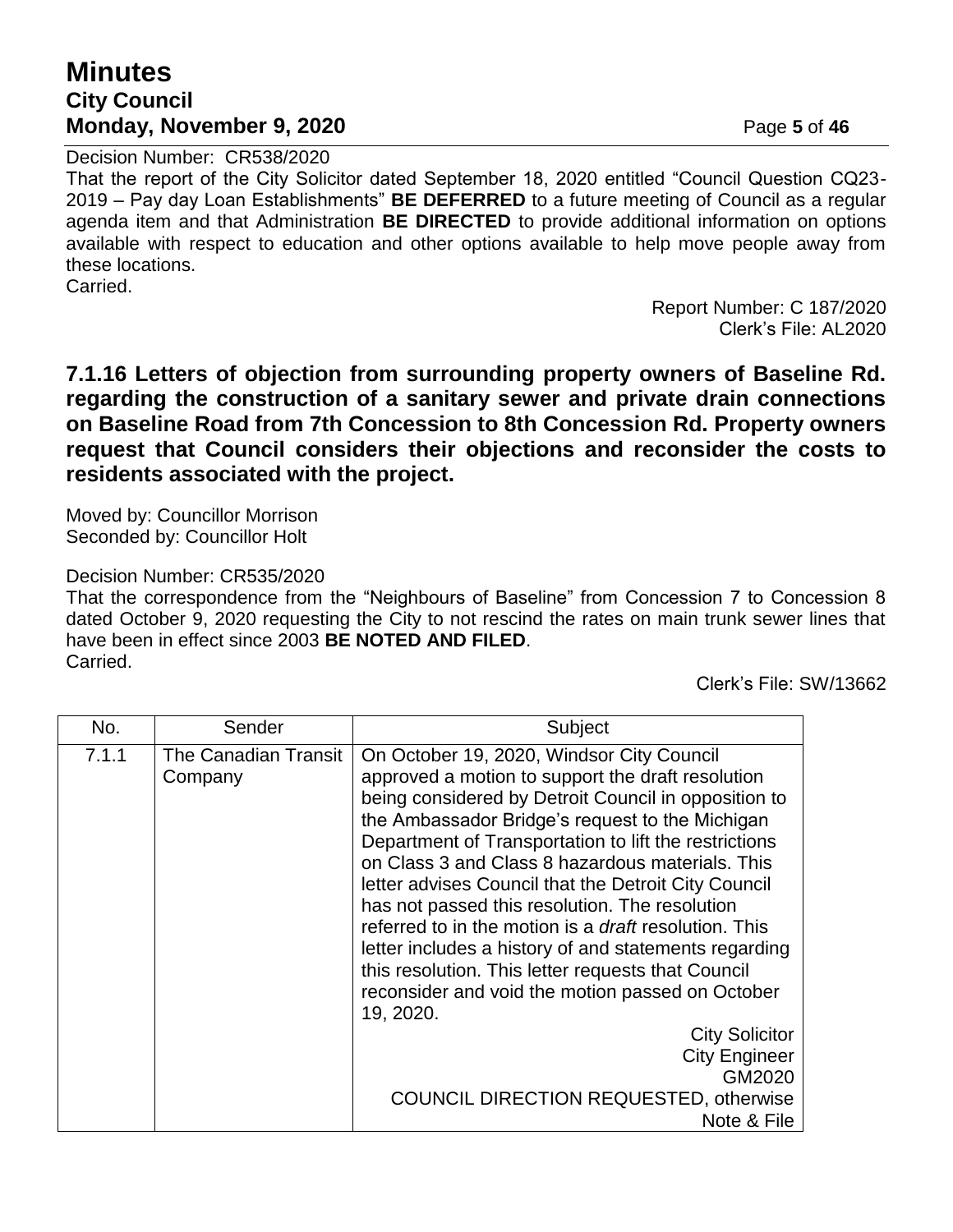# **Minutes City Council Monday, November 9, 2020 Page 6** of 46

| No.   | Sender                                               | Subject                                                                                                                                                                                                                                                      |
|-------|------------------------------------------------------|--------------------------------------------------------------------------------------------------------------------------------------------------------------------------------------------------------------------------------------------------------------|
| 7.1.2 | Ministry of Municipal<br>Affairs and Housing         | Social Services Relief Fund (SSRF) Phase 2 funds<br>and Service Manager Business Case Approval with<br>follow up direction                                                                                                                                   |
|       |                                                      | Chief Financial Officer / City Treasurer<br>Commissioner, Community Development & Health<br>Executive Director of Housing & Children's Services<br><b>Executive Director of Employment &amp; Social Services</b><br>MH/13786 & GP2020<br>Note & File         |
| 7.1.3 | Local Planning<br><b>Appeal Tribunal</b>             | 2266088 Ontario Limited o/a Bull & Barrel Urban<br>Saloon v. City of Windsor case heard October 6,<br>2020 by telephone conference call. Memorandum of<br>oral decision delivered by S. Jacobs and order of<br>the tribunal, Case No. LC190009               |
|       |                                                      | <b>City Solicitor</b><br><b>Deputy City Solicitor</b><br>APM2020<br>Note & File                                                                                                                                                                              |
| 7.1.4 | Enbridge Gas Inc. /<br><b>Ontario Energy Board</b>   | Notice of a public hearing to consider the application<br>by Enbridge Gas Inc. for approval to raise its natural<br>gas rates effective April 1, 2021, to recover costs<br>associated with the federal government's<br>Greenhouse Gas Pollution Pricing Act. |
|       |                                                      | <b>City Engineer</b><br>MU2020<br>Note & File                                                                                                                                                                                                                |
| 7.1.5 | Enbridge Gas Inc. /<br><b>Ontario Energy Board</b>   | Notice of a public hearing to consider the application<br>by Enbridge Gas Inc. to raise its natural gas rates<br>effective January 1, 2021 and recover the costs<br>related to three capital projects.                                                       |
|       |                                                      | <b>City Engineer</b><br>MU2020<br>Note & File                                                                                                                                                                                                                |
| 7.1.6 | Association of<br>Municipalities of<br>Ontario (AMO) | Declaration of Mutual Commitment and Friendship<br>(attached) between the municipal government and<br>the local Friendship Centre.                                                                                                                           |
|       |                                                      | Diversity / Accessibility Officer<br><b>MMA2020</b><br><b>COUNCIL DIRECTION REQUESTED, otherwise</b><br>Note & File                                                                                                                                          |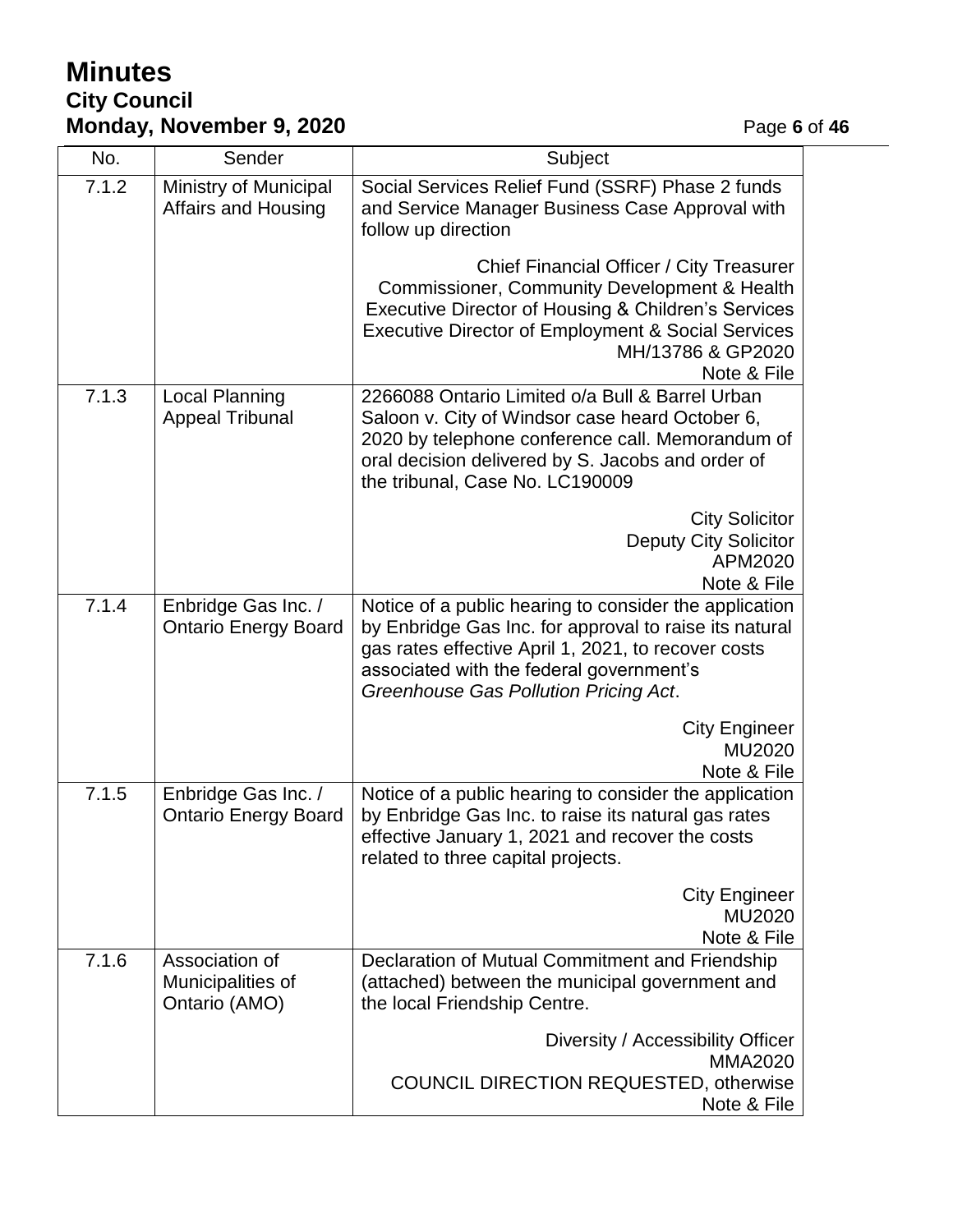# **Minutes City Council Monday, November 9, 2020 Page 7** of 46

| No.    | Sender                                               | Subject                                                                                                                                             |
|--------|------------------------------------------------------|-----------------------------------------------------------------------------------------------------------------------------------------------------|
| 7.1.7  | Association of<br>Municipalities of<br>Ontario (AMO) | AMO Policy Update - COVID-19 Liability Protection,<br>Municipal Elections Act; An Ontario Digital Identity;<br>Public Health Orders; and Child Care |
|        |                                                      | <b>City Solicitor</b><br><b>City Clerk / Licence Commissioner</b><br>Commissioner, Community Development & Health<br>MH/13786<br>Note & File        |
| 7.1.8  | Association of<br>Municipalities of<br>Ontario (AMO) | Letter regarding proposed transition schedule for<br>the Blue Box program to the new full producer<br>responsibility regulation.                    |
|        |                                                      | <b>Manager of Environmental Services</b><br><b>City Engineer</b><br><b>MMA2020</b><br>Note & File                                                   |
| 7.1.9  | Association of<br>Municipalities of<br>Ontario (AMO) | AMO Policy Update - COVID-19 Resiliency Stream<br>Launch and New Funding to Fight Human<br>Trafficking                                              |
|        |                                                      | Chief Financial Officer / City Treasurer<br>Commissioner, Development & Health<br>MH/13786<br>Note & File                                           |
| 7.1.10 | Association of<br>Municipalities of                  | AMO Policy Update - 2021 OMPF Allocations and<br>LTC Home Community Paramedicine Program                                                            |
|        | Ontario (AMO)                                        | Chief Financial Officer / City Treasurer<br>Commissioner, Development & Health<br><b>MMA2020</b><br>Note & File                                     |
| 7.1.11 | Association of<br>Municipalities of                  | AMO Policy Update - Standards of Care in Long-<br><b>Term Care Homes</b>                                                                            |
|        | Ontario (AMO)                                        | Commissioner, Development & Health<br><b>MMA2020</b><br>Note & File                                                                                 |
| 7.1.12 | Association of<br>Municipalities of<br>Ontario (AMO) | AMO Policy Update - COVID-19 Response<br>Framework and AMO's Bill 218 Submission                                                                    |
|        |                                                      | <b>City Solicitor</b><br><b>City Clerk / Licence Commissioner</b><br><b>MMA2020</b><br>Note & File                                                  |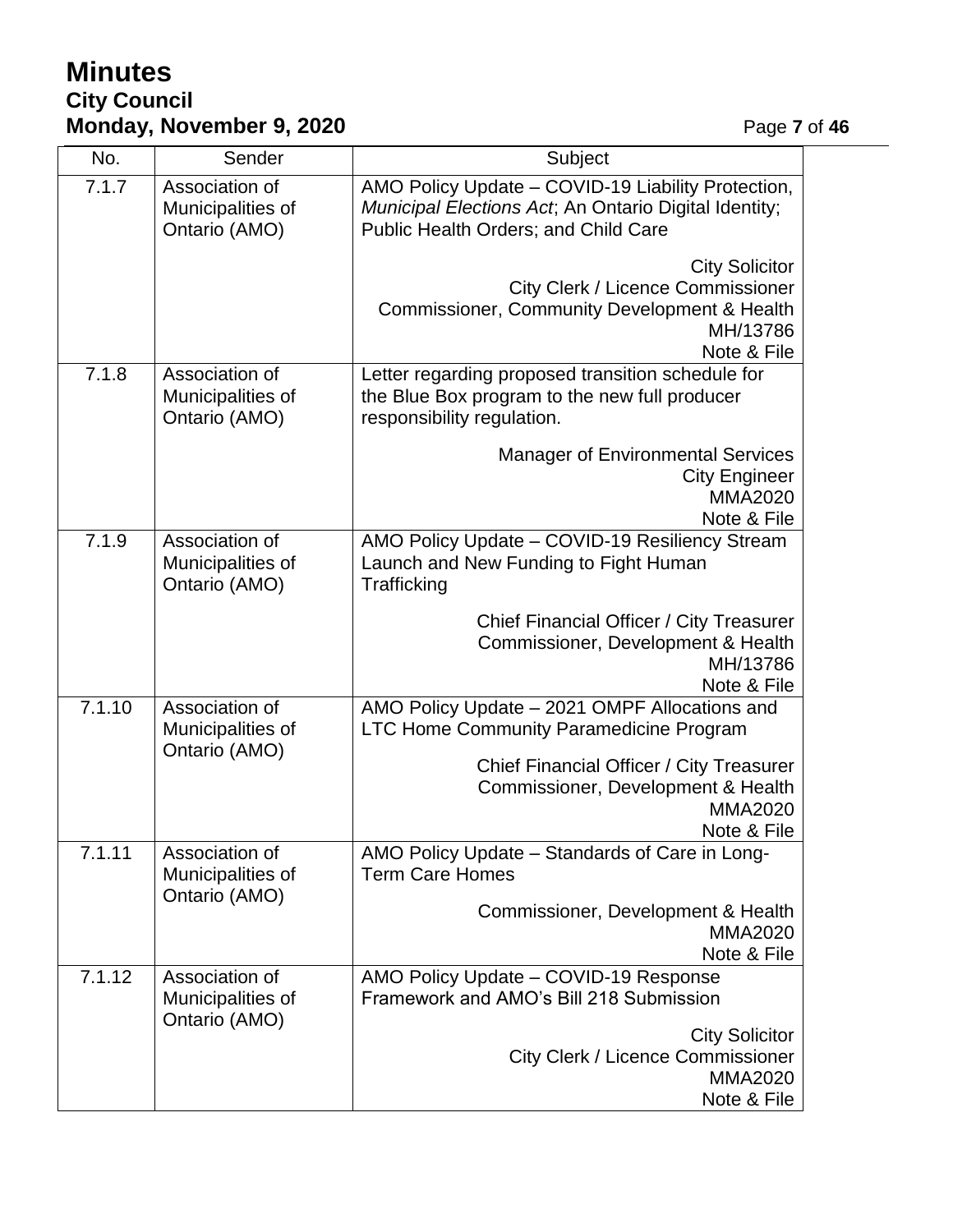# **Minutes City Council Monday, November 9, 2020 Page 8** of 46

| No.    | Sender                                                             | Subject                                                                                                                                                                                                                                                                                                                                                                                                                                                                                        |
|--------|--------------------------------------------------------------------|------------------------------------------------------------------------------------------------------------------------------------------------------------------------------------------------------------------------------------------------------------------------------------------------------------------------------------------------------------------------------------------------------------------------------------------------------------------------------------------------|
| 7.1.13 | Association of<br>Municipalities of                                | AMO Policy Update - Additional Funding for<br><b>Broadband</b>                                                                                                                                                                                                                                                                                                                                                                                                                                 |
|        | Ontario (AMO)                                                      | <b>City Engineer</b><br><b>MMA2020</b><br>Note & File                                                                                                                                                                                                                                                                                                                                                                                                                                          |
| 7.1.14 | Association of<br>Municipalities of<br>Ontario (AMO)               | AMO Policy Update - 2020 Provincial Budget<br>Chief Financial Officer / City Treasurer<br><b>MMA2020</b><br>Note & File                                                                                                                                                                                                                                                                                                                                                                        |
| 7.1.15 | Town of Lakeshore                                                  | Notice of a virtual open house and statutory public<br>meeting on the Town's 5-Year Official Plan.<br><b>City Solicitor</b><br><b>Deputy City Solicitor</b><br><b>City Planner</b><br>GM2020<br>Note & File                                                                                                                                                                                                                                                                                    |
| 7.1.16 | <b>Property Owners</b><br>surrounding Baseline<br>Rd.              | Letters of objection from surrounding property<br>owners of Baseline Rd. regarding the construction<br>of a sanitary sewer and private drain connections on<br>Baseline Road from 7 <sup>th</sup> Concession to 8 <sup>th</sup><br>Concession Rd. Property owners request that<br>Council considers their objections and reconsider<br>the costs to residents associated with the project.<br><b>City Engineer</b><br>SW/13662<br><b>COUNCIL DIRECTION REQUESTED, otherwise</b><br>Note & File |
| 7.1.17 | Committee<br>Coordinator,<br>Roseland Board of<br><b>Directors</b> | A request by Council to reconsider the Roseland<br>Board of Director's decision to cancel the 2020-<br>2021 curling season, confidential memo enclosed<br>for Mayor and Members of Council only, as the<br>Roseland Corporation is a duly incorporated private<br>company under the Ontario Business Corporation<br>Act.<br>Commissioner, Parks, Recreation, Culture and<br><b>Corporate Facilities</b><br>ACO2020 & MH/13786<br>Note & File                                                   |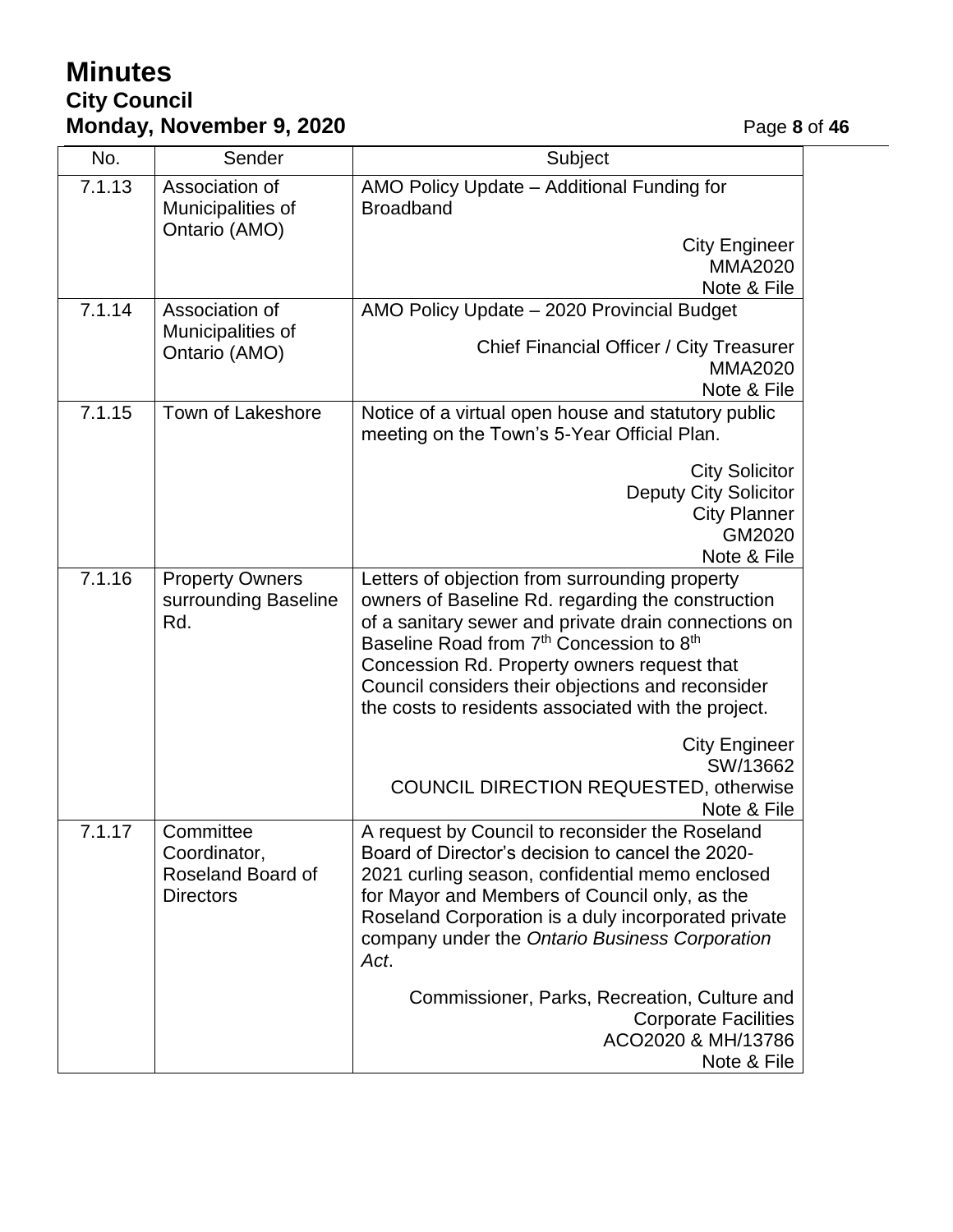# **Minutes City Council Monday, November 9, 2020 Page 9 of 46**

| No.    | Sender                                      | Subject                                                                                                                                                                                                                                      |  |
|--------|---------------------------------------------|----------------------------------------------------------------------------------------------------------------------------------------------------------------------------------------------------------------------------------------------|--|
| 7.1.18 | Manager of Urban<br>Design                  | Site Plan Approval, Nasser Zaki, 747 Ouellette Ave.,<br>Medical offices and future medical lab                                                                                                                                               |  |
|        |                                             | ZS/13943<br>Note & File                                                                                                                                                                                                                      |  |
| 7.1.19 | Manager of Urban<br>Design                  | Site Plan Approval, 1015096 Ontario Limited, 755<br>Louis Ave., Proposed multi-storey residential: 27<br>unit apartment building with 40 parking spaces                                                                                      |  |
|        |                                             | ZS/13947<br>Note & File                                                                                                                                                                                                                      |  |
| 7.1.20 | Manager of Urban<br>Design                  | Site Plan Approval, Wadah Al-Yassiri, 2400<br>Riverside Dr. W., Celestial Beacon & Street Car<br>Gallery with servery and washrooms                                                                                                          |  |
|        |                                             | ZS/13954<br>Note & File                                                                                                                                                                                                                      |  |
| 7.1.21 | Manager of Urban<br>Design                  | Site Plan Approval, David Tracher, University<br>Shopping Centre Inc., 2640-2750 Tecumseh Rd.<br>W., Commercial shopping centre with drive-thru<br>coffee restaurant                                                                         |  |
|        |                                             | ZS/13956<br>Note & File                                                                                                                                                                                                                      |  |
| 7.1.22 | Manager of Urban<br>Design                  | Site Plan Approval, 2686158 Ontario Inc. c/o Julian<br>Aftim, 3550 Marentette Ave., Repair shop for freight<br>transport truck cabs and transport terminal                                                                                   |  |
|        |                                             | ZS/13957<br>Note & File                                                                                                                                                                                                                      |  |
| 7.1.23 | City Planner /<br><b>Executive Director</b> | Application for Zoning Amendment, Dior Homes,<br>755 Louis Ave., Application to amend Zoning By-law<br>8600 to allow a proposed 3-storey, 27 unit multiple<br>dwelling with on-site parking                                                  |  |
|        |                                             | ZB/13952<br>Note & File                                                                                                                                                                                                                      |  |
| 7.1.24 | City Planner /<br><b>Executive Director</b> | Application for Zoning Amendment, 1486062<br>Ontario Inc., 3850 Dougall Ave., Application to<br>amend Zoning By-law 8600 to allow for the<br>combined use of building with main floor commercial<br>with residential units above<br>ZB/13948 |  |
|        |                                             | Note & File                                                                                                                                                                                                                                  |  |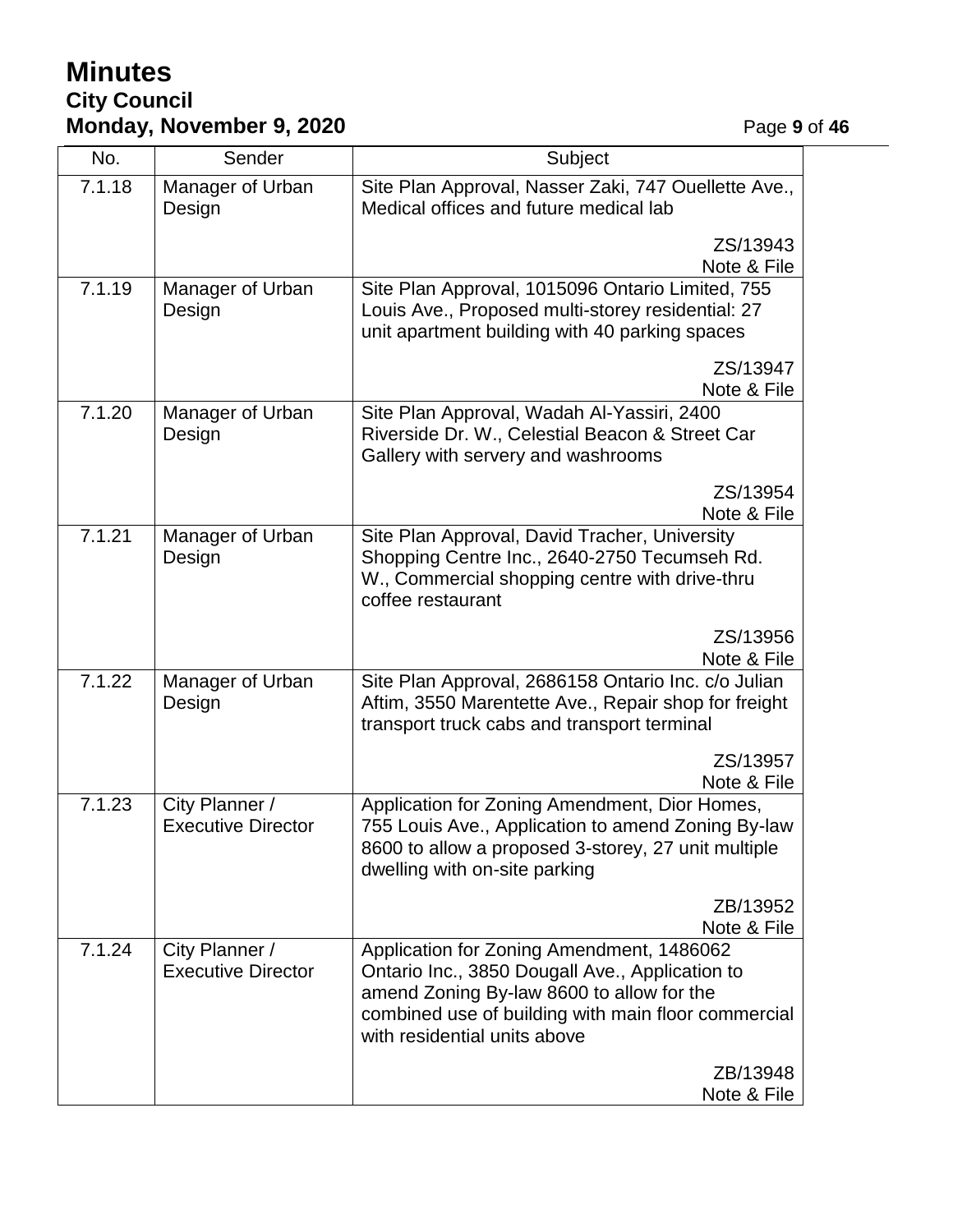# **Minutes City Council Monday, November 9, 2020 Page 10 of 46**

| No.    | Sender                                            | Subject                                                                                                                                                                                                                                                                                                                        |
|--------|---------------------------------------------------|--------------------------------------------------------------------------------------------------------------------------------------------------------------------------------------------------------------------------------------------------------------------------------------------------------------------------------|
| 7.1.25 | City Planner /<br><b>Executive Director</b>       | Application for Zoning Amendment, 1027458<br>Ontario Inc., 1004 Pearson Ave., Application to<br>amend Zoning By-law 8600 to allow the construction<br>of a single family detached dwelling                                                                                                                                     |
|        |                                                   | ZB/13951<br>Note & File                                                                                                                                                                                                                                                                                                        |
| 7.1.26 | City Planner /<br><b>Executive Director</b>       | Application for Zoning Amendment, Windsor Islamic<br>Association Foundation, 0, 2344, 2348, 2350 &<br>2380 Dominion Blvd. & 0 Northwood St., Application<br>to amend Zoning By-law 8600 to allow a for five (5)<br>multiple dwelling buildings with six (6) units per<br>building for a total of thirty (30) residential units |
|        |                                                   | ZB/13955<br>Note & File                                                                                                                                                                                                                                                                                                        |
| 7.1.27 | City Planner /<br><b>Executive Director</b>       | Application for Zoning Amendment and Official Plan<br>Amendment, Gamal Meakhael, 1223-1233<br>University Ave. W., Application to amend Zoning By-<br>law 8600 to allow for the use of basement and first<br>floor of both buildings as residential space                                                                       |
|        |                                                   | ZB/13949<br>ZO/13950<br>Note & File                                                                                                                                                                                                                                                                                            |
| 7.1.28 | City Planner /<br><b>Executive Director</b>       | Application for Zoning Amendment and Official Plan<br>Amendment, 1027458 Ontario Inc., 0 Beverly Glen<br>St. (NE corner of Florence Ave. & Beverly Glen St.),<br>Application to amend Zoning By-law 8600 to allow<br>the construction of residential townhomes                                                                 |
|        |                                                   | ZB/13949<br>ZO/13950<br>Note & File                                                                                                                                                                                                                                                                                            |
| 7.1.29 | Committee of<br>Adjustment / Consent<br>Authority | Applications to be heard by the Committee of<br>Adjustment/Consent Authority, Thursday, November<br>12, 2020, 3:30 p.m., through Electronic Meeting<br>Participation                                                                                                                                                           |
|        |                                                   | Z2020<br>Note & File                                                                                                                                                                                                                                                                                                           |

Carried.

Report Number: CMC 18/2020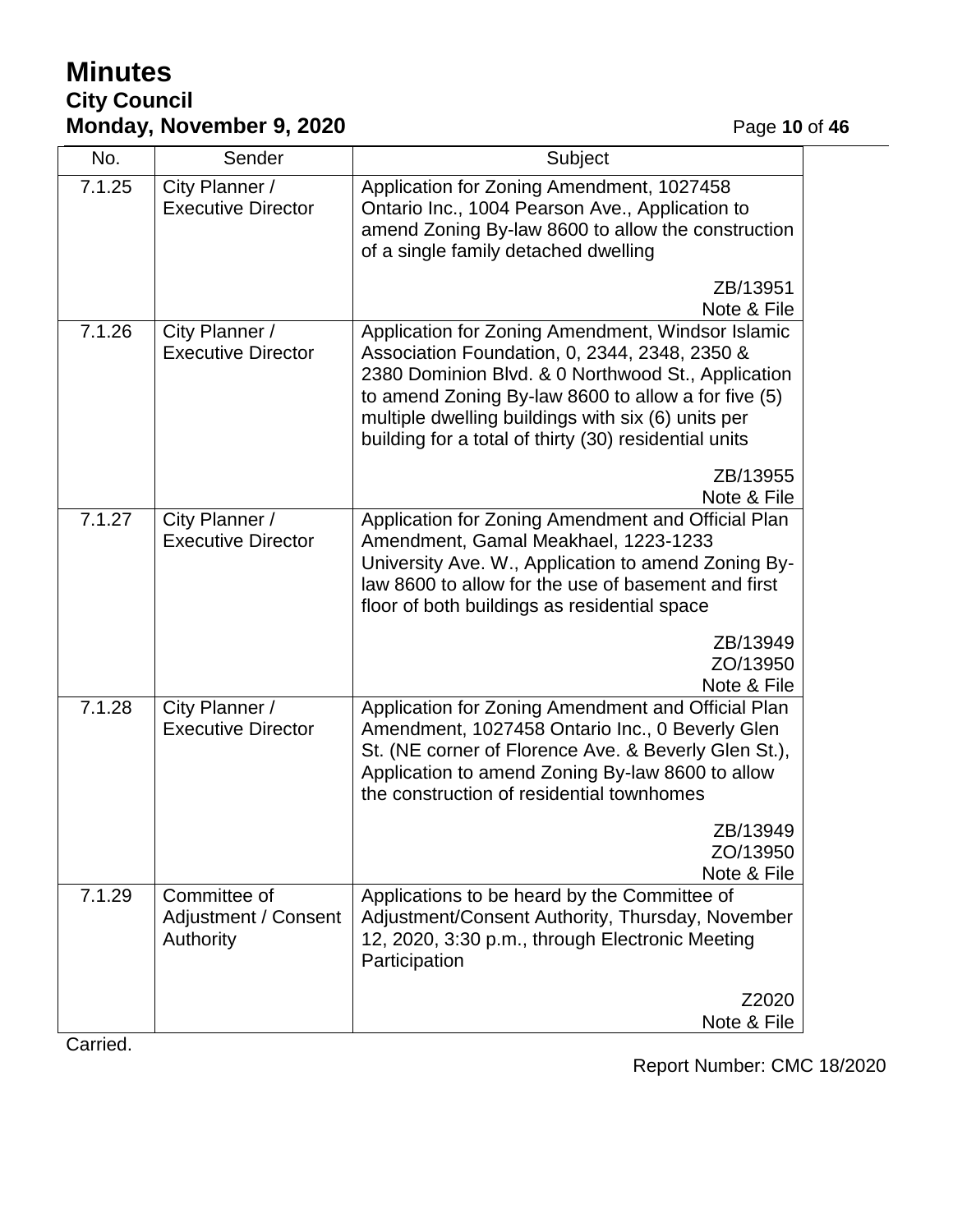## **7.2. Summary of Ministry of Labour (MOL) visits from January to June 2020 - City Wide**

Moved by: Councillor Holt Seconded by: Councillor Kaschak

Decision Number: CR536/2020 That City Council **RECEIVE FOR INFORMATION** this report from the Executive Director of Human Resources with respect to Field Reports issued by the Ministry of Labour (hereafter known as the MOL) to the Corporation of the City of Windsor (Corporation) from the timeframe of January 1<sup>st</sup> through June 30<sup>th</sup> 2020. Carried.

> Report Number: CM 23/2020 Clerk's File: GP2020

### **7.3. Ministry of Labour (MOL) Orders issued to the Corporation March 5th 2020 - City Wide**

Moved by: Councillor Holt Seconded by: Councillor Kaschak

Decision Number: CR537/2020

That City Council **RECEIVE FOR INFORMATION** this report from the Executive Director of Human Resources with respect to a Proactive Ergonomic Initiative conducted by the Ministry of Labour (MOL) and one order issued to the Corporation by the MOL at Crawford Yard on March  $5<sup>th</sup>$  2020 as a result of this initiative; and further,

That Council and Administration **BE MADE AWARE** that Public Works Operations and the Human Resources Department have taken action to address this order at the time it was identified and in doing so the Corporation did not appeal this order. Carried.

> Report Number: CM 24/2020 Clerk's File: GP2020

### **7.5. Compliance with Applicable Laws & Regulations, 2020 Q3 - City Wide**

Moved by: Councillor Holt Seconded by: Councillor Kaschak

Decision Number: CR539/2020 That City Council **RECEIVE FOR INFORMATION** the Status Report on Compliance with Applicable Laws and Regulations, 2020 Q3. **Carried** 

> Report Number: CM 22/2020 Clerk's File: AF/11247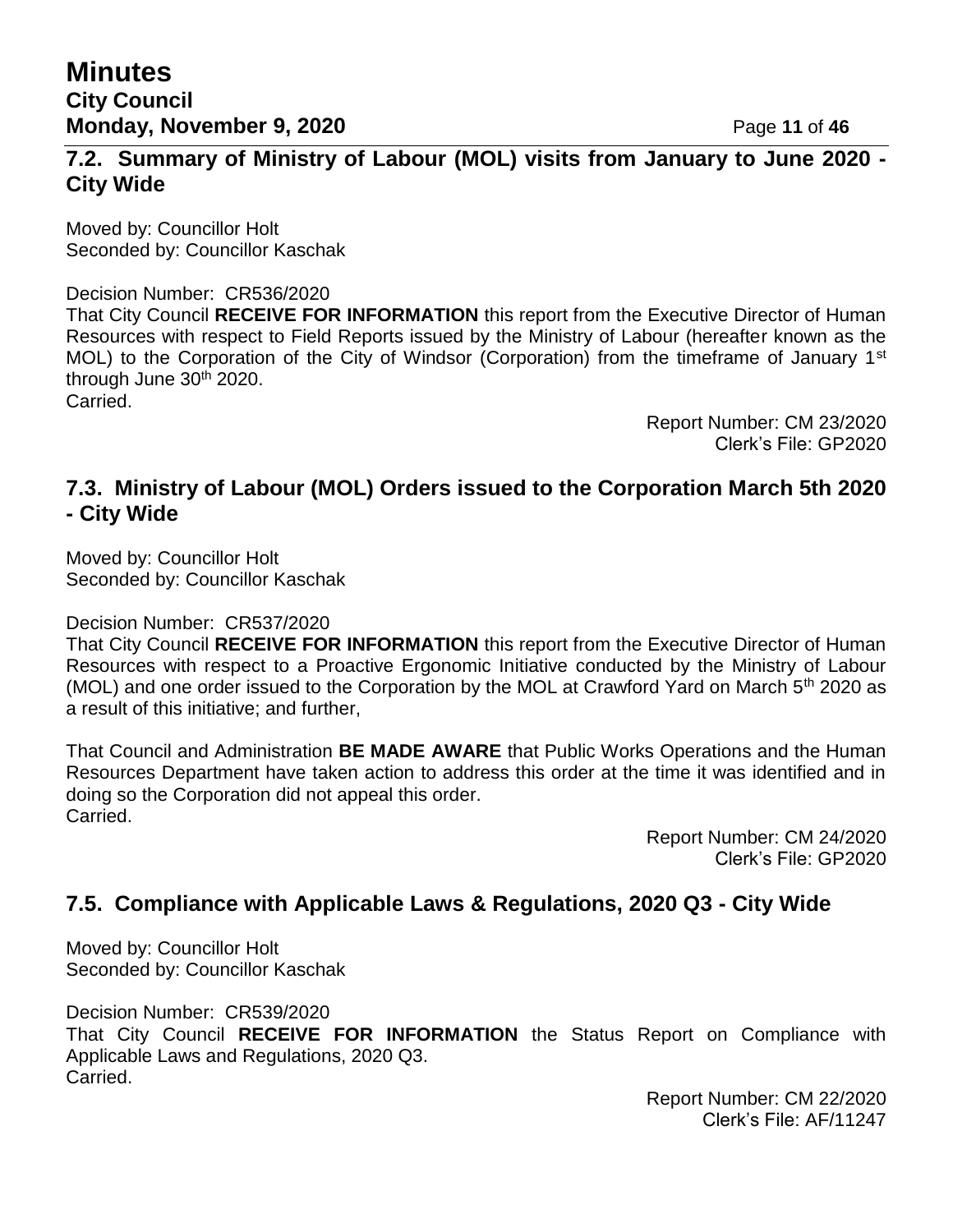## **8. CONSENT AGENDA**

### **8.1. Delegation of Authority to Execute Agreements Under Section 27 of the**  *Development Charge Act* **- City Wide**

Moved by: Councillor Gill Seconded by: Councillor McKenzie

Decision Number: CR540/2020

That Council **DELEGATE** to the Chief Administrative Officer (CAO) the authority to approve agreements with any party who is required to pay development charges for rental housing, non profit rental housing and institutional uses, pursuant to Section 27 of the *Development Charge Act* for the early payment of such development charges (DC), and that the agreements be acceptable in form to the City Solicitor, in technical content to the Chief Building Official, and in financial content to the Chief Financial Officer and City Treasurer, and that By-law 208-2008 being the Delegation of Authority By-law **BE AMENDED** accordingly. Carried.

> Report Number: C 208/2020 Clerk's File: GPL/3905

### **8.2. 2020 Third Quarter Operating Budget Variance Report**

Moved by: Councillor Gill Seconded by: Councillor McKenzie

Decision Number: CR541/2020

That City Council **RECEIVE FOR INFORMATION** the 2020 3rd Quarter Operating Budget Variance Report, including the updated COVID 19 financial impacts from the Chief Financial Officer and City Treasurer; and,

That the Chief Administrative Officer and the Chief Financial Officer & City Treasurer **BE DIRECTED** to monitor the 2020 Operating Budget and continue to seek further means of offsetting any potential variances that may arise; and further,

That City Council **RECEIVE** and **ACCEPT** the Q3 additional information included in (attached) memo which reflects the Q3 actual financial results as required for the Safe Restart Municipal Operational Funding program submissions from the City of Windsor to the Province. Carried.

> Report Number: C 192/2020 Clerk's File: AFB/13467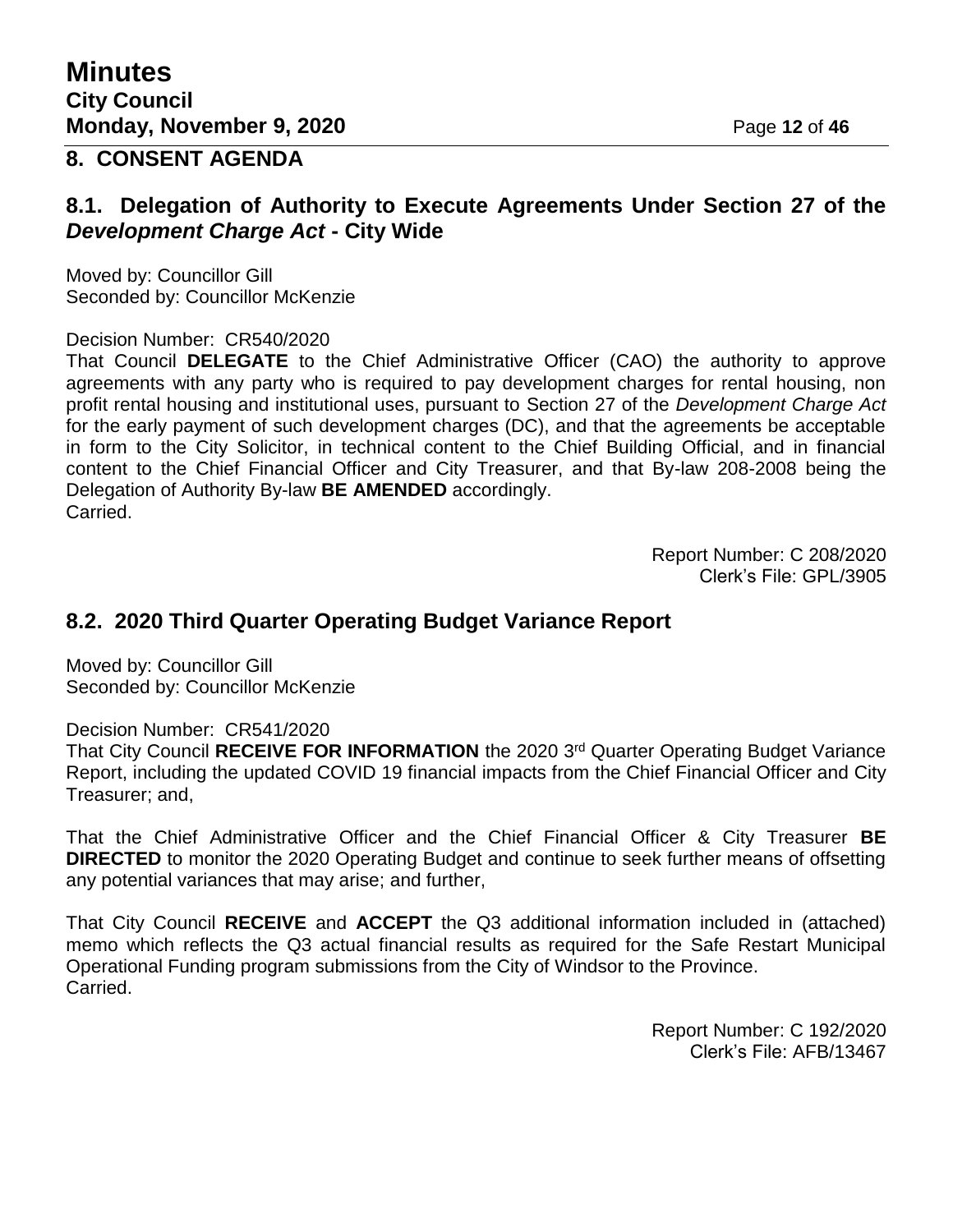**Minutes City Council Monday, November 9, 2020 Page 13 of 46** 

**8.3. Award of RFP 88-20 | Hoard Avenue Corridor Improvement Project | Detailed Design & Procurement for the Realignment of the Howard/South Cameron Intersection | Ward 9**

Moved by: Councillor Gill Seconded by: Councillor McKenzie

Decision Number: CR542/2020

That Council **APPROVE** to enter into an agreement with Dillon Consulting Limited for the provisions of consulting services related to the Howard/South Cameron intersection realignment, RFP 88-20, in the amount of \$711,856 plus applicable taxes; and,

That the Chief Administrative Officer and the City Clerk **BE AUTHORIZED** to sign the agreement with Dillon Consulting Limited, satisfactory in form to the City Solicitor, in technical content to the City Engineer and in financial content to the City Treasurer. Carried.

> Report Number: C 207/2020 Clerk's File: SW/13959

### **8.4. Transit Windsor - Non Union Salary Market Review-City Wide**

Moved by: Councillor Gill Seconded by: Councillor McKenzie

Decision Number: CR543/2020 ETPS 786

That the Salary Market Review completed by Annetts & Associates, reporting on the compensation of Transit Windsor Non Union Employee group **BE RECEIVED** for information; and,

That the recommended 2017 salary increase of 5.4%, for the non union employee group **BE APPROVED**; and**,**

That the recommended effective date of April 1, 2017 for the recommended increase **BE APPROVED**; and,

That the estimated retroactive cost (April 1, 2017 – September 30, 2020) of approximately \$573,740.33 **BE APPROVED** and that it **BE FUNDED** from the City's Salary & Wage Provision; and,

That the estimated variance (October 1, 2020 – December 31, 2020) of approximately \$44,662.15 **BE APPROVED** and that it **BE FUNDED** from the City's Salary & Wage Provision; and,

That the estimated 2021 budget impact of approximately \$158,388.63 **BE APPROVED** and that it **BE FUNDED** from the City's Salary & Wage Provision. Carried.

> Report Number: SCM 291/2020 & S 109/2020 Clerk's File: MT/13708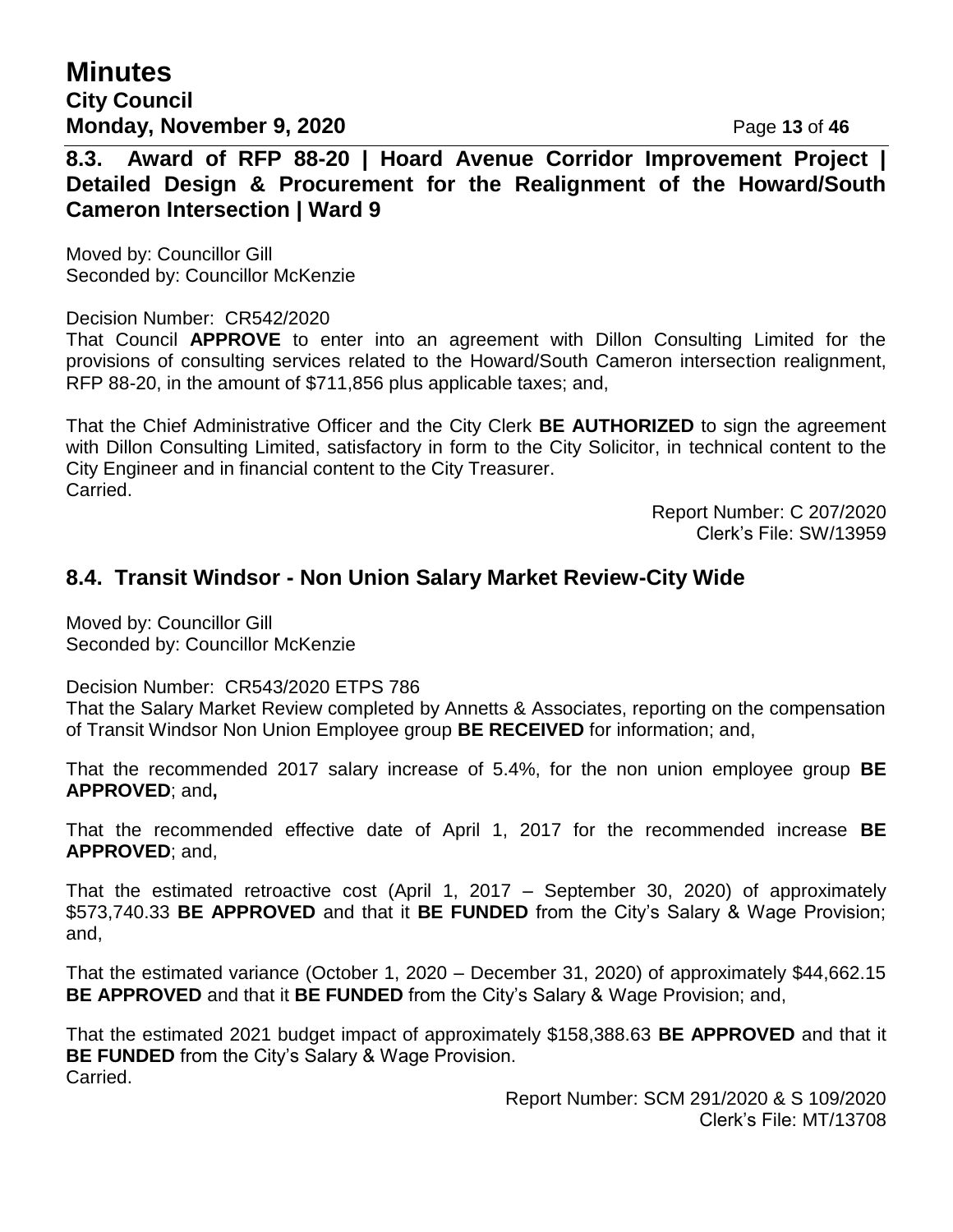## **8.5. In Response to Council Question CQ12-2020 Regarding Net Zero Neighbourhood Plan for Sandwich South Development Area**

Moved by: Councillor Gill Seconded by: Councillor McKenzie

Decision Number: CR544/2020 ETPS 785

- 1. That the report of the Community Energy Plan Administrator dated September 1<sup>st</sup>, 2020 entitled "In Response to Council Question CQ12-2020 Regarding Net Zero Neighbourhood Plan for Sandwich South Development Area" **BE RECEIVED** for information.
- 2. That City Council **APPROVE** Administration to submit an application to FCM's Green Municipal Fund for grant funding ("the Grant") to complete a Sustainable Neighbourhood Action Plan, along with the following recommendations:
	- a. That the Chief Administrative Officer **BE AUTHORIZED** to execute any agreements, declarations or approvals required to submit the application to the Grant;
	- b. That the Chief Administrative Officer and the City Clerk **BE AUTHORIZED** to take any such action and sign any such documentation as may be required to effect the recommendations and funding for the Grant, subject to all documentation being satisfactory in legal form to the City Solicitor, in technical content to the City Engineer, and in financial content to the City Treasurer;
	- c. That in the event the City receives written confirmation of the Grant funding being awarded to the City, implementation of the Project does not result in a need for additional City funding not already approved by City Council and where the Grant provider confirms that expenditures as of that date are eligible, then City Council **APPROVES** the following recommendations:
		- i. The Chief Administrative Officer **BE AUTHORIZED** to delegate signing of all claims and applicable schedules and other such documents required as part of the request for payment to the Supervisor, Environmental Sustainability & Climate Change or designate, subject to financial content approval from the area's Financial Planning Administrator or their manager; and,
		- ii. The Chief Administrative Officer and City Clerk **BE AUTHORIZED** to sign agreements or contracts with successful vendors / proponent / bidders satisfactory in technical content for all projects to the City Engineer, in financial content to the City Treasurer, and in legal form to the City Solicitor; and,
		- iii. The Purchasing Manager **BE AUTHORIZED** to issue Purchase Orders or RFPs as may be required to effect the recommendations noted above, subject to all specification being satisfactory in technical content to the City Engineer, in legal content to the City Solicitor and in financial content to the City Treasurer.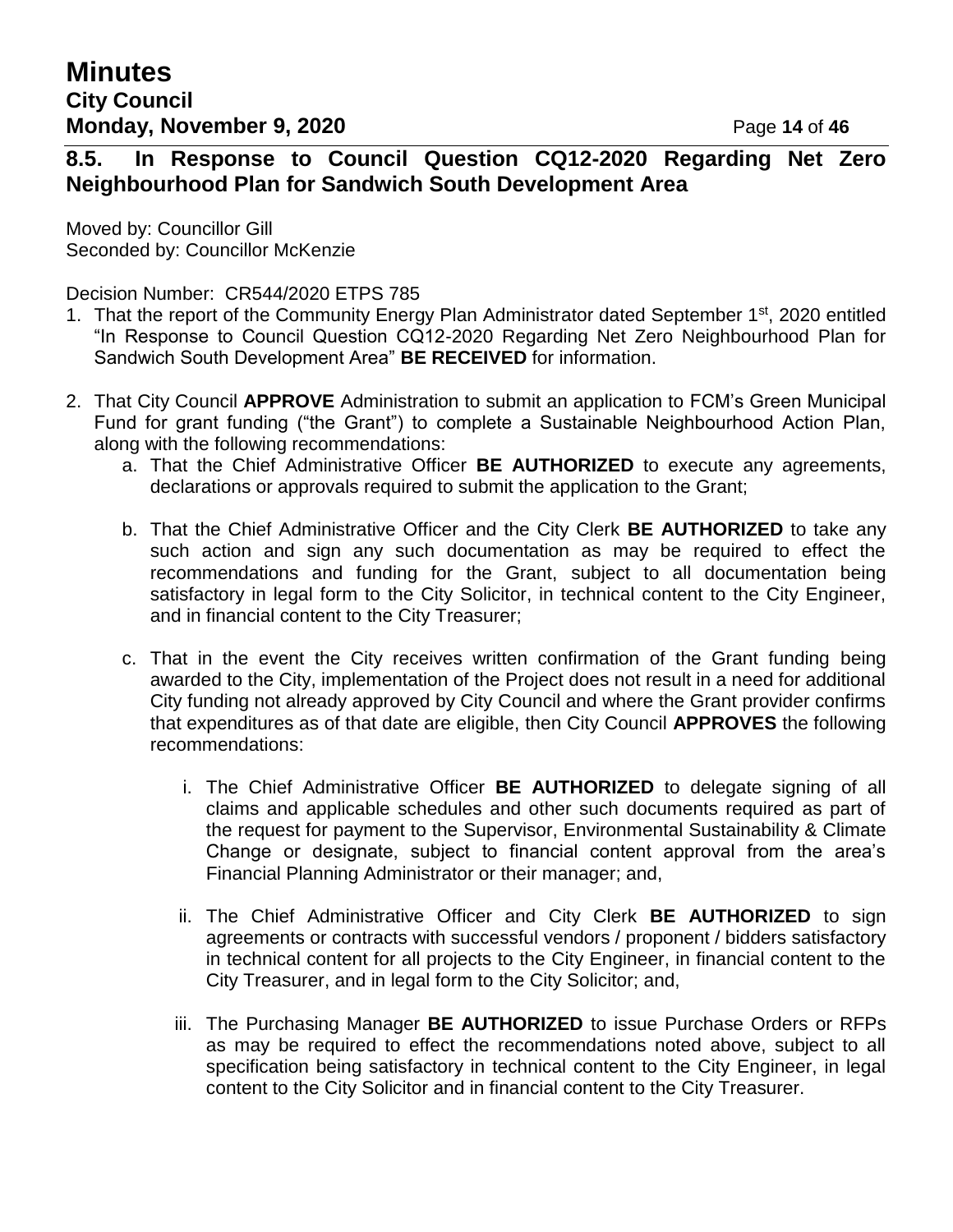## **Minutes City Council Monday, November 9, 2020** Page 15 of 46

3. That City Council **APPROVE** the use of \$123,500 in funding from the Climate Change Reserve Funds (Fund 223) as the City's matching funding for the development of the Sustainable Neighbourhood Action Plan, which includes a building energy audit.

Carried.

Report Number: SCM 290/2020 & S 116/2020 Clerk's File: EI/10822

### **8.6. Temporary Exhibition Look Again! Installed Outdoors at Eight Downtown Locations - Ward 3**

Moved by: Councillor Gill Seconded by: Councillor McKenzie

Decision Number: CR545/2020 CSPS 120

That the request from the Art Gallery of Windsor for the temporary installation of Eight Reproduction Paintings in Frames in the fall of 2020 for up to ONE YEAR **BE APPROVED**; and further,

That City Council **AUTHORIZE** the City Solicitor or designate to develop an Agreement between The Corporation of the City of Windsor and the Art Gallery of Windsor to reflect the installation of the artworks in the City Right-of-Way for a period of up to ONE YEAR; and further,

That City Council **AUTHORIZE** the waiver of fees of \$1,696.00 for the permit to install 8 temporary art displays as well as the refundable indemnity fee of \$400.00; and further,

That the installation and maintenance of the artwork **BE SUBJECT TO** appropriate risk and liability insurance, satisfactory to the Manager of Purchasing and Risk Management; and further,

That the location of each of the Eight Installations for the duration of the exhibition, **IS SATISFACTORY** to the Manager of Right-of-Way; and further,

That the Temporary Art Installation **BE CORRECTLY PERMITTED** as per The City of Windsor's process with an indemnity clause in place for the duration of the installation; and,

That the Chief Administrative Officer and City Clerk **BE AUTHORIZED** to sign the Agreement, satisfactory in form to the City Solicitor, and in content to the Executive Director of Recreation and Culture.

Carried.

Report Number: SCM 299/2020 & S 125/2020 Clerk's File: SR/13926

## **8.7. Ontario Health Teams Status Update**

Moved by: Councillor Gill Seconded by: Councillor McKenzie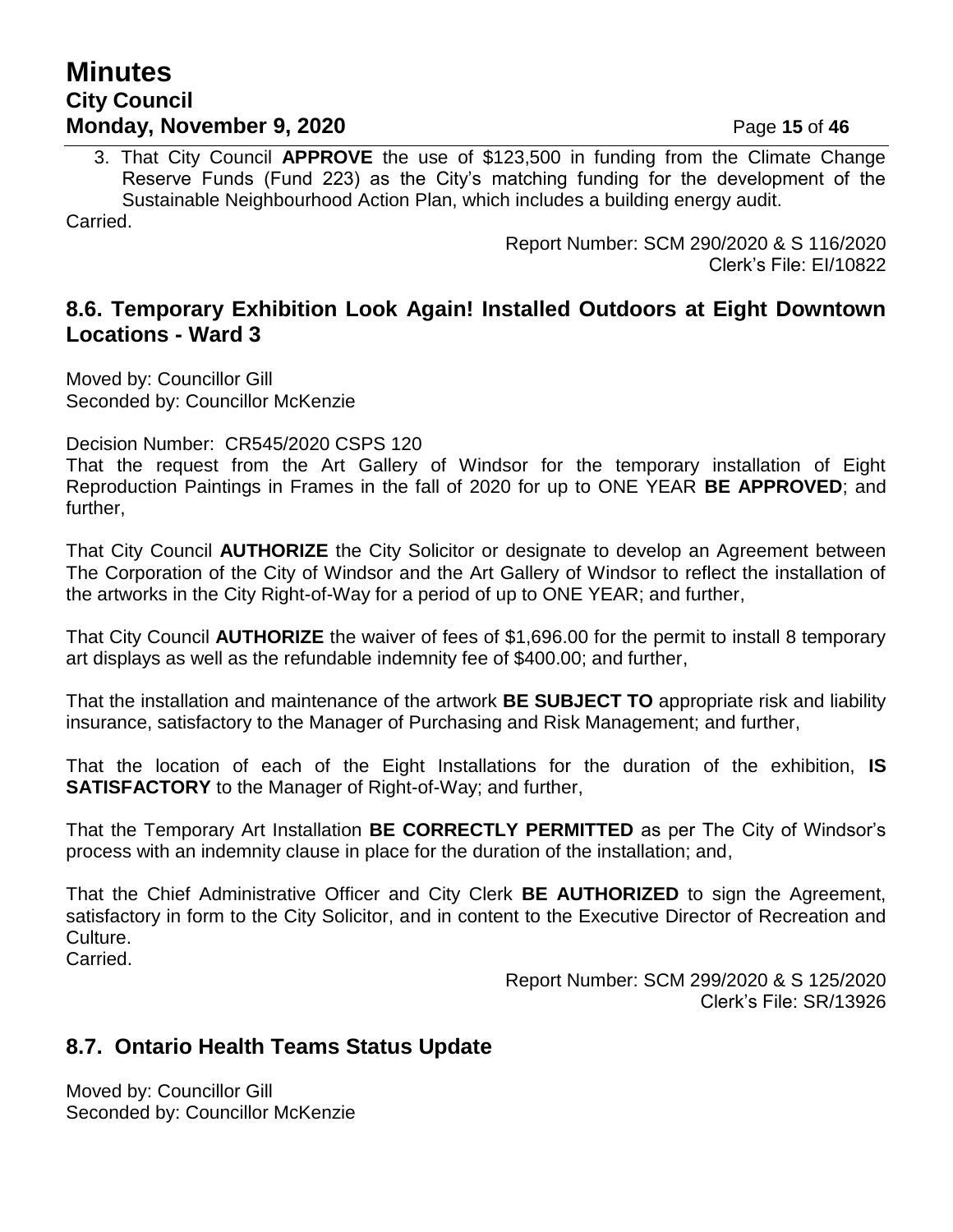## **Minutes City Council Monday, November 9, 2020** Page 16 of 46

Decision Number: CR546/2020 CSPS 119 That the report from the Commissioner of Community Development and Health Services and the Administrator/Executive Director of Huron Lodge Long-Term Care Home on the status of Windsor and Essex County's application to become an Ontario Health Team **BE RECEIVED** for information. Carried.

> Report Number: SCM 300/2020 & S 128/2020 Clerk's File: AH/9562

### **8.8. One-Year Renewal of Agreement with Aramark Canada for Caretaking Services at Huron Lodge-Ward 9**

Moved by: Councillor Gill Seconded by: Councillor McKenzie

Decision Number: CR547/2020 CSPS 121

That the Council **APPROVE** a renewal of an existing service agreement with Aramark Canada Ltd for the purpose of providing caretaking services at Huron Lodge Long Term Care Home, for an additional one (1) year term, for an amount of \$1,235,231.25 (excluding HST); and,

That the CAO and City Clerk **BE AUTHORIZED** to execute the renewal of the agreement, satisfactory in form to the City Solicitor, in financial content to City Treasurer, and in technical content to the Commissioner of Parks, Recreation, Culture, and Corporate Facilities; and,

That Council **APPROVE** an increase of \$35,977.61 plus HST to operating budget for the services. Carried.

> Report Number: SCM 301/2020 & S 131/2020 Clerk's File: MH/13927

### **8.9. Public Art Vandalism 2020 and 2021 Ongoing Maintenance - City Wide**

Moved by: Councillor Gill Seconded by: Councillor McKenzie

Decision Number: CR548/2020 CSPS 122 That the report from the Manager of Cultural Affairs providing an update on the maintenance and vandalism of the Windsor Sculpture Garden **BE RECEIVED**; and further,

That the de-accession of the sculptures Tiger (WSP.2002.007), Dino (WSP.2002.005) and Triceratops (WSP.2002.006) **BE APPROVED**. Carried.

> Report Number: SCM 302/2020 & S 132/2020 Clerk's File: SR/7573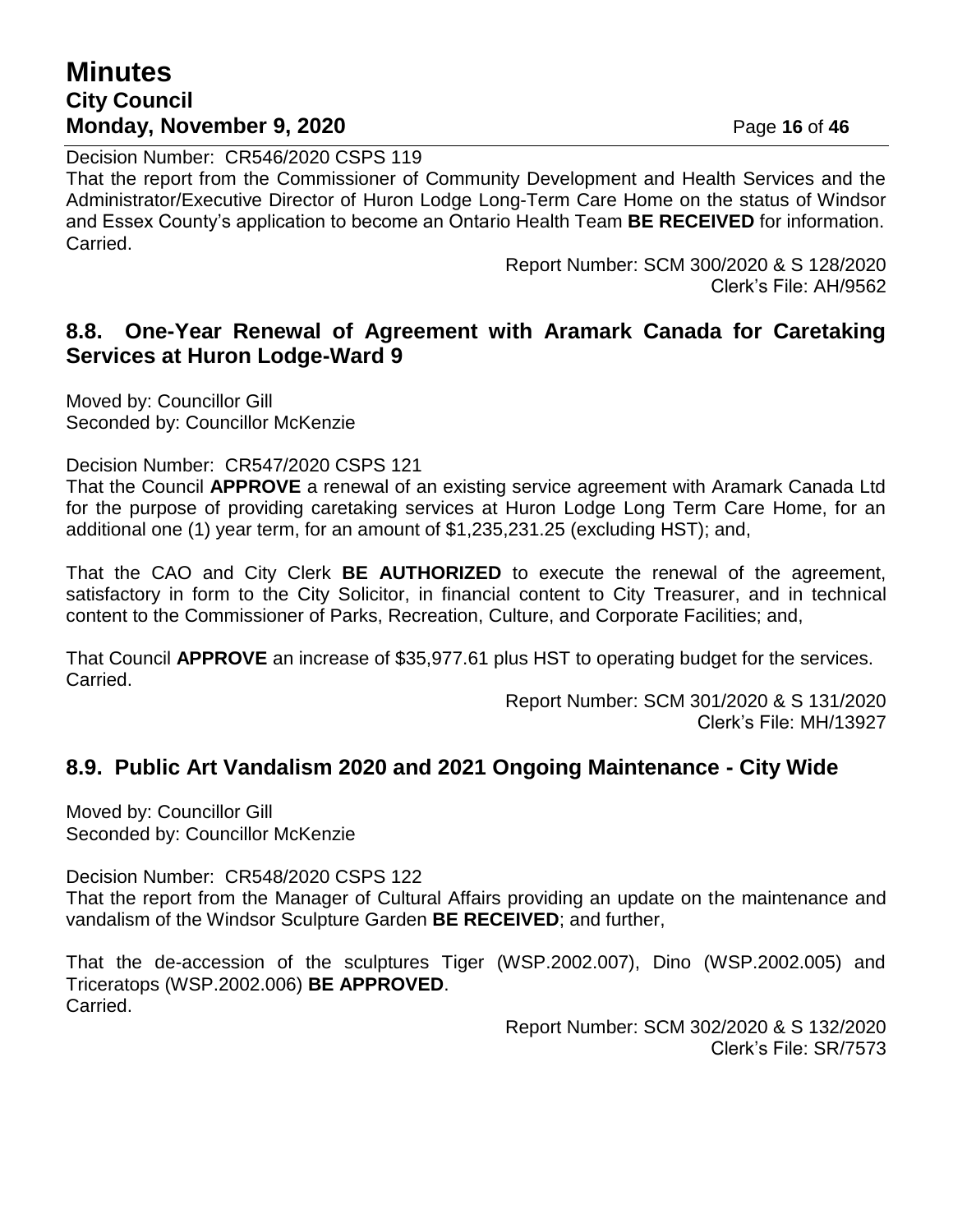**Minutes City Council Monday, November 9, 2020** Page 17 of 46

**8.10. Zoning By-law Amendment Application for 0 Hawthorne Dr., N/E CNR of Hawthorne Dr. and Enterprise Way intersection; Applicant: 2356976 Ontario Inc.; File No. Z-010/20, ZNG/6072; Ward 8**

Moved by: Councillor Gill Seconded by: Councillor McKenzie

Decision Number: CR549/2020 DHSC 203

- I. That the parcel described as Part of Block A, Registered Plan 1644, and designated as Part 2 on Reference Plan 12R-26956, situated on the northeast corner of Hawthorne Drive and Enterprise Way, **BE EXEMPT** from the provisions of Interim Control By-law 103/2020 and that further, Interim Control By-law 103/2020 **BE AMENDED** by adding to Section 5 the following paragraph:
	- **Northeast Corner of Hawthorne Drive and Enterprise Way** Part 2, Plan 12R-26956; PIN 01379-0444; Roll No. 070-670-57502;
- II. That Zoning By-law 8600 **BE AMENDED** by changing the zoning of the land located on the northeast corner of Hawthorne Drive and Enterprise Way, described as Part of Block A, Registered Plan 1644, and designated as Part 2 on Reference Plan 12R26956, from Manufacturing District 1.2 (MD1.2) to Residential District 3.2 (RD3.2) in Zoning By-law 8600; subject to the following site specific zoning provision:

### **"398. Northeast Corner of Hawthorne Drive & Enterprise Way**

For the lands comprising Part of Block A, Registered Plan 1644, designated as Part 2 on Reference Plan 12R26956, the maximum building height provision in section 20(1)97(iv) of By-law 8600, shall not apply to a multiple dwelling on the subject land. [ZDM 15; ZNG/6072]"

- III. That the Site Plan Approval Officer **BE DIRECTED** to incorporate the following in the site plan approval and the site plan agreement:
	- (a) Noise warning clause(s) and other noise abatement measures identified in the Noise Study dated December 19, 2019 and Revised September 21, 2020, prepared by Akoustic Engineering Limited; and,
	- (b) The requirements and recommendations of municipal departments and agencies as noted in this report and detailed in Appendix D attached; and,
	- (c) That the maximum number of parking spaces shall not exceed the required minimum number of parking spaces.

Carried.

Report Number: SCM 307/2020 & S 134/2020 Clerk's File: ZB/13837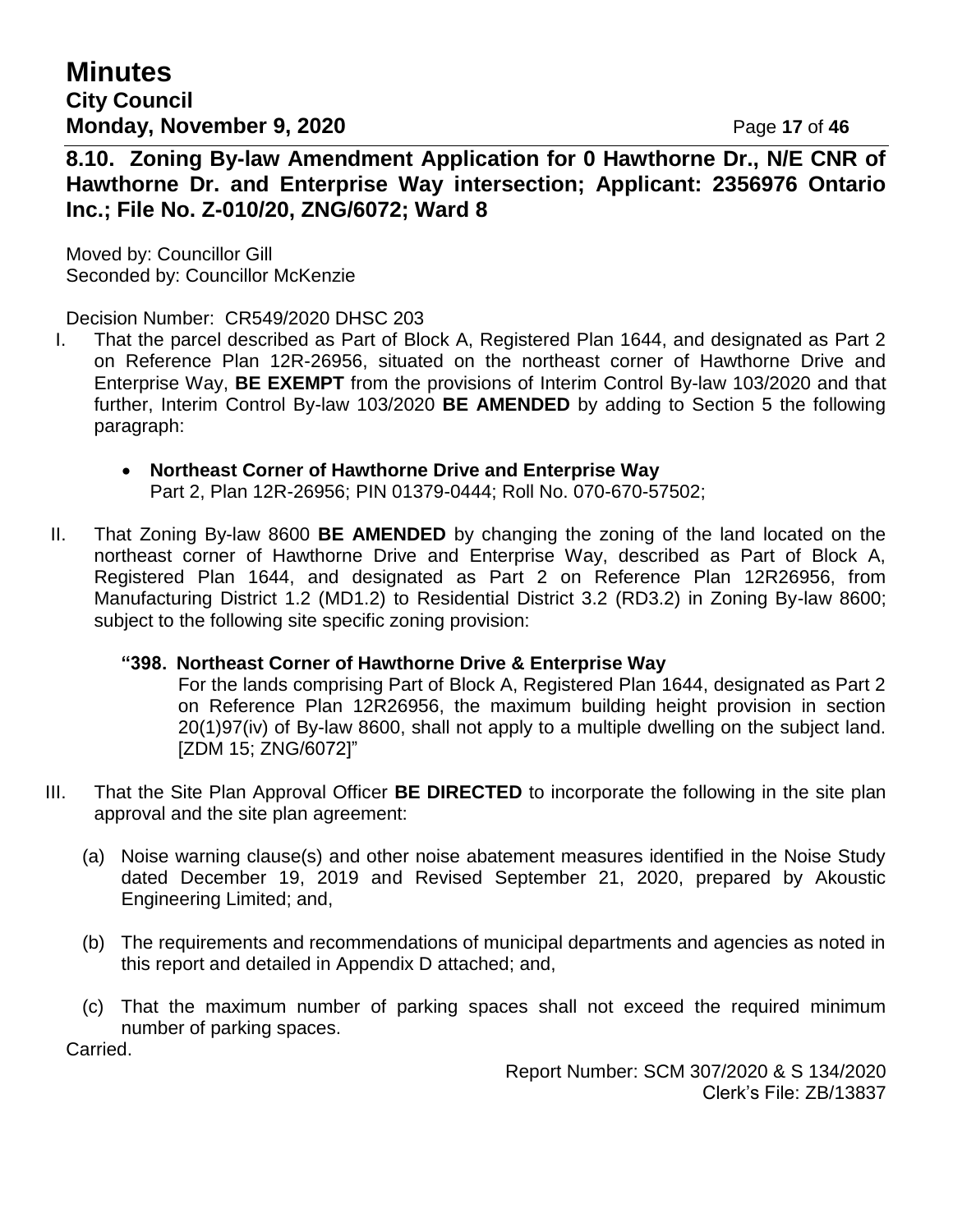## **8.11. Rezoning - Baker Investments Ltd. – 8380-8474 Wyandotte Street East - Z-014/20 ZNG/6122 - Ward 6**

Moved by: Councillor Gill Seconded by: Councillor McKenzie

Decision Number: CR550/2020 DHSC 204

1. That Zoning By-law 8600 **BE AMENDED** by changing the zoning of Part of Block A, Registered Plan 1627 (8380-8474 Wyandotte Street East; Roll No.: 060-330-00300; PIN 01066-0242), located on the north side of Wyandotte Street East between Watson Avenue and Isack Drive, by adding a site specific provision to Section 20(1) as follows:

### 396. **NORTH SIDE OF WYANDOTTE STREET EAST BETWEEN WATSON AVENUE AND ISACK DRIVE**

For the lands comprising Part of Block A, Registered Plan 1627, a *Lodging House, Multiple Dwelling, Religious Residence, and Residential Care Facility* shall be additional permitted uses and the provisions of Section 12.2.5 shall apply to the additional permitted uses. [ZDM 14; ZNG/6122]

- 2. That the Site Plan Approval Officer **BE DIRECTED** to consider, but not limited to:
	- a) The comments from Office of the City Engineer Engineering Department Right-of-Way Division, dated August 25, 2020, regarding Site Servicing Plans, Servicing Study, Reciprocal Access and Services, and Land Conveyance.
	- b) The comments from Canada Post Corporation, dated August 14, 2020, regarding Canada Post's multi-unit policy, which requires that the owner/developer provide the centralized mail facility at their own expense.
- 3. That that portion of 8380-8474 Wyandotte Street East subject to rezoning Z-014/20 ZNG/6122 **BE EXEMPT** from Interim Control By-law 103-2020. Carried.

Report Number: SCM 308/2020 & S 124/2020 Clerk's File: ZB/13898

### **8.12. Interim Control By-law Exemption 2020-11 - Airport Business Park Inc - 4325-4445 County Road 42 - Ward 9**

Moved by: Councillor Gill Seconded by: Councillor McKenzie

Decision Number: CR551/2020 DHSC 205

1) That Council **APPROVE** the request of D.C. McCloskey Engineering Ltd. for an exemption from the provisions of Interim Control By-law 78-2019 for the property at 4325-4445 County Road 42 (southwest corner of County Road 42 and 8th Concession Road).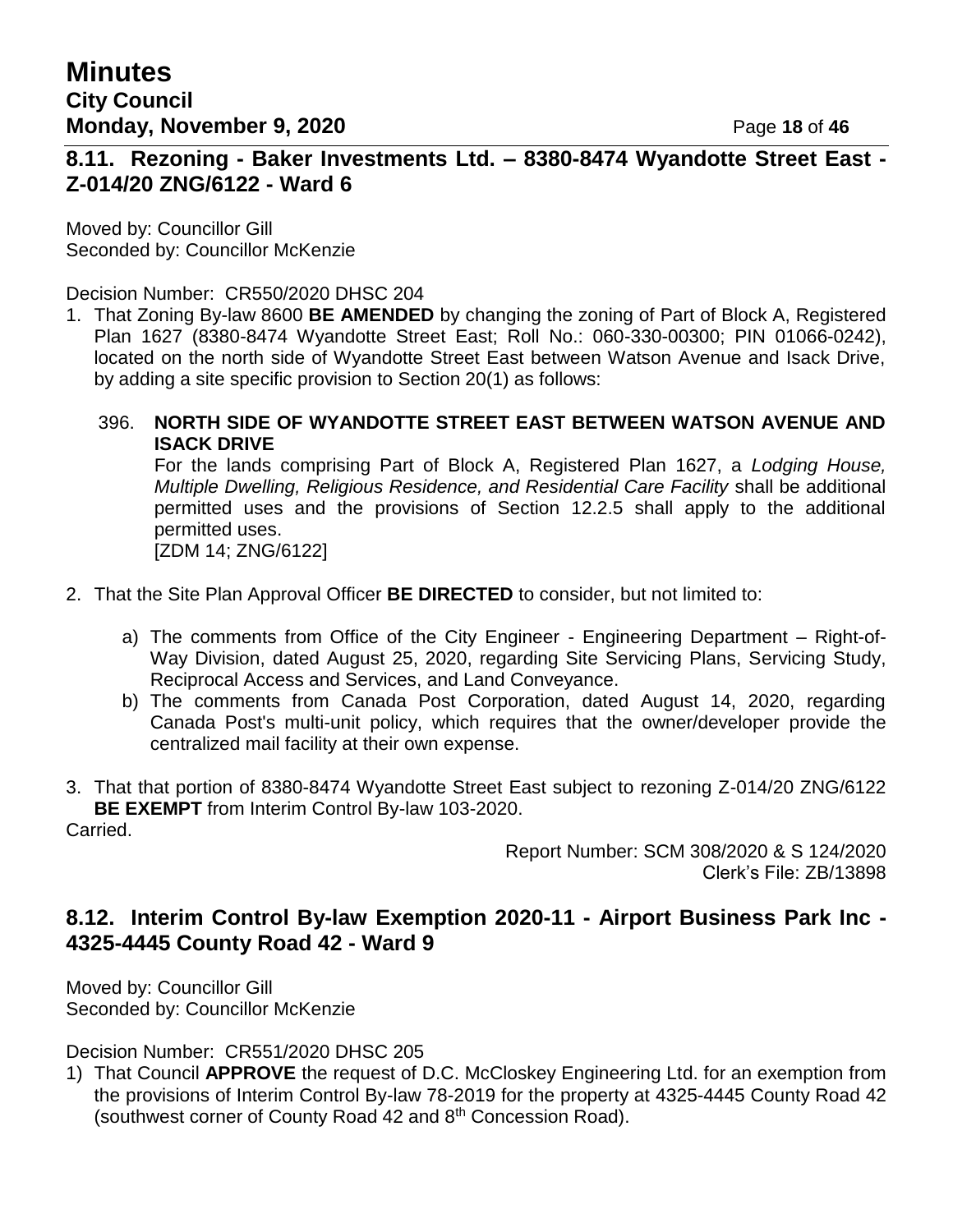## **Minutes City Council Monday, November 9, 2020** Page 19 of 46

2) That Council **AMEND** Interim Control By-law 78-2019 by adding to Section 6 the following: k) 4325-4445 County Road 42

Part Lot 17, Concession 7, Sandwich East; PIN 75235-0032; Roll No. 090-010-04950

- 3) That the Site Plan Approval Officer **BE DIRECTED** to consider the following matters for inclusion in an approved site plan:
	- a) The mitigation measures identified in the conclusion of the Acoustical Assessment Report dated August 5, 2020 and prepared by Akoustic Engineering Limited (attached as Appendix D to Report S 130/2020); and,
	- b) A setback of 11.3 m from the lot line adjacent to Baseline Road, which shall include a berm with a minimum height of 1.8 m.

Carried.

Report Number: SCM 309/2020 & S 130/2020 Clerk's File: Z/13528

### **8.15. Economic Revitalization Community Improvement Plan (CIP) application submitted by Kadri Family Holdings Ltd. for 1567 Ouellette Avenue (Ward 3)**

Moved by: Councillor Gill Seconded by: Councillor McKenzie

Decision Number: CR554/2020 DHSC 208

- I. That the request made by Kadri Family Holdings Ltd. to participate in the Small Business Investment Grant Program **BE APPROVED** for the portion of the municipal tax increment resulting from the proposed development of a business incubator located at 1567 Ouellette Avenue for up to 10 years or until 100% of the eligible costs are repaid pursuant to the City of Windsor Economic Revitalization Community Improvement Plan; and,
- II. That the grant payments:
	- a. **BE CALCULATED** based on the percentage of gross floor area within the building that is allocated to the business incubator use (i.e. estimated to be 50% based on the CIP application); or,
	- b. **BE CANCELLED** and approval to participate in the Small Business Investment Grant Program **BE RESCINDED** if the percentage of gross floor area within the building that is allocated to the business incubator use falls below 25%; and,
- III. That Administration **BE DIRECTED** to prepare an agreement between the City and Kadri Family Holdings Ltd. and/or persons or companies that have legally been assigned the right to receive grant payments to implement the Small Business Investment Grant Program in accordance with all applicable policies, requirements, and provisions contained within the Economic Revitalization Community Improvement Plan to the satisfaction of the City Planner for content, the City Solicitor as to legal form, and the CFO/City Treasurer as to financial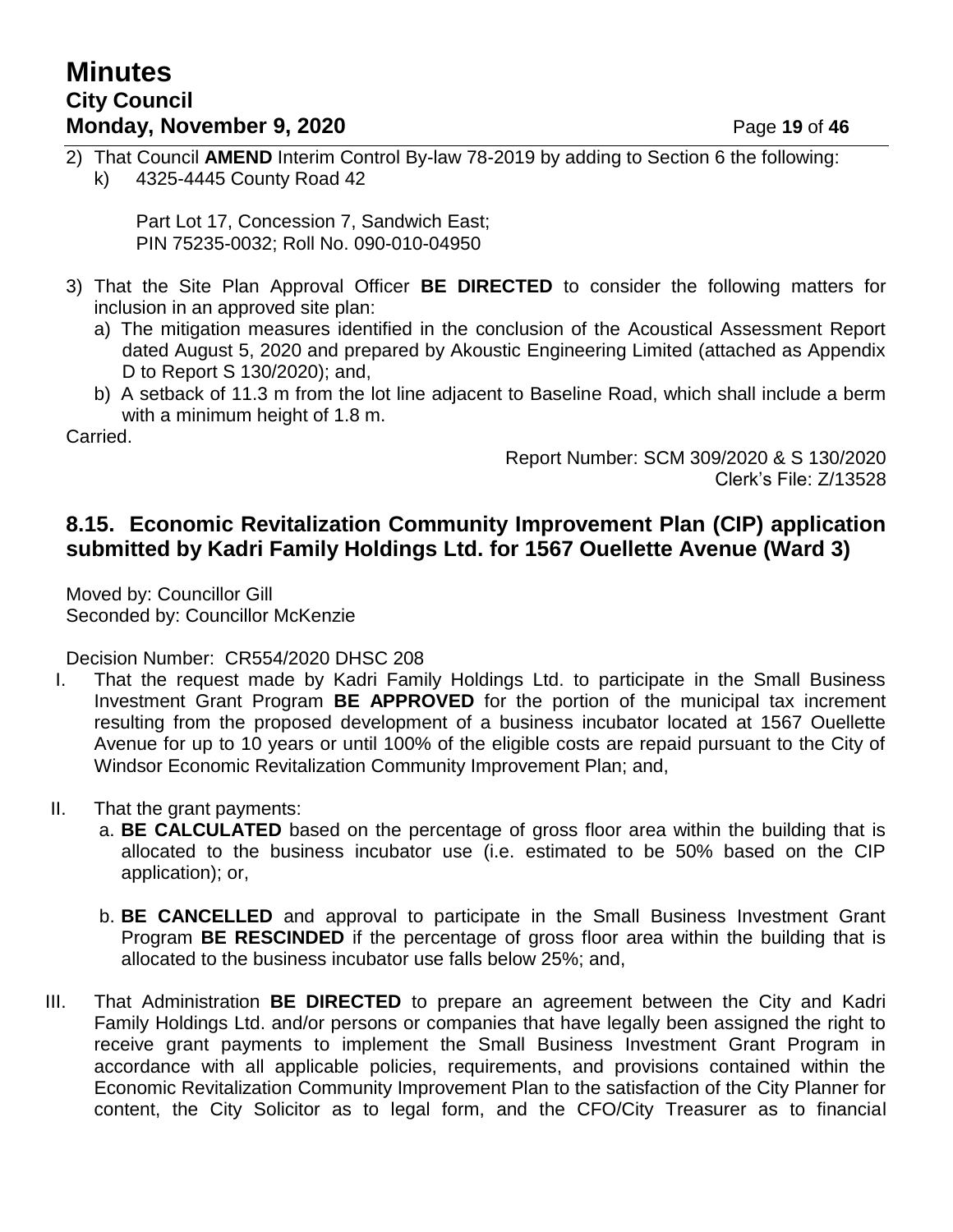implications; and,

- IV. That the CAO and City Clerk **BE AUTHORIZED** to sign the Small Business Investment Grant Agreement; and,
- V. That the approval to participate in the Small Business Investment Grant Program **EXPIRE** if the grant agreement is not signed by applicant within one year following Council approval. The City Planner may extend the deadline for up to one year upon request from the applicant.

Carried.

Report Number: SCM 312/2020 & S 112/2020 Clerk's File: SPL/10759

### **8.16. Economic Revitalization Community Improvement Plan (CIP) application submitted by St. Clair-Rhodes Development Corp. for 3355 Munich Court (Ward 9)**

Moved by: Councillor Gill Seconded by: Councillor McKenzie

Decision Number: CR555/2020 DHSC 209

- I. That the request made by Active Claims Management (2018) Inc. on behalf of property owner St. Clair-Rhodes Development Corp. to participate in the Business Retention and Expansion Grant Program **BE APPROVED** for the portion of the municipal tax increment resulting from the proposed development of eligible uses (i.e. Computer Software Developer, Corporate Office, and Canadian Head Office) located at 3355 Munich Court for up to 10 years or until 100% of the eligible costs are repaid pursuant to the City of Windsor Economic Revitalization Community Improvement Plan; and,
- II. That the grant payments:
	- a. **BE CALCULATED** based on the percentage of gross floor area within the building that is allocated to the eligible uses (i.e. estimate to be 35% based on the CIP application); or,
	- b. **BE CANCELLED** and approval to participate in the Business Retention and Expansion Grant Program **BE RESCINDED** if the number of employees associated with eligible uses falls below 35; and,
- III. That Administration **BE DIRECTED** to prepare an agreement between the City, Active Claims Management (2018) Inc., St. Clair-Rhodes Development Corp., and/or persons or companies that have legally been assigned the right to receive grant payments to implement the Business Retention and Expansion Grant Program in accordance with all applicable policies, requirements, and provisions contained within the Economic Revitalization Community Improvement Plan to the satisfaction of the City Planner for content, the City Solicitor as to legal form, and the CFO/City Treasurer as to financial implications; and,
- IV. That the CAO and City Clerk **BE AUTHORIZED** to sign the Business Retention and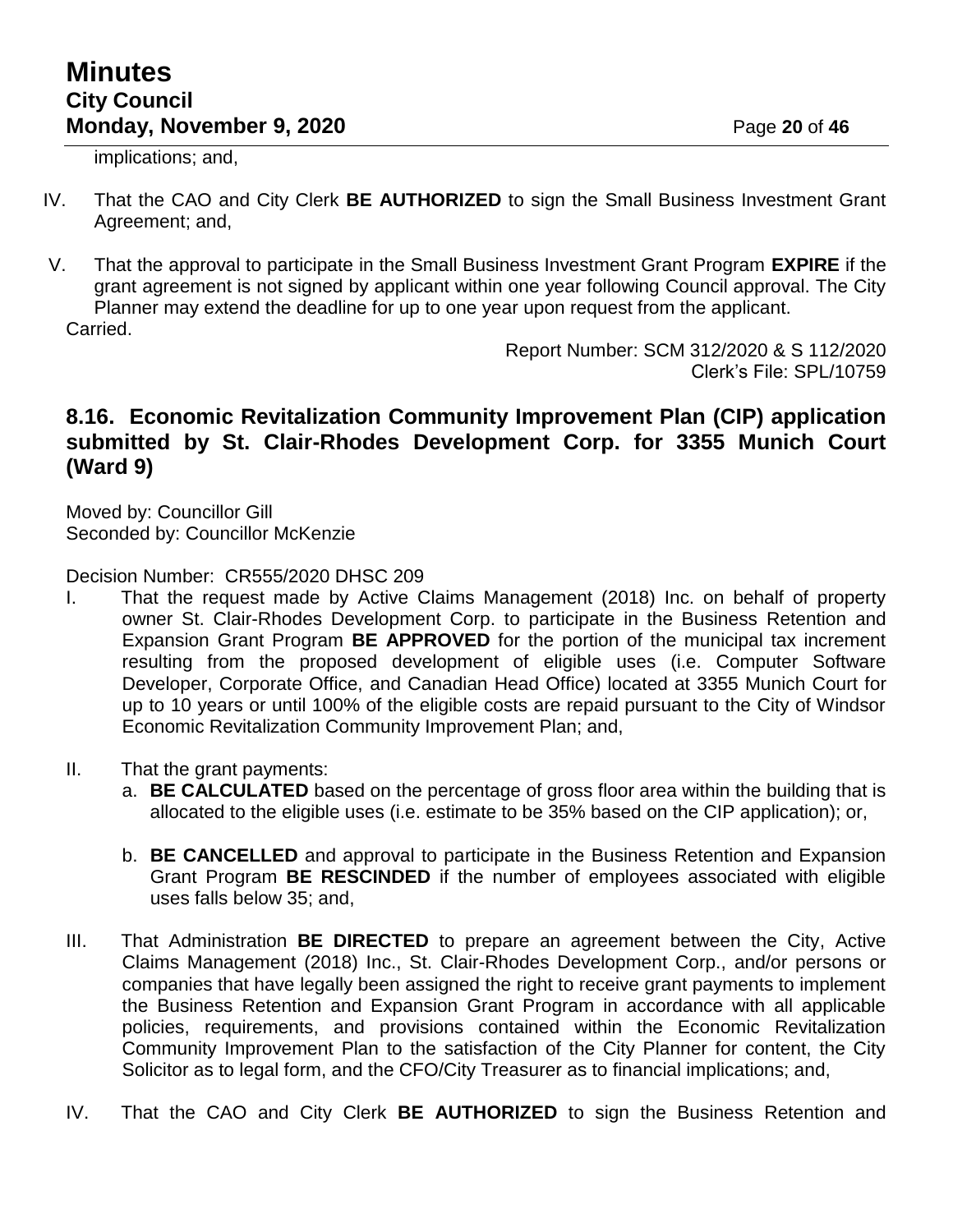Expansion Grant Agreement; and,

V. That the approval to participate in the Business Retention and Expansion Grant Program **EXPIRE** if the grant agreement is not signed by applicant and owner within one year following Council approval. The City Planner may extend the deadline for up to one year upon request from the applicant.

Carried.

Report Number: SCM 313/2020 & S 129/2020 Clerk's File: SPL/10759

## **8.17. Minutes of the Windsor Bicycling Committee of its meeting held July 28, 2020**

Moved by: Councillor Gill Seconded by: Councillor McKenzie

Decision Number: CR556/2020 ETPS 787 That the minutes of the Windsor Bicycling Committee (WBC) of its meeting held July 28, 2020 **BE RECEIVED**.

Carried.

Report Number: SCM 315/2020 & SCM 272/2020 Clerk's File: MB2020

## **8.18. Essex-Windsor Solid Waste Authority Regular Board Meeting Minutes of the meeting held August 5, 2020**

Moved by: Councillor Gill Seconded by: Councillor McKenzie

Decision Number: CR557/2020 ETPS 788 That the minutes of the Essex-Windsor Solid Waste Authority (EWSWA) of its Regular Board meeting held August 5, 2020 **BE RECEIVED**. Carried.

> Report Number: SCM 316/2020 & SCM 274/2020 Clerk's File: MB2020

### **8.19. City of Windsor Carbon Budget**

Moved by: Councillor Gill Seconded by: Councillor McKenzie

Decision Number: CR558/2020 ETPS 789

1. That the report of the Community Energy Plan Administrator dated September 30, 2020, entitled "City of Windsor Carbon Budget" **BE RECEIVED** for information; and,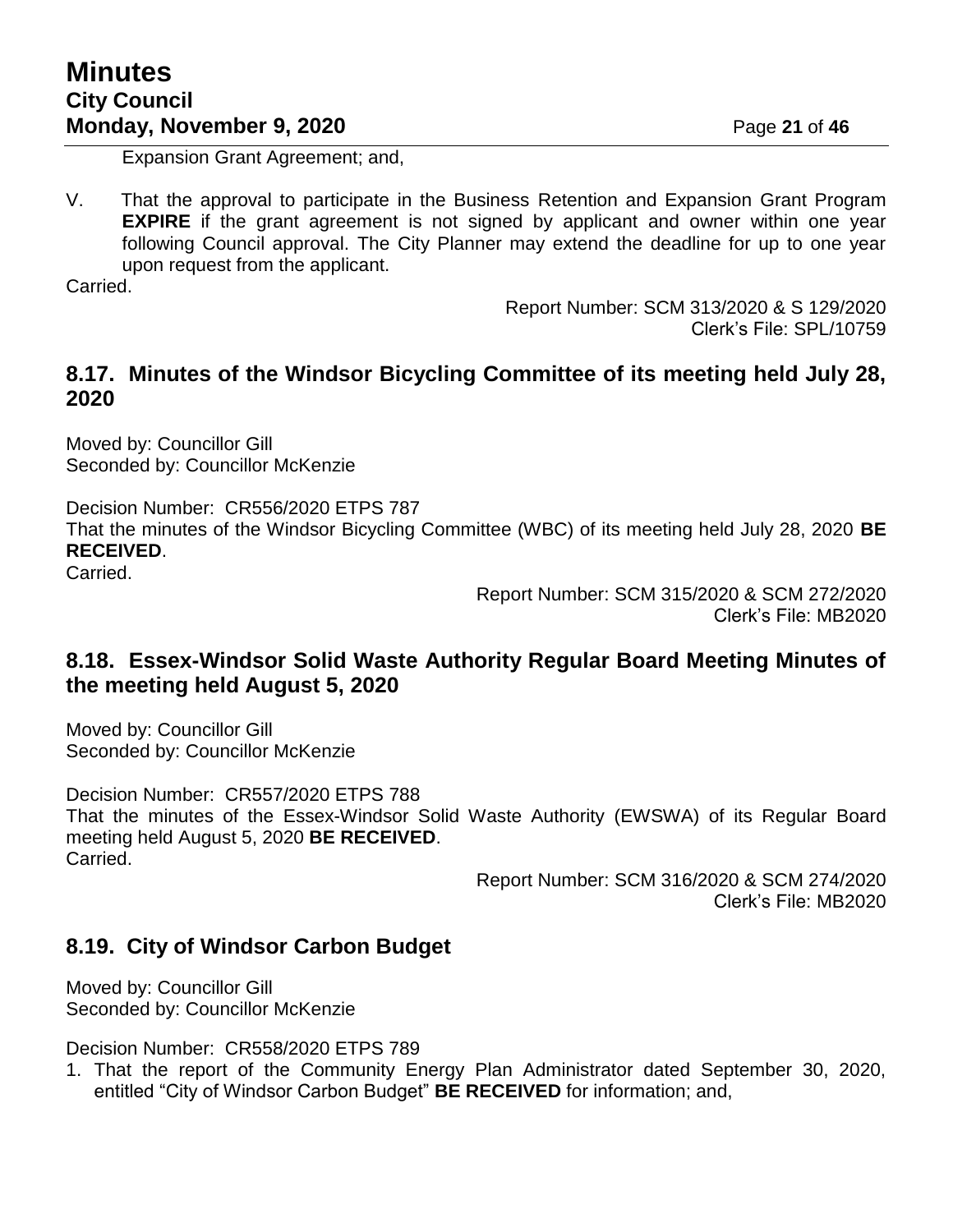## **Minutes City Council Monday, November 9, 2020** Page 22 of 46

2. That Administration **BE REQUESTED** to report annually for Council's information, regarding the progress being made on achieving Greenhouse Gas Emissions targets as articulated in the Degrees of Change document.

Carried.

Report Number: SCM 317/2020 & S 135/2020 Clerk's File: EI/10822

## **11.1. Salary Market Review 2017 - 2018 - CAO and CLT - City Wide**

Moved by: Councillor Gill Seconded by: Councillor McKenzie

Decision Number: CR561/2020

That this report from the Human Resources Department on the Salary Market Comparison Review and the report of Annetts and Associates reporting on the Chief Administrative Officer (CAO) and Corporate Leadership Team (CLT) compensation **BE RECEIVED** for information; and,

That the compensation level for the CAO and CLT **NOT BE ADJUSTED** given the results of the salary market review, and remain subject to annual increases consistent with their employment contract.

Carried.

Report Number: C 168/2020 Clerk's File: AS2020

## **11.2. Salary Market Review 2017 - 2018 - Non-Union - City Wide**

Moved by: Councillor Gill Seconded by: Councillor McKenzie

Decision Number: CR562/2020

That this report from the Human Resources Department on the Salary Market Comparison Review and the final report of Annetts and Associates, dated June 2020 reporting the Non Union Salary Market Comparison for 2017 and 2018 **BE RECEIVED** for information; and,

That the compensation level for the Non Union employee group, excluding CAO and CLT, for 2017/2018, **NOT BE ADJUSTED** given the results of the salary market review, and remain subject to applicable Council approved annual increases. Carried.

> Report Number: C 169/2020 Clerk's File: AS2020

### **11.5. Santa Claus Parade - City Wide**

Moved by: Councillor Gill Seconded by: Councillor McKenzie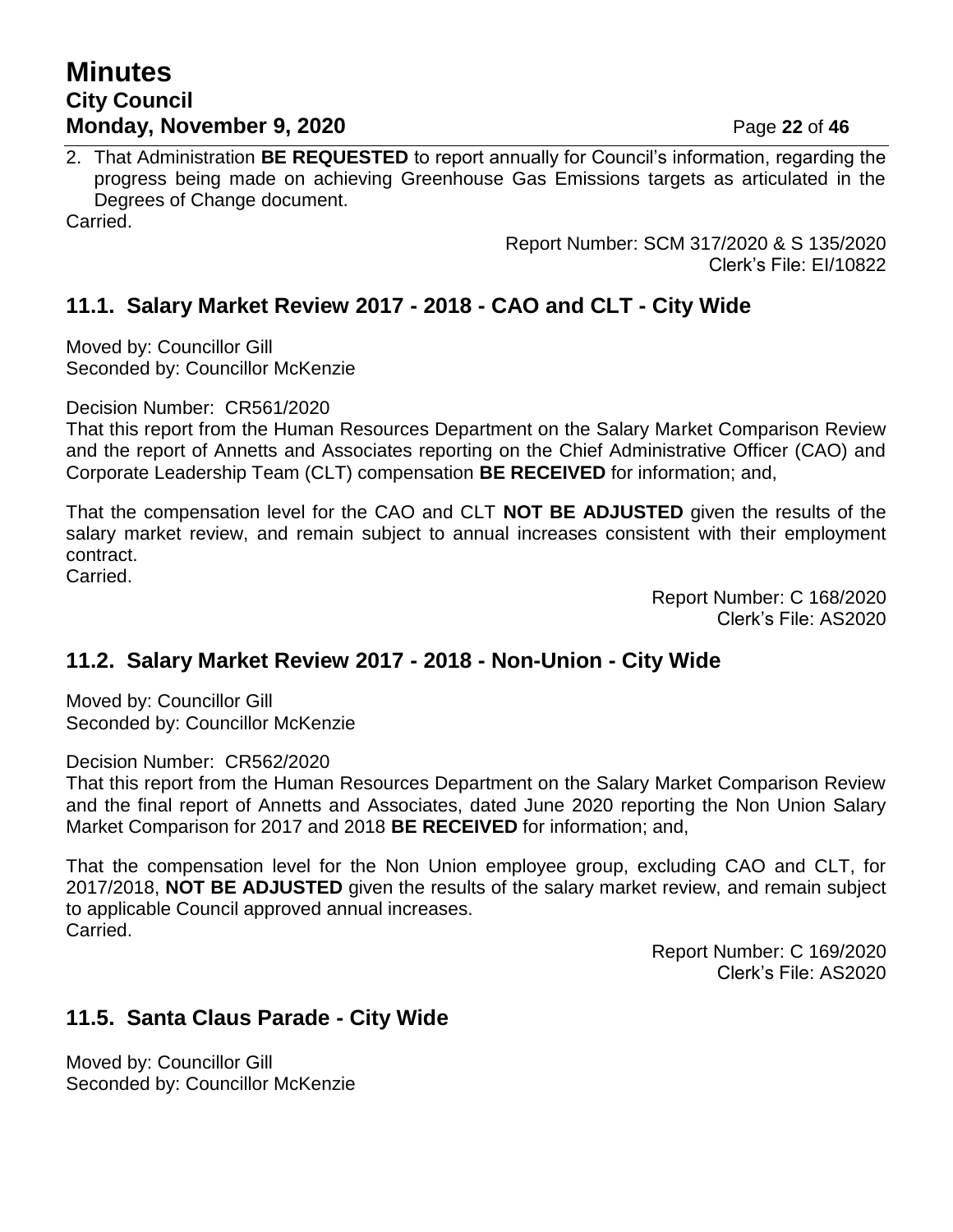## **Minutes City Council Monday, November 9, 2020** Page 23 of 46

Decision Number: CR565/2020

That the grant funding request from the Windsor Parade Corporation for up to \$20,000 for the 2020 Santa Claus Stationary Parade **BE APPROVED**; and further,

That the Chief Administrative Officer and City Clerk **BE AUTHORIZED** to sign any agreement or document related to the 2020 Santa Claus Stationary Parade, to be satisfactory in form to the City Solicitor, in financial content to the City Treasurer and content to the Executive Director of Recreation & Culture.

Carried.

Report Number: C 218/2020 Clerk's File: SR/13663

## **9. REQUEST FOR DEFERRALS, REFERRALS AND/OR WITHDRAWALS**

## **15. NOTICES OF MOTION**

Moved by: Councillor Holt Seconded by: Councillor McKenzie

That the following Notice of Motion BE REFERRED to Administration to allow for an administrative report on this matter:

That the City of Windsor SUPPORTS construction of a new regional acute care hospital on the land purchased by Windsor Regional Hospital and ASKS the Government of Ontario to prioritize funding to move this project forward.

The motion is **put** and is **lost**.

Aye votes: Councillors Holt, McKenzie and Bortolin. Nay votes: Councillors Francis, Costante, Sleiman, Gignac, Gill, Kaschak and Morrison. Absent: None. Abstain: None.

Clerk's File: MH/12346

### **8.20. CQ7-2020 40 km/h Residential Speed Limits - City-wide**

Moved by: Councillor Gignac Seconded by: Councillor Francis

Decision Number: CR559/2020 ETPS 790

That the report of the Transportation Planning Senior Engineer dated October 5, 2020 entitled "CQ7-2020 40 km/h Residential Speed Limits" **BE REFERRED** to Administration to allow for a report within 120 days on a comprehensive strategy, looking at speed limits as an alternative, in addition to speed bumps and any alternative traffic calming measure that makes sense, for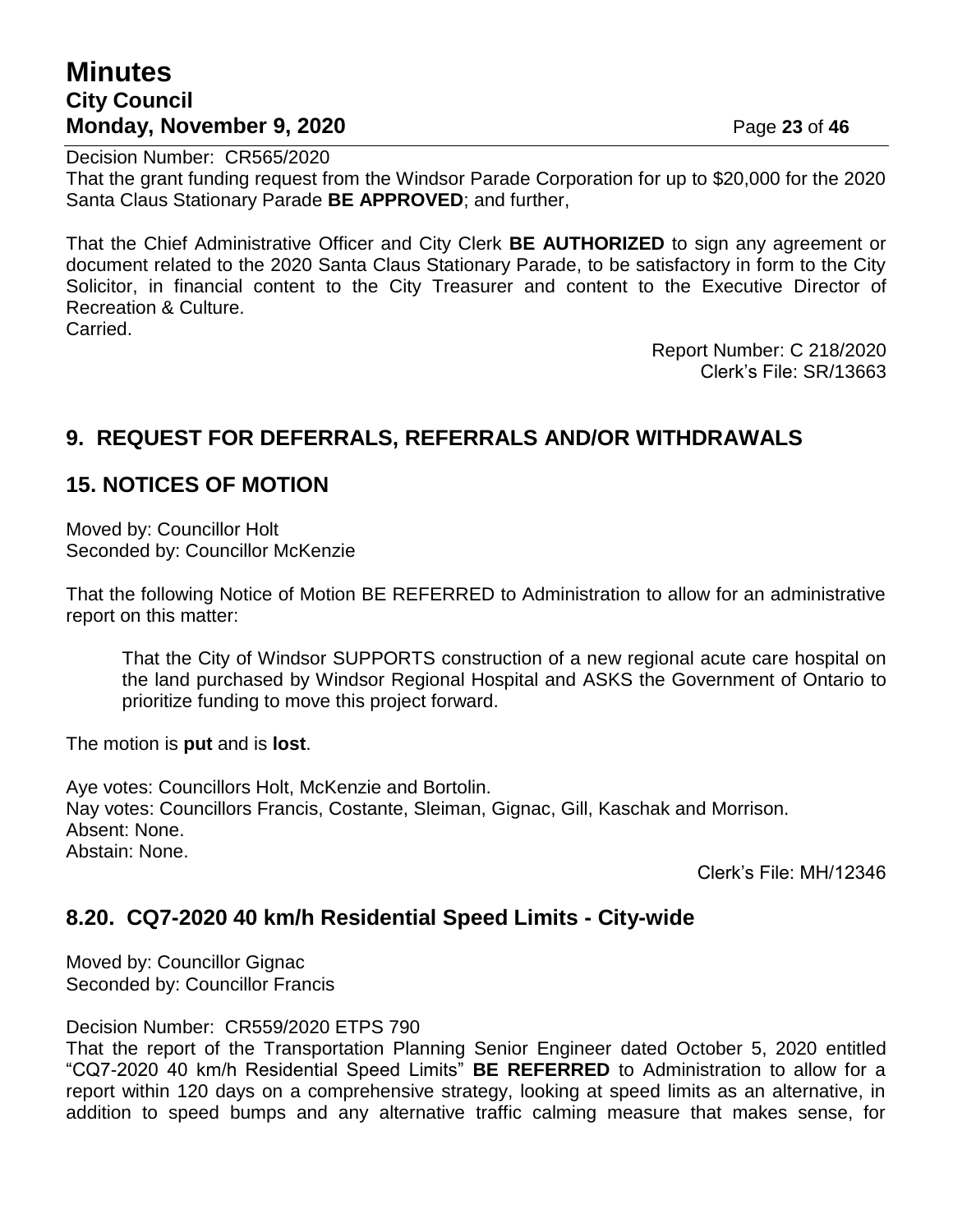## **Minutes City Council Monday, November 9, 2020** Page 24 of 46

Council's consideration in a fulsome manner; and that administration **ALSO INCLUDE** any outstanding CQ's on traffic calming at the same time for Council's consideration. Carried.

> Report Number: SCM 318/2020 & S 111/2020 Clerk's File: ST2020

### **10. PRESENTATIONS AND DELEGATIONS**

### **10.1. Presentation- Update Report: Windsor-Essex Regional Community Safety and Well-Being Plan**

### **Leonardo Gil, Project Manager**

Leonardo Gil, Project Manager, appears before Council to provide an update on the Windsor-Essex Regional Community Safety and Well-Being Plan, including background on legislative requirements, planning framework, key project updates, risk factor data categories, asset mapping, project methodologies, consultation and engagement approaches, enhanced sector network, and project timelines.

Moved by: Councillor McKenzie Seconded by: Councillor Gignac

Decision Number: CR560/2020 CSPS 118

That the presentation to City Council on November 9, 2020 by Leonardo Gill, Project Manager, regarding an update on the Windsor-Essex Regional Community Safety and Well-Being Plan" **BE RECEIVED**.

Carried.

Report Number: SCM 298/2020 & SCM 277/2020 Clerk's File: SS2019 & MH/13786

### **8.13. Zoning By-law Amendment - 1521 Pierre Avenue - Lester Group - Z016-20 [ZNG-6127] - Ward 4**

### **Beau Dubois, Representing Owners Group**

Beau Dubois, representing the Owners Group, appears before Council to speak in support of a zoning by-law amendment on the lands located at 1521 Pierre Avenue, to permit a residential use building, proposing a two storey, 3 unit residential apartment building with associated parking, and states that they will be submitted redesigned aesthetics that should alleviate any concerns with regards to this request.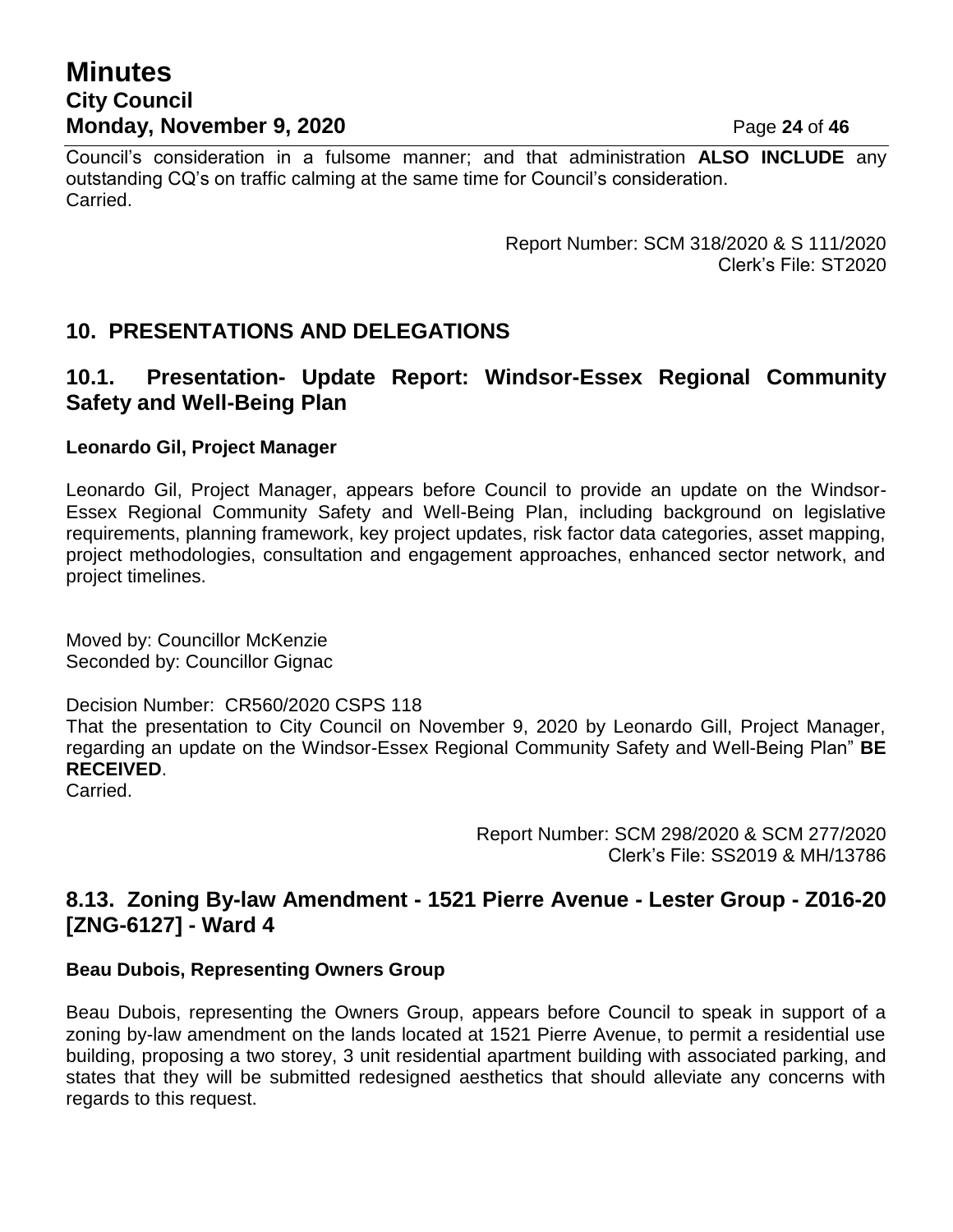## **Minutes City Council Monday, November 9, 2020 Page 25 of 46**

### **Stephen Berill, Architect**

Stephen Berrill, architect, appears before Council to speak in support of a zoning by-law amendment on the lands located at 1521 Pierre Avenue, to permit a residential use building, proposing a two storey, 3 unit residential apartment building with associated parking, and states that updated design drawings were submitted which in essence updated the aesthetics that should alleviate any concerns with regards to this request.

Moved by: Councillor Holt Seconded by: Councillor Bortolin

Decision Number: CR552/2020 DHSC 206

1. That Zoning By-law 8600 **BE AMENDED** by changing the zoning of Lot 82, Plan 889; now designated as Part 2 on Reference Plan 12R28270, located on the west side of Pierre Avenue, south of Shepherd Street East (shown as the subject lands on Appendix D to Report S 117/2020), from Residential RD 1.3 to RD 2.2 and by adding a site specific provision to Section 20(1) as follows:

### "397 **WEST SIDE OF PIERRE AVENUE, SOUTH OF SHEPHERD STREET**

For the lands comprising Lot 82, Plan 889; now designated as Part 2 on Reference Plan 12R28270, for any permitted use in Section 11.2.1, save and except for a townhome dwelling, the following additional provisions shall also apply:

- a) Lot Width minimum  $-9.0$  m;
- b) Lot Area minimum 336 m<sup>2</sup>
- c) Side Yard Width minimum 1.20 m;
- d) *Screening fence* minimum 1.8 metres in height and landscaping shall be installed along the northerly *lot line* abutting the *rear yard*. [ZDM 07; ZNG/6127]"
- 2. That the re-design of the structure as per the most recently submitted drawings **BE SUPPORTED**.

Carried.

Report Number: SCM 310/2020 & S 117/2020 Clerk's File: ZB/13897

### **8.14. 436 Askin Avenue - Partial Demolition of a Heritage Listed Property (Ward 2)**

### **Allan Djordjevic, Applicant**

Allan Djordjevic, applicant, appears before Council to speak in support of his request for a proposed demolition of the enclosed porch and balcony at the rear of 436 Askin Avenue, to facilitate a rear addition and conversion to a semi-detached dwelling.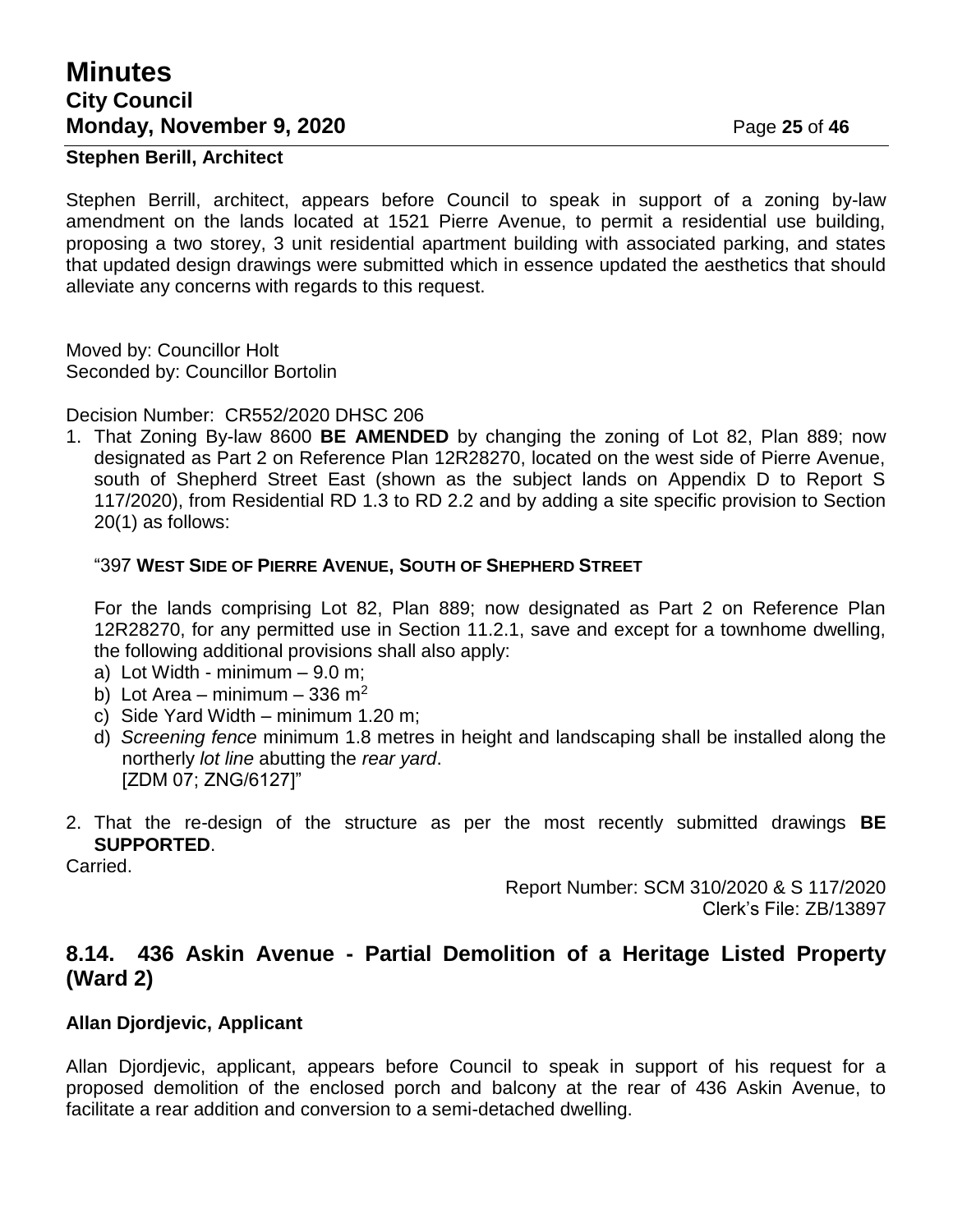## **Minutes City Council Monday, November 9, 2020** Page 26 of 46

### **Mike Cardinal, Area Resident**

Mike Cardinal, area resident, appears before Council to express concern regarding the request for a proposed demolition of the enclosed porch and balcony at the rear of 436 Askin Avenue, to facilitate a rear addition and conversion to a semi-detached dwelling, suggesting that this seems to be the makings of a lodging house and that this density does not fit on a residential street.

### **Sheila Wisdom, Area Resident**

Sheila Wisdom, area resident, appears before Council to express concern regarding the request for a proposed demolition of the enclosed porch and balcony at the rear of 436 Askin Avenue, to facilitate a rear addition and conversion to a semi-detached dwelling, and supports refusal of this request, in accordance with the *Ontario Heritage Act*, Section 30 Effect of the Notice of Designation.

### **Helen Martin, Area Resident**

Helen Martin, area resident, appears before Council to express concern regarding the request for a proposed demolition of the enclosed porch and balcony at the rear of 436 Askin Avenue, to facilitate a rear addition and conversion to a semi-detached dwelling, stating that Council must recognize the importance of heritage and maintain the integrity of the neighbourhood.

Moved by: Councillor Costante Seconded by: Councillor Holt

Decision Number: CR553/2020 DHSC 207

- I. That Administration **BE REQUESTED** to give notice of intention to designate the property located at 436 Askin Ave in accordance with Part IV of the *Ontario Heritage Act*; within 60 days from September 25, 2020; and,
- II. That the request to demolish the enclosed porch and balcony at the rear of 436 Askin Ave to facilitate a rear addition and conversion to a semi-detached dwelling as currently proposed, **BE REFUSED**, in accordance with the *Ontario Heritage Act*, Section 30 Effect of the Notice of Designation; and,
- III. That Administration **REPORT BACK** to Council regarding initiation of a Heritage Conservation District Area Study for this area; and, that the report include suggestions related to potential boundaries, optional designation of a Heritage Conservation District Study Area Bylaw, timing of the study and funding considerations.

Carried.

Report Number: SCM 311/2020 & S 53/2020 Clerk's File: MBA2020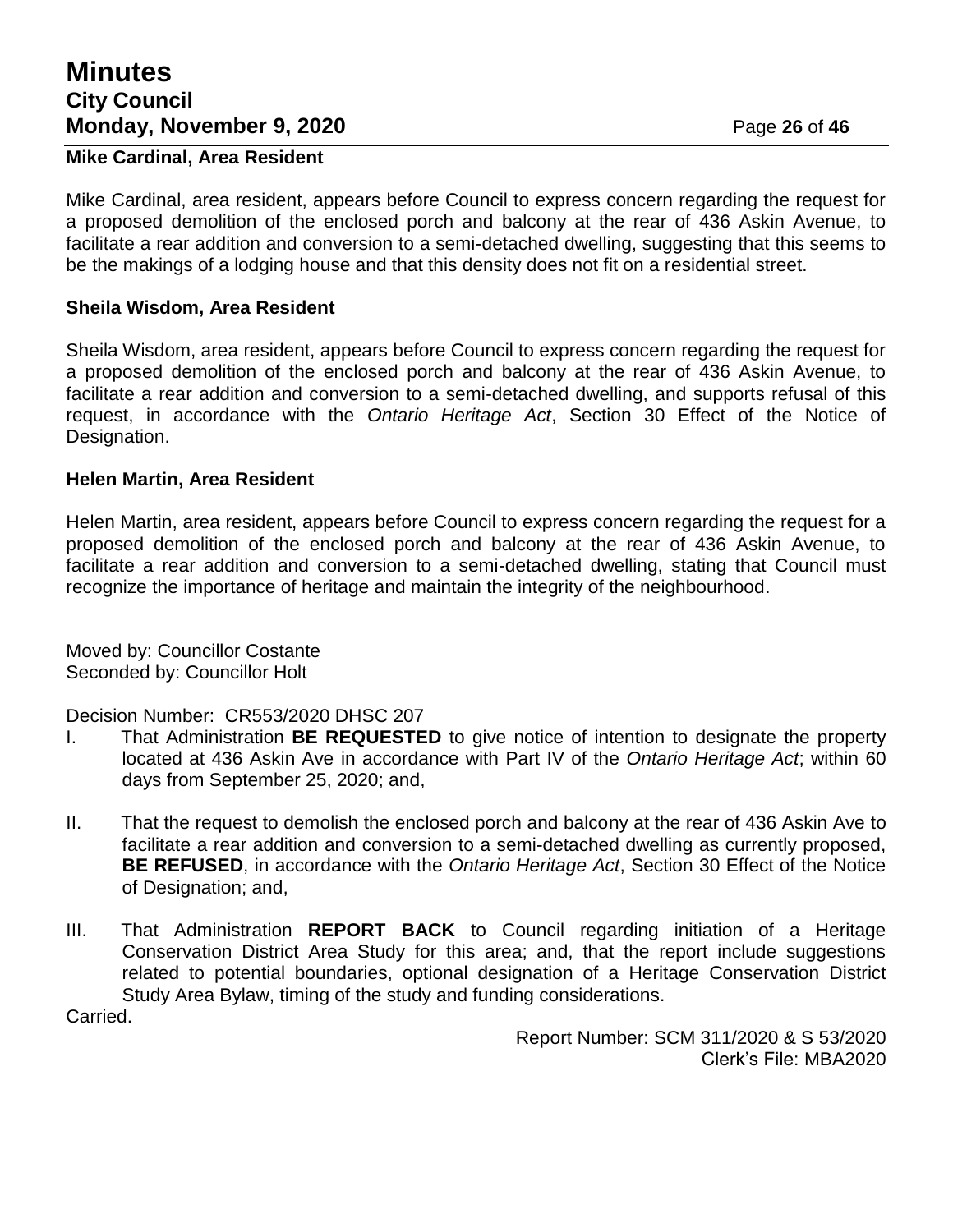### **11. REGULAR BUSINESS ITEMS (Non-Consent Items)**

### **11.3. Proposed expropriation on Provincial Road for the Provincial/Division Corridor Improvements Project, Phase 2-4 from Owner JBM Capital Inc. municipal address: 3051-4001 Legacy Park and 4611 Walker Road-City Wide**

Moved by: Councillor Gignac Seconded by: Councillor McKenzie

Decision Number: CR563/2020

That the Council of the City of Windsor acting pursuant to section 8 of the *Expropriations Act*, **ADOPTS** the findings contained within the report of the Inquiry Officer Gillian M. Burton dated October 11, 2020 and approves the proposed expropriation of the interests in land being:

Part of the east half of lot 14 in the Sixth Concession being designated as Parts 1, 2, 3, 4, 5, 6, and 7 on Plan 12R-28178 and Parts 23 and 24 on Plan 12R- 28177 for guy wire easements and Part 22 on Plan 12R-28177 for an aerial easement, in the City of Windsor and County of Essex and that the Owner's solicitor be paid the statutory costs of \$200.00. Carried.

> Report Number: C 203/2020 Clerk's File: APM2020

### **11.4. Purchase of Six, 2021 Chevrolet Bolt, Fully Electric Vehicles for Building Department - City Wide**

Moved by: Councillor Holt Seconded by: Councillor Bortolin

Decision Number: CR564/2020 That the report of Public Works – Operations, dated October 23, 2020 entitled "Purchase of Six, 2021 Chevrolet Bolt, Fully Electric Vehicles for Building Department" **BE RECEIVED**; and further,

That the existing RFP **BE RESCINDED** and that a new RFP **BE ISSUED** for hybrid mini-vans that would replace these vehicles and that Administration **BE DIRECTED** to come back with a draft policy for Council's consideration on how to replace vehicles while at the same time supporting the Climate Change Plan. Carried.

> Report Number: C 211/2020 Clerk's File: SB2020 & AF/11247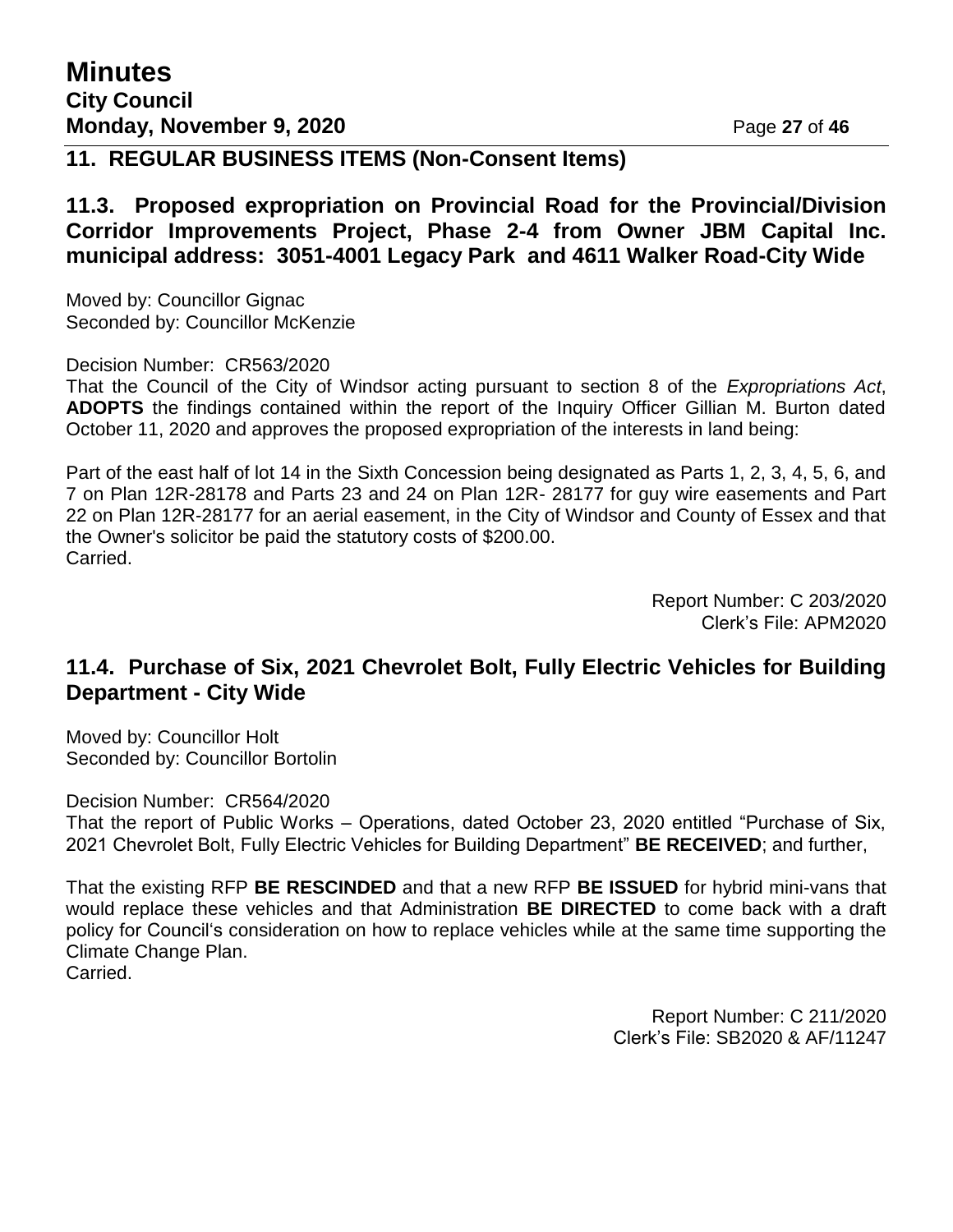## **12. CONSIDERATION OF COMMITTEE REPORTS**

### **12.1. (i) Report of the Special In-Camera meeting or other Committee as may be held prior to Council**

Moved by: Councillor Bortolin Seconded by: Councillor Costante

Decision Number: CR566/2020 That the report of the In Camera meeting held November 9, 2020 **BE ADOPTED** as presented. Carried.

Clerk's File: ACO2020

## **12.2. Adoption of the Minutes of the Corporate Services Standing Committee Meeting held July 29, 2019**

Moved by: Councillor Bortolin Seconded by: Councillor Costante

Decision Number: CR567/2020 That the minutes of the meeting of the Corporate Services Standing Committee held July 29, 2019 **BE ADOPTED** as presented. Carried.

> Report Number: SCM 330/2019 Clerk's File: ACO2020

### **12.3. Report of the Striking Committee of its meeting held September 28, 2020**

Moved by: Councillor Bortolin Seconded by: Councillor Costante

Decision Number: CR530/2020 That the report of the Striking Committee of its meeting held September 28, 2020 **BE ADOPTED**  as presented. Carried.

> Report Number: SCM 322/2020 Clerk's File: ACO2020

### **12.4. Report of the Striking Committee of its meeting held November 9, 2020**

Moved by: Councillor Bortolin Seconded by: Councillor Costante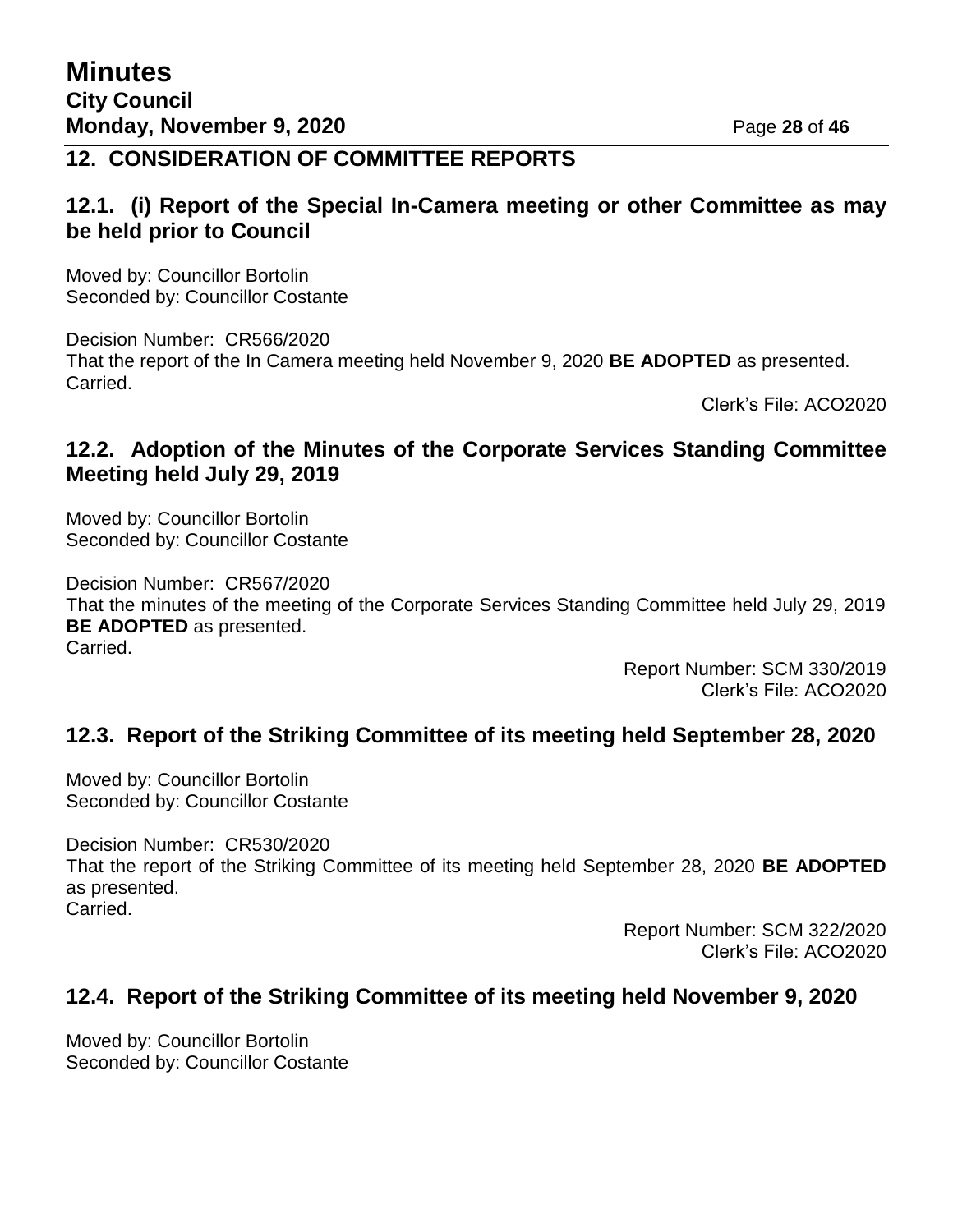## **Minutes City Council Monday, November 9, 2020** Page 29 of 46

Decision Number: CR529/2020 That the report of the Striking Committee of its meeting held November 9, 2020 **BE ADOPTED** as presented. Carried.

Clerk's File: ACO2020

## **13. BY-LAWS (First and Second Reading)**

Moved by: Councillor Francis Seconded by: Councillor Gignac

That the following By-laws No. 148-2020 through 152-2020 (inclusive) be introduced and read a first and second time:

**148-2020** A BY-LAW TO FURTHER AMEND BY-LAW NUMBER 9023 BEING A BY-LAW TO REGULATE VEHICULAR PARKING WITHIN THE LIMITS OF THE CITY OF WINDSOR ON MUNICIPAL STREETS, MUNICIPAL PARKING LOTS AND PRIVATE PROPERTIES, authorized by CAO 223/2020, approved October 14, 2020.

**149-2020** A BY-LAW TO ADOPT AMENDMENT NO. 133 TO THE OFFICIAL PLAN OF THE CITY OF WINDSOR, authorized by CR510/2020, dated October 19, 2020.

**150-2020** A BY-LAW TO FURTHER AMEND BY-LAW NUMBER 8600 CITED AS THE "CITY OF WINDSOR ZONING BY-LAW", authorized by CR510/2020, dated October 19, 2020.

**151-2020** A BY-LAW TO AUTHORIZE THE CONSTRUCTION OF A SANITARY SEWER AND PRIVATE DRAIN CONNECTIONS ON BASELINE ROAD FROM 7TH CONCESSION ROAD TO 8TH CONCESSION ROAD, IN THE CITY OF WINDSOR, AS A LOCAL IMPROVEMENT, authorized by CR431/2020, dated August 24, 2020.

**152-2020** A BY-LAW TO CONFIRM PROCEEDINGS OF THE COUNCIL OF THE CORPORATION OF THE CITY OF WINDSOR AT ITS MEETING HELD ON THE 9TH DAY OF NOVEMBER, 2020. Carried.

## **14. MOVE BACK INTO FORMAL SESSION**

Moved by: Councillor Holt Seconded by: Councillor Kaschak

That the Committee of the Whole does now rise and report to Council respecting the business items considered by the Committee:

- 1) Communication Items (as amended)
- 2) Consent Agenda (as amended)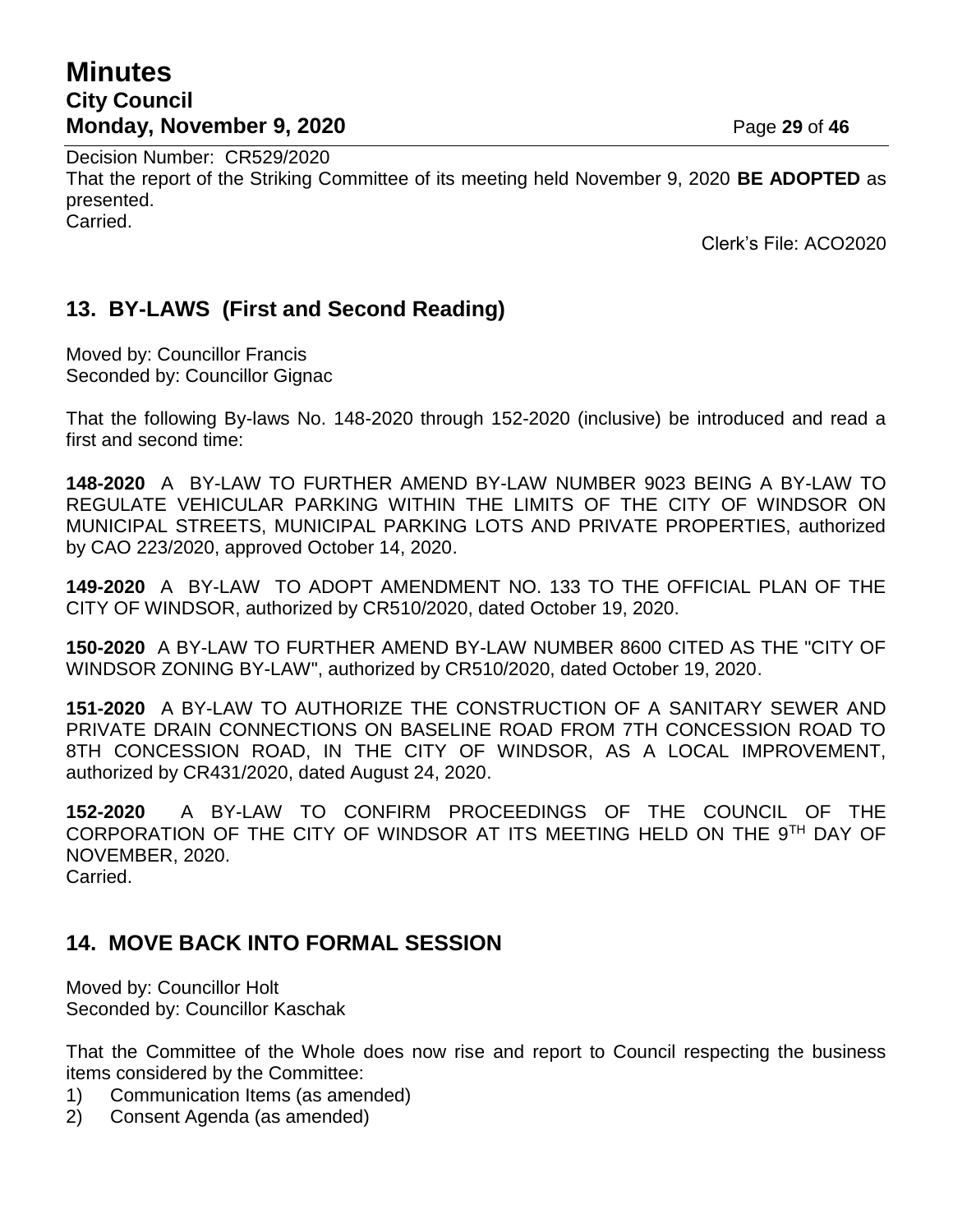## **Minutes City Council Monday, November 9, 2020 Page 30** of 46

- 3) Items Deferred Items Referred
- 4) Consideration of the Balance of Business Items (as amended)
- 5) Committee Reports (as presented)
- 6) By-laws given first and second readings

Carried.

## **15. NOTICES OF MOTION**

The Council meeting recesses at 1:53 o'clock p.m.

The Council meeting resumes at 2:02 o'clock p.m.

### **Ken Lewenza Sr.**

Ken Lewenza Sr. appears before Council to provide comment regarding the request to support construction of a new regional acute care hospital on the land purchased by Windsor Regional Hospital and to ask the Government of Ontario to prioritize funding to move this project forward, stating that a new hospital is desperately needed for both the City and the County and that the proposed location is ideal.

### **Gary McNamara, Warden of the County of Essex**

Gary McNamara, Warden of the County of Essex, appears before Council to provide comment regarding the request to support construction of a new regional acute care hospital on the land purchased by Windsor Regional Hospital and to ask the Government of Ontario to prioritize funding to move this project forward, stating that this new hospital is needed for the region and would be accessible to everyone and concludes by reiterating that the region needs and deserves a state of the art hospital as soon as possible.

### **Howard Weeks, Resident**

Howard Weeks, resident, appears before Council to provide comment regarding the request to support construction of a new regional acute care hospital on the land purchased by Windsor Regional Hospital and to ask the Government of Ontario to prioritize funding to move this project forward, stating that approval of such a motion would simply show that the community is deeply divided on the issue, and suggests that a an open and public commission be appointed to look at the issue and to create a unified front in terms of consensus as to where a hospital should be built, and perhaps put the question on a referendum ballot.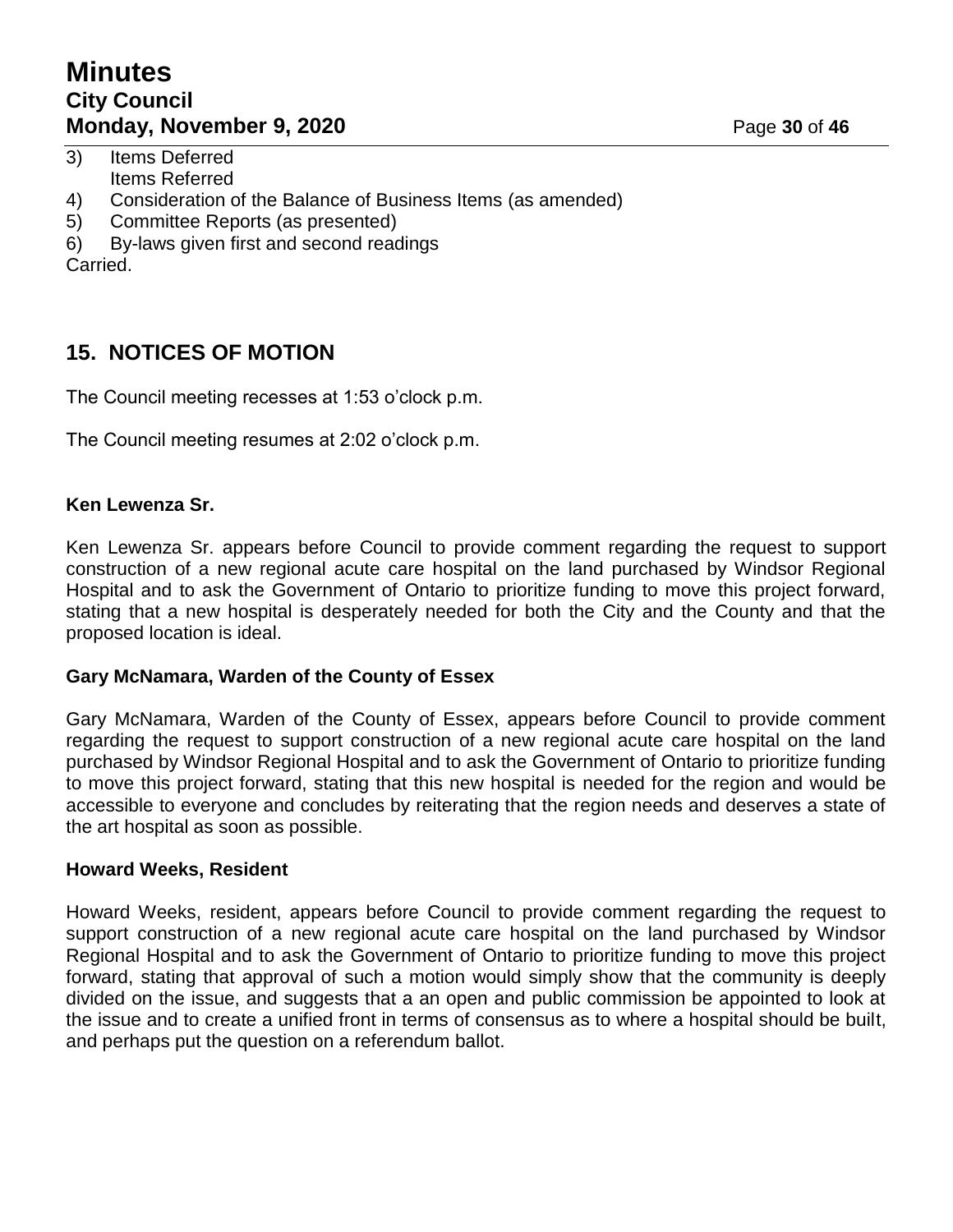## **Minutes City Council Monday, November 9, 2020 Page 31 of 46**

### **Dr. Wassim Saad, Windsor Regional Hospital Chief of Staff**

Dr. Wassim Saad, Windsor Regional Hospital Chief of Staff, appears before Council to provide comment regarding the request to support construction of a new regional acute care hospital on the land purchased by Windsor Regional Hospital and to ask the Government of Ontario to prioritize funding to move this project forward, stating the current and existing sites are a patchwork of outdated and efficient buildings, limited in space and design and limit the staff, with hardly any privacy for patients.

### **Karen Riddell, PV Critical Care, Cardiology, Stroke, Trauma & Clinical Support Services – Windsor Regional Hospital**

Karen Riddell, PV Critical Care, Cardiology, Stroke, Trauma & Clinical Support Services – Windsor Regional Hospital, appears before Council to provide comment regarding the request to support construction of a new regional acute care hospital on the land purchased by Windsor Regional Hospital and to ask the Government of Ontario to prioritize funding to move this project forward, suggesting that the Covid19 pandemic has exposed the current infrastructure challenges and asks that the proposed motion be approved.

### **John S. Holmes, Resident**

John S. Holmes, resident, appears before Council to provide comment regarding the request to support construction of a new regional acute care hospital on the land purchased by Windsor Regional Hospital and to ask the Government of Ontario to prioritize funding to move this project forward, stating that the proposed location will result in the city core suffering and concludes by stating that the process that was undertaken was flawed from the beginning and that the proposed motion should be rejected.

### **Richard St. Denis, Resident**

Richard St. Denis, resident, appears before Council to provide comment regarding the request to support construction of a new regional acute care hospital on the land purchased by Windsor Regional Hospital and to ask the Government of Ontario to prioritize funding to move this project forward, stating that it should be supported given the fact that the land has been secured and every appeal has failed and that challenges such as transit can be easily addressed.

### **Beth Ann Prince, President of Windsor Regional Hospital Foundation**

Beth Ann Prince, President of Windsor Regional Hospital Foundation, appears before Council to provide comment regarding the request to support construction of a new regional acute care hospital on the land purchased by Windsor Regional Hospital and to ask the Government of Ontario to prioritize funding to move this project forward, suggesting the proposed motion should be supported and states that the current buildings limit the ability to purchase new state of the art equipment and medical devises and also limit their capital fundraising campaign.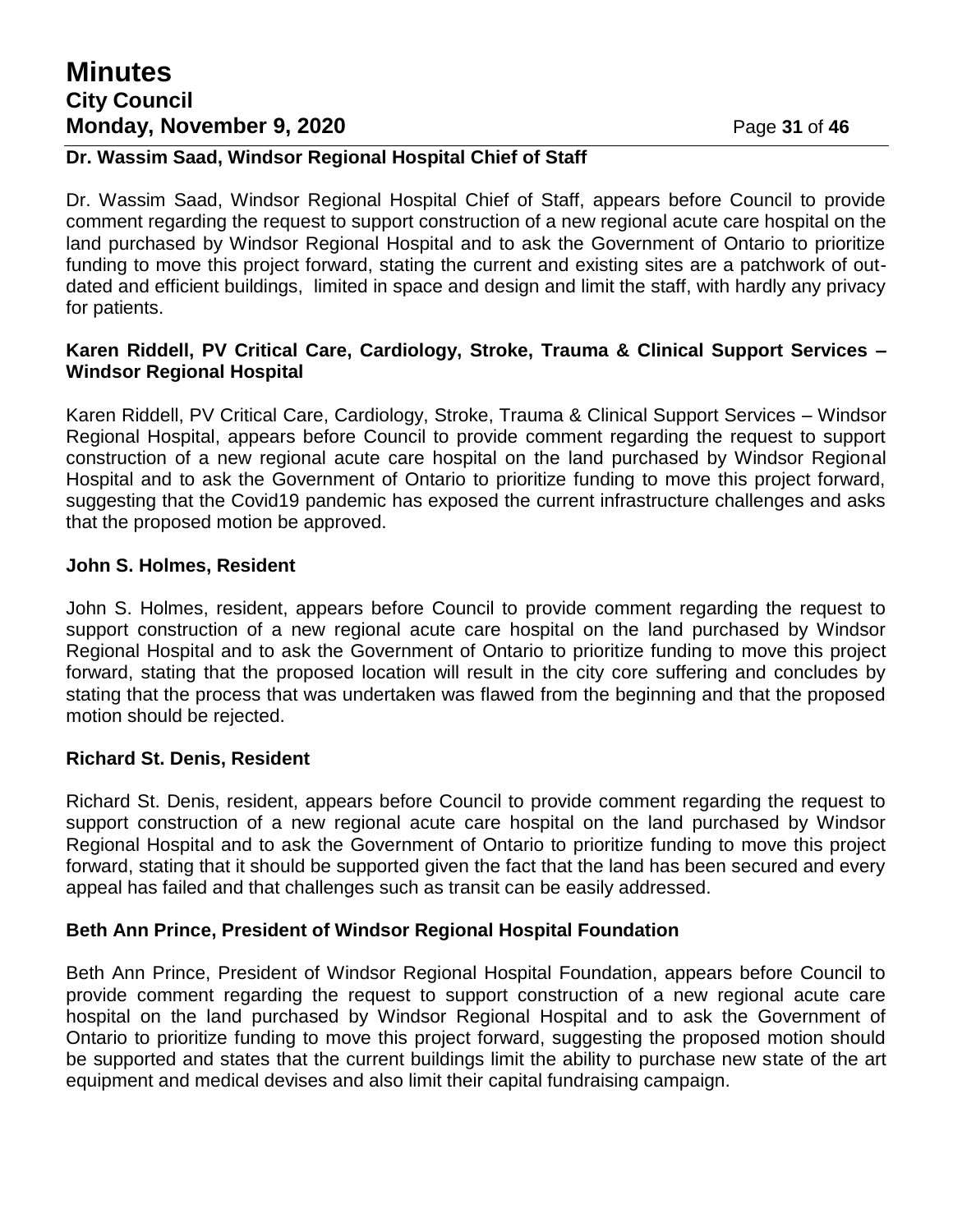## **Minutes City Council Monday, November 9, 2020** Page 32 of 46

#### **Joe McParland, Resident**

Joe McParland, resident, appears before Council to provide comment regarding the request to support construction of a new regional acute care hospital on the land purchased by Windsor Regional Hospital and to ask the Government of Ontario to prioritize funding to move this project forward, suggesting that the motion be supported and states that the location is not an issue.

### **Mary Ann Mulhern, Resident**

Mary Ann Mulhern, resident, appears before Council to provide comment regarding the request to support construction of a new regional acute care hospital on the land purchased by Windsor Regional Hospital and to ask the Government of Ontario to prioritize funding to move this project forward, requesting that Council support what's being recommended.

#### **Mike Cardinal, Resident**

Mike Cardinal, resident, appears before Council to provide comment regarding the request to support construction of a new regional acute care hospital on the land purchased by Windsor Regional Hospital and to ask the Government of Ontario to prioritize funding to move this project forward, suggesting that the location chosen should be enough to oppose the recommendation and asks decision makers to look after the city and its core in adherence to urban planning policy.

### **Caroline Taylor**

Caroline Taylor appears before Council to provide comment regarding the request to support construction of a new regional acute care hospital on the land purchased by Windsor Regional Hospital and to ask the Government of Ontario to prioritize funding to move this project forward, suggesting that this be opposed as the location is too far from some of the poorest areas in the city.

#### **Tony Francis, Resident**

Tony Francis, resident, appears before Council to provide comment regarding the request to support construction of a new regional acute care hospital on the land purchased by Windsor Regional Hospital and to ask the Government of Ontario to prioritize funding to move this project forward, suggesting that this be approved as it would send a clear and concise, unified message to decision-makers at Queen's Park.

#### **Shane Mitchell, Resident**

Shane Mitchell, resident, appears before Council to provide comment regarding the request to support construction of a new regional acute care hospital on the land purchased by Windsor Regional Hospital and to ask the Government of Ontario to prioritize funding to move this project forward, suggesting that this motion not be approved given that the community is divided, and to stop, reset and restart the process and develop a plan for urban, suburban and rural groups as a whole.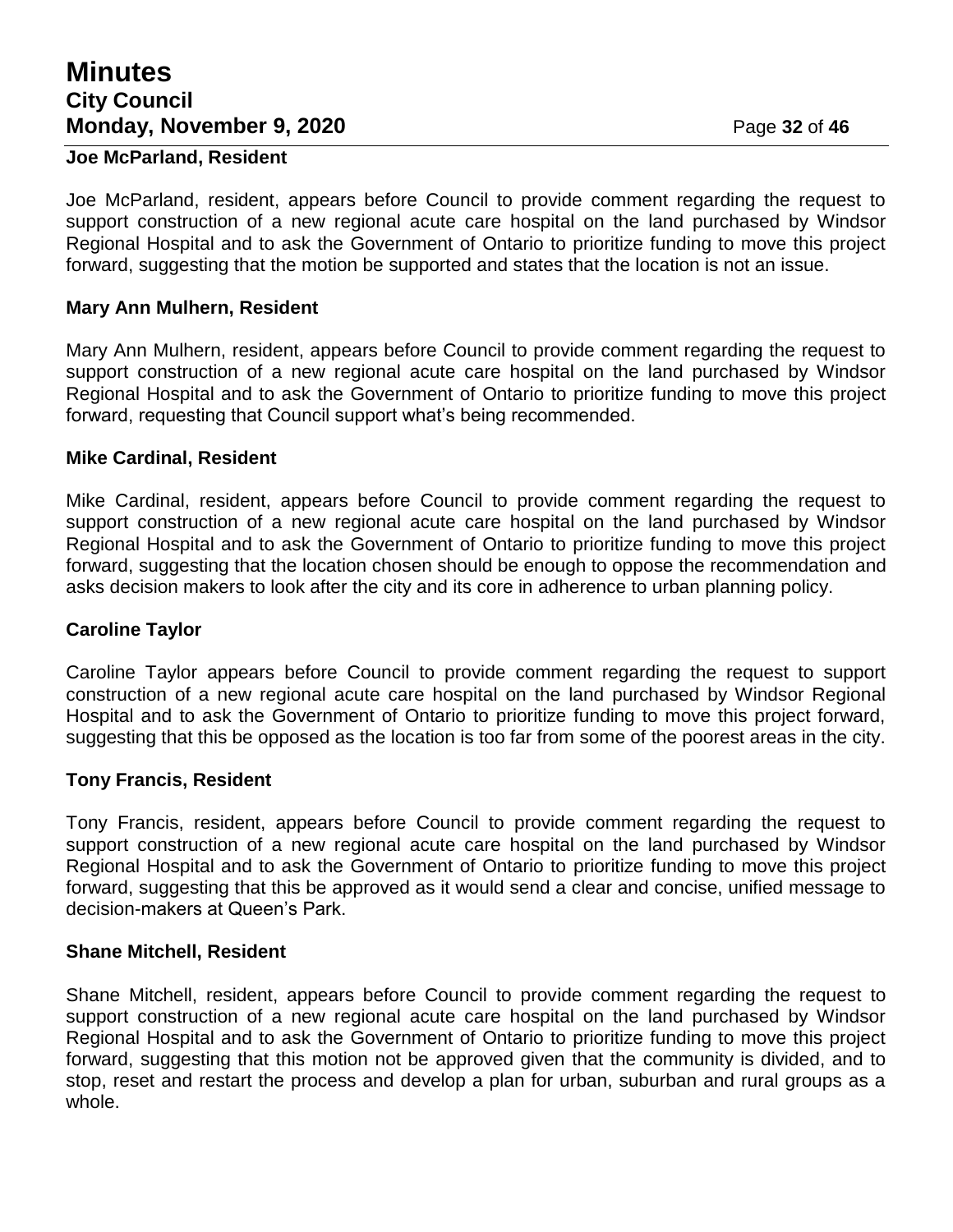## **Minutes City Council Monday, November 9, 2020** Page 33 of 46

#### **Brenda Brunelle, Resident**

Brenda Brunelle, resident, appears before Council to provide comment regarding the request to support construction of a new regional acute care hospital on the land purchased by Windsor Regional Hospital and to ask the Government of Ontario to prioritize funding to move this project forward, stating her support and that Council should approve this unanimously ,and reminds Council that there can be no further delays and that private rooms for patients are woefully scarce.

### **Giovanni Abati, Resident**

Giovanni Abati, resident, appears before Council to provide comment regarding the request to support construction of a new regional acute care hospital on the land purchased by Windsor Regional Hospital and to ask the Government of Ontario to prioritize funding to move this project forward, stating that this should be paused to allow for a county-wide referendum, and suggests that there is a silent majority that opposes what's being recommended and that even staff have concerns about the added commute time they would have to endure with the suggested location.

### **Lori Hill, Resident**

Lori Hill, resident, appears before Council to provide comment regarding the request to support construction of a new regional acute care hospital on the land purchased by Windsor Regional Hospital and to ask the Government of Ontario to prioritize funding to move this project forward, stating that she opposes the construction of a new hospital on County Road 42, but stresses that this does not mean she does not support new health care investment, and concludes by stressing that for everyone's best interests, reciprocal dialogue is needed.

### **Bill Balazs, Resident**

Bill Balazs, resident, appears before Council to provide comment regarding the request to support construction of a new regional acute care hospital on the land purchased by Windsor Regional Hospital and to ask the Government of Ontario to prioritize funding to move this project forward, suggesting that there needs to be a unified voice supporting this and to also ensure that proper, fair and transparent land development in the subject area takes place.

### **Princess Doe, Resident**

Princess Doe, resident, appears before Council to provide comment regarding the request to support construction of a new regional acute care hospital on the land purchased by Windsor Regional Hospital and to ask the Government of Ontario to prioritize funding to move this project forward, stating that this proposal should be rejected and that it be reconceptualized taking into account the wants and wishes of all residents.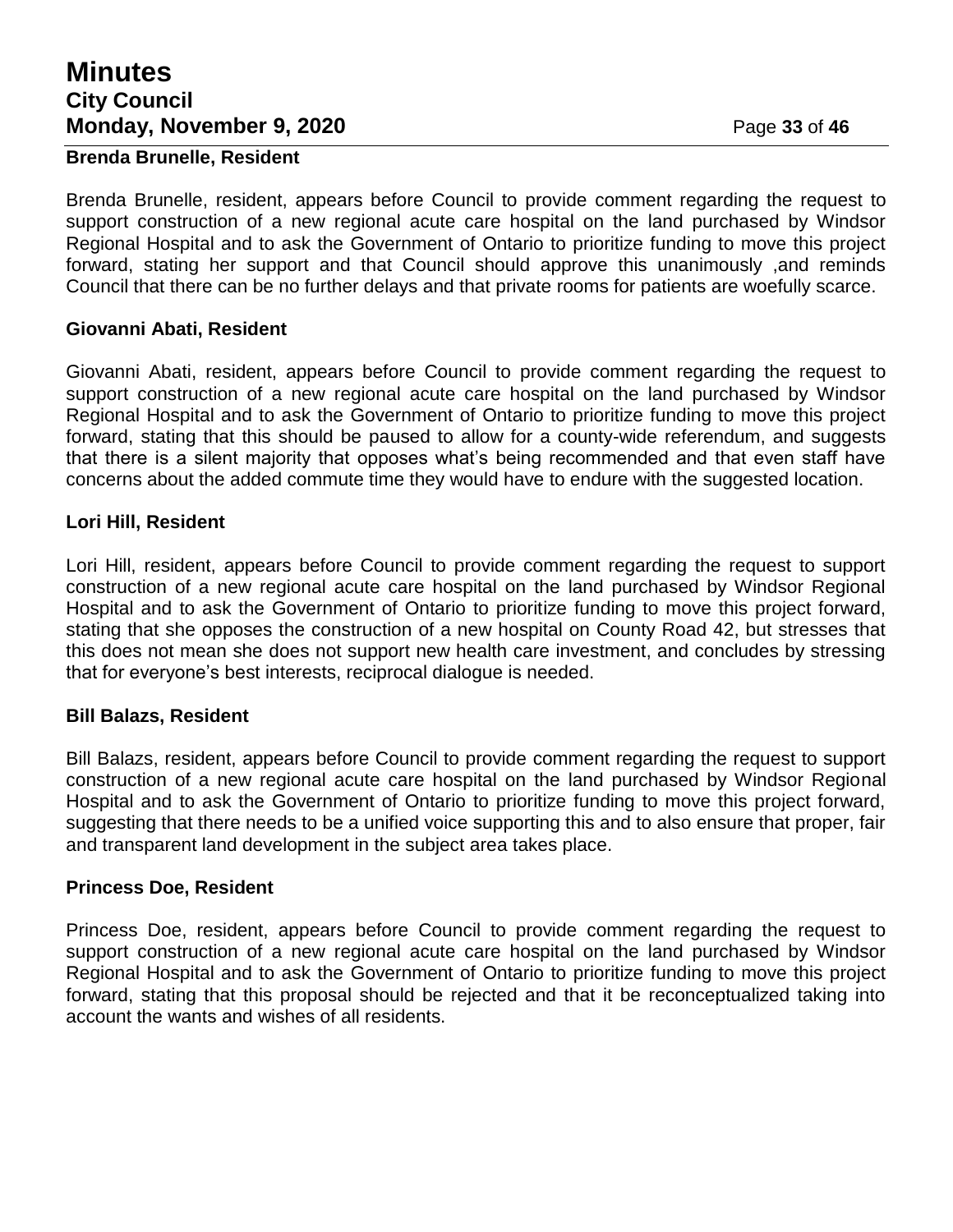## **Minutes City Council Monday, November 9, 2020 Page 34 of 46**

### **Dorothy Jane Kavanaugh, Resident**

Dorothy Jane Kavanaugh, resident, appears before Council to provide comment regarding the request to support construction of a new regional acute care hospital on the land purchased by Windsor Regional Hospital and to ask the Government of Ontario to prioritize funding to move this project forward, suggesting this be rejected and that the plan be reconsidered with the goal of making Windsor a viable community.

The Council meeting recesses at 3:44 o'clock p.m.

The Council meeting reconvenes at 4:00 o'clock p.m.

### **Rae-Anne Byerley, Resident**

Rae-Anne Byerley, resident, appears before Council to provide comment regarding the request to support construction of a new regional acute care hospital on the land purchased by Windsor Regional Hospital and to ask the Government of Ontario to prioritize funding to move this project forward, expressing support and states that as a former nurse it is so apparent that a new facility with technological advancements is long overdue and it would help attract and retain young up and coming medical professionals to work in the area.

#### **Diane Marley, Kingsville Resident**

Diane Marley, Kingsville resident, appears before Council to provide comment regarding the request to support construction of a new regional acute care hospital on the land purchased by Windsor Regional Hospital and to ask the Government of Ontario to prioritize funding to move this project forward, stating support for what's being recommended as there are currently unacceptable space issues with the current configuration.

### **Al Teshuba, Resident**

Al Teshuba, resident, appears before Council to provide comment regarding the request to support construction of a new regional acute care hospital on the land purchased by Windsor Regional Hospital and to ask the Government of Ontario to prioritize funding to move this project forward, expressing support and asking the Council go on record as a united front to show its commitment to the Province for this important initiative.

#### **Gunther Wolf, Resident**

Gunther Wolf, resident, appears before Council to provide comment regarding the request to support construction of a new regional acute care hospital on the land purchased by Windsor Regional Hospital and to ask the Government of Ontario to prioritize funding to move this project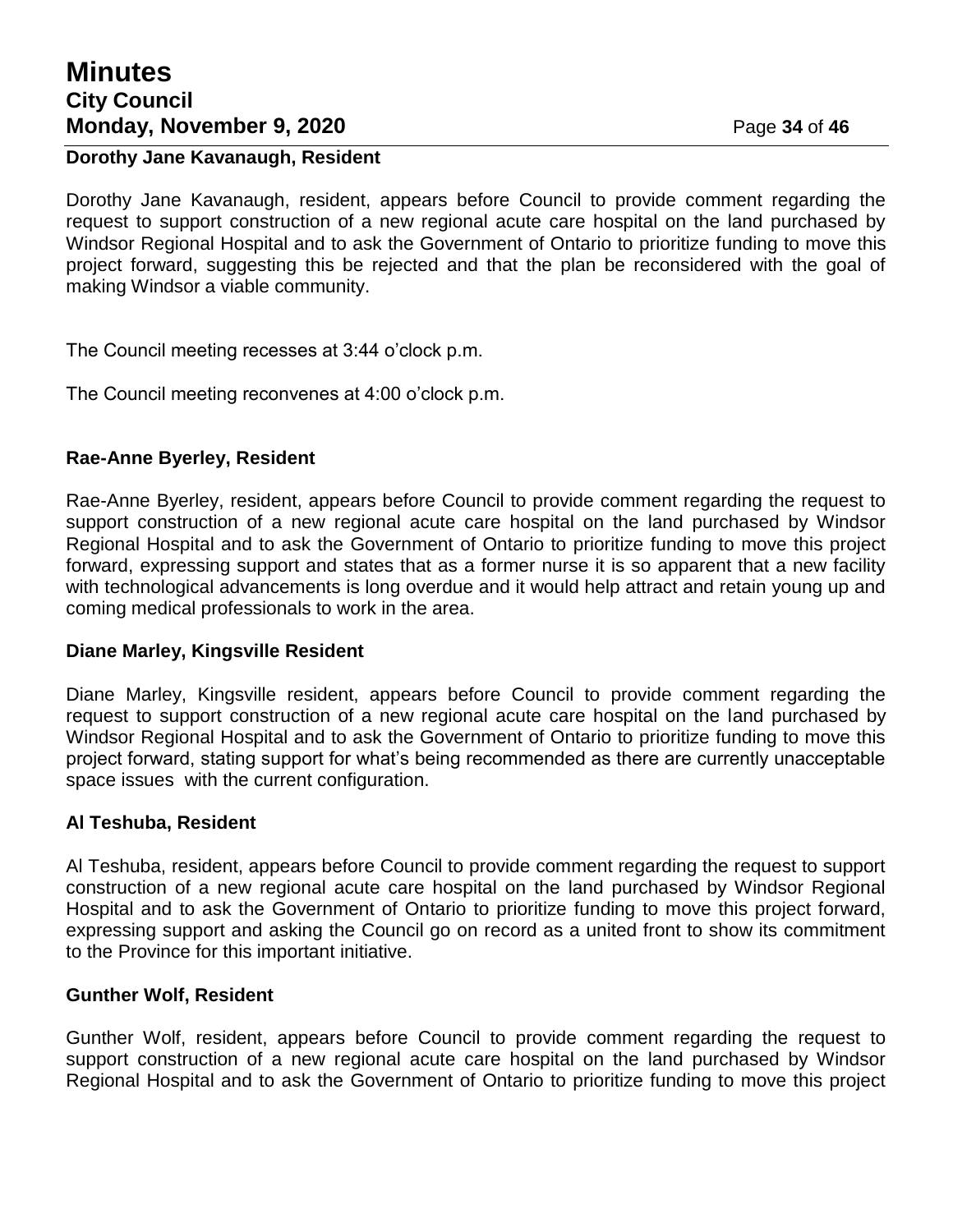## **Minutes City Council Monday, November 9, 2020 Page 35** of 46

forward, expressing support and suggesting this would attract young up and coming doctors to the area.

### **Leona Bjorkman, Resident**

Leona Bjorkman, resident, appears before Council to provide comment regarding the request to support construction of a new regional acute care hospital on the land purchased by Windsor Regional Hospital and to ask the Government of Ontario to prioritize funding to move this project forward, expressing wholehearted support and suggesting the current structure lacks private rooms and has inadequate parking and that the region deserves a state of the art facility.

### **Greg Lemay, Resident**

Greg Lemay, resident, appears before Council to provide comment regarding the request to support construction of a new regional acute care hospital on the land purchased by Windsor Regional Hospital and to ask the Government of Ontario to prioritize funding to move this project forward, stating full support, as this has been debated extensively and it's time to bring it to successful conclusion.

### **Stephen McKenzie, President & CEO of WindsorEssex Economic Development Corporation**

Stephen McKenzie, President & CEO of WindsorEssex Economic Development Corporation, appears before Council to provide comment regarding the request to support construction of a new regional acute care hospital on the land purchased by Windsor Regional Hospital and to ask the Government of Ontario to prioritize funding to move this project forward, expressing support and suggesting that potential investors look at the existing health care inventory and infrastructure when debating their investment and development strategies.

### **Anneke Smit, Resident**

Anneke Smit, resident, appears before Council to provide comment regarding the request to support construction of a new regional acute care hospital on the land purchased by Windsor Regional Hospital and to ask the Government of Ontario to prioritize funding to move this project forward, suggesting that this not be approved, and that Council seek community cohesion and to bring vulnerable communities into the decision-making process.

### **Philippa von Ziegenweidt, Resident**

Philippa von Ziegenweidt, resident, appears before Council to provide comment regarding the request to support construction of a new regional acute care hospital on the land purchased by Windsor Regional Hospital and to ask the Government of Ontario to prioritize funding to move this project forward, stating opposition to what's being proposed, as the proposed location makes it inaccessible to many in the community.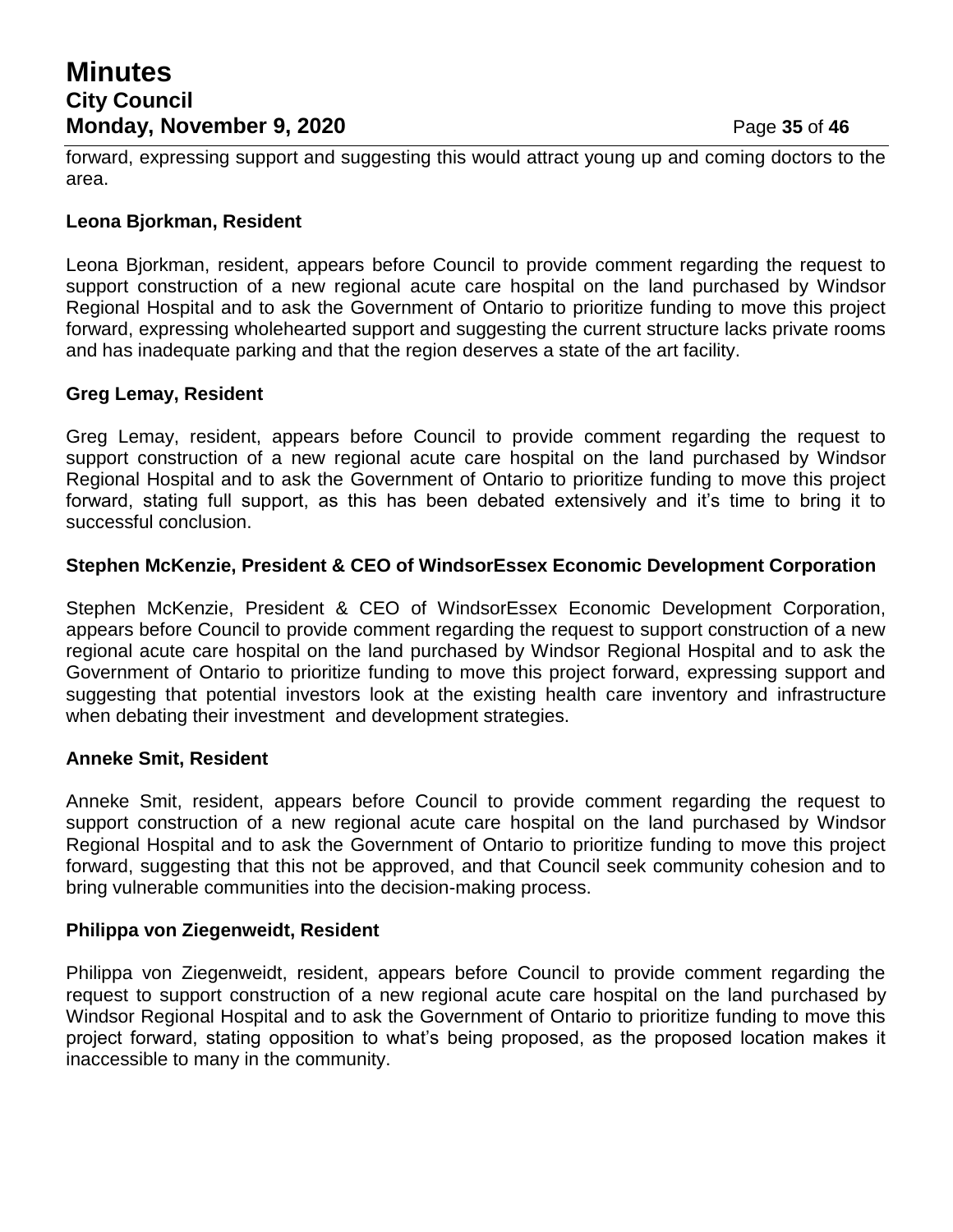## **Minutes City Council Monday, November 9, 2020 Page 36** of 46

#### **Nicole Baillargeon, Resident**

Nicole Baillargeon, resident, appears before Council to provide comment regarding the request to support construction of a new regional acute care hospital on the land purchased by Windsor Regional Hospital and to ask the Government of Ontario to prioritize funding to move this project forward, stating opposition to the proposed recommendation.

#### **Pat Papadeas, Resident**

Pat Papadeas, resident, appears before Council to provide comment regarding the request to support construction of a new regional acute care hospital on the land purchased by Windsor Regional Hospital and to ask the Government of Ontario to prioritize funding to move this project forward, stating opposition to the recommendation, specifically as it relates to the proposed location and concludes by reminding Council that they are elected to represent the city of Windsor residents and not the County of Essex residents.

#### **Eilleen Boyle, Resident**

Eilleen Boyle, resident, appears before Council to provide comment regarding the request to support construction of a new regional acute care hospital on the land purchased by Windsor Regional Hospital and to ask the Government of Ontario to prioritize funding to move this project forward, stating support for the recommendation, as the current structure has a hospital spread over two sites and the area would benefit from a state of the art hospital.

#### **Leslie McCurdy, Resident**

Leslie McCurdy, resident, appears before Council to provide comment regarding the request to support construction of a new regional acute care hospital on the land purchased by Windsor Regional Hospital and to ask the Government of Ontario to prioritize funding to move this project forward, suggesting that this be paused, to allow for an impact study that would take into consideration the needs of minorities, disabilities or low income and states that what is currently being proposed would be detrimental to those living in the downtown core.

#### **Michelle Oncea, Resident**

Michelle Oncea, resident, appears before Council to provide comment regarding the request to support construction of a new regional acute care hospital on the land purchased by Windsor Regional Hospital and to ask the Government of Ontario to prioritize funding to move this project forward, stating opposition as previous "consultations" were simply "presentations" and concludes by suggesting that a new hospital should be in the core, near where people actually live.

#### **Jeffrey Williams, Resident**

Jeffrey Williams, resident, appears before Council to provide comment regarding the request to support construction of a new regional acute care hospital on the land purchased by Windsor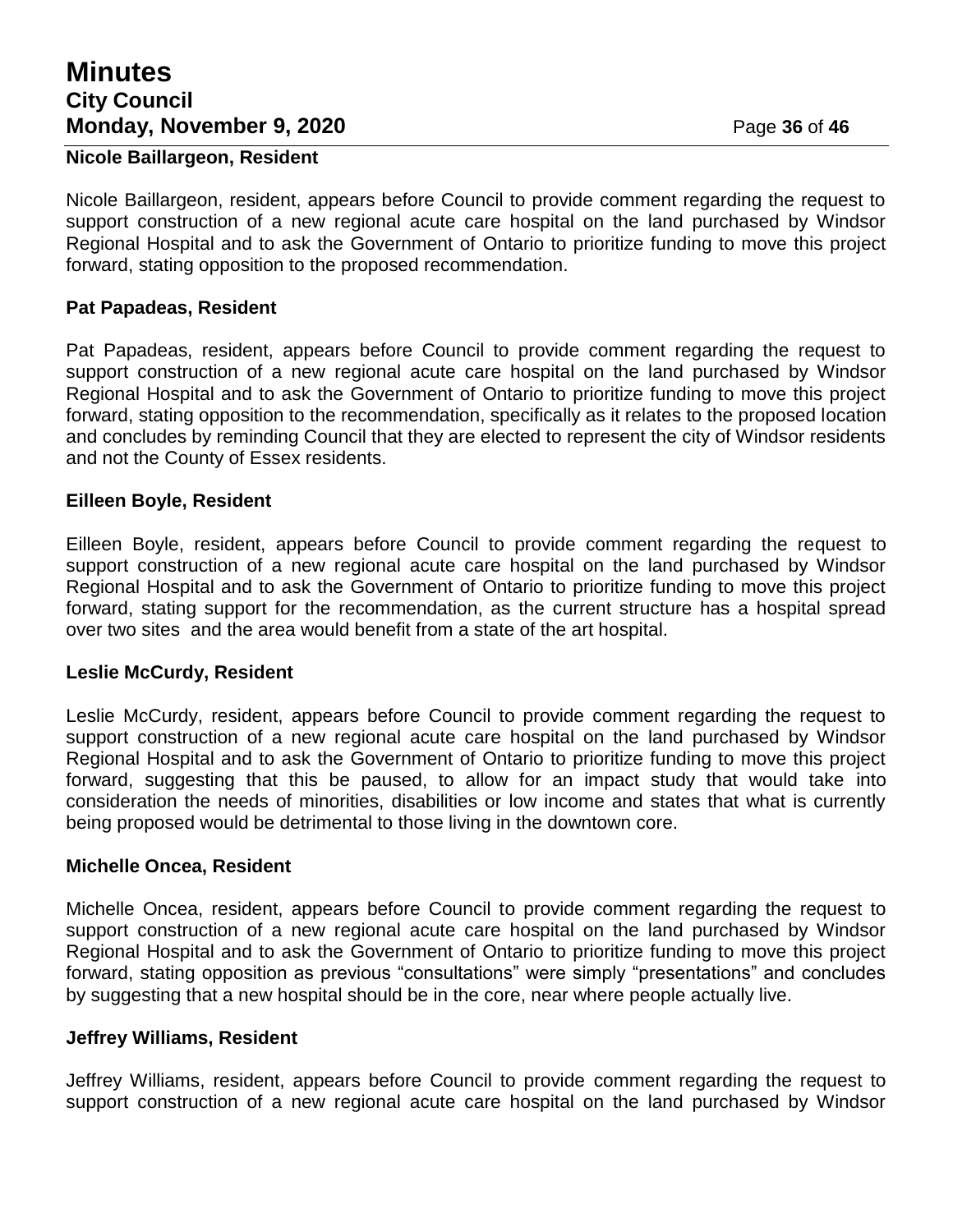## **Minutes City Council Monday, November 9, 2020 Page 37** of 46

Regional Hospital and to ask the Government of Ontario to prioritize funding to move this project forward, stating that it is important to make an informed decision based on where population pockets are situated.

#### **Julian Villafuere-Diaz, Resident**

Julian Villafuere-Diaz, resident, appears before Council to provide comment regarding the request to support construction of a new regional acute care hospital on the land purchased by Windsor Regional Hospital and to ask the Government of Ontario to prioritize funding to move this project forward, stating opposition and suggests that a better solution can be developed.

#### **Taskeen Jamali, Resident**

Taskeen Jamali, resident, appears before Council to provide comment regarding the request to support construction of a new regional acute care hospital on the land purchased by Windsor Regional Hospital and to ask the Government of Ontario to prioritize funding to move this project forward, stating support for what is being proposed.

#### **Jeff Casey, Resident**

Jeff Casey, resident, appears before Council to provide comment regarding the request to support construction of a new regional acute care hospital on the land purchased by Windsor Regional Hospital and to ask the Government of Ontario to prioritize funding to move this project forward, expressing support and suggesting that the Province needs to receive this message clearly, as the current hospital infrastructure is not acceptable and there is a need for a state of the art facility that will attract top talent.

#### **Lyra Sheldon, Resident**

Lyra Sheldon, resident, appears before Council to provide comment regarding the request to support construction of a new regional acute care hospital on the land purchased by Windsor Regional Hospital and to ask the Government of Ontario to prioritize funding to move this project forward, stating opposition to what is being proposed, as it would lead to urban sprawl and there are better alternatives that should be considered.

#### **Arleen Deschamps, Resident**

Arleen Deschamps, resident, appears before Council to provide comment regarding the request to support construction of a new regional acute care hospital on the land purchased by Windsor Regional Hospital and to ask the Government of Ontario to prioritize funding to move this project forward, expressing concern with what is being proposed, as the location would be detrimental to seniors, those with handicaps, as well as those that are vulnerable, and affordability to commute to the location would be a challenge.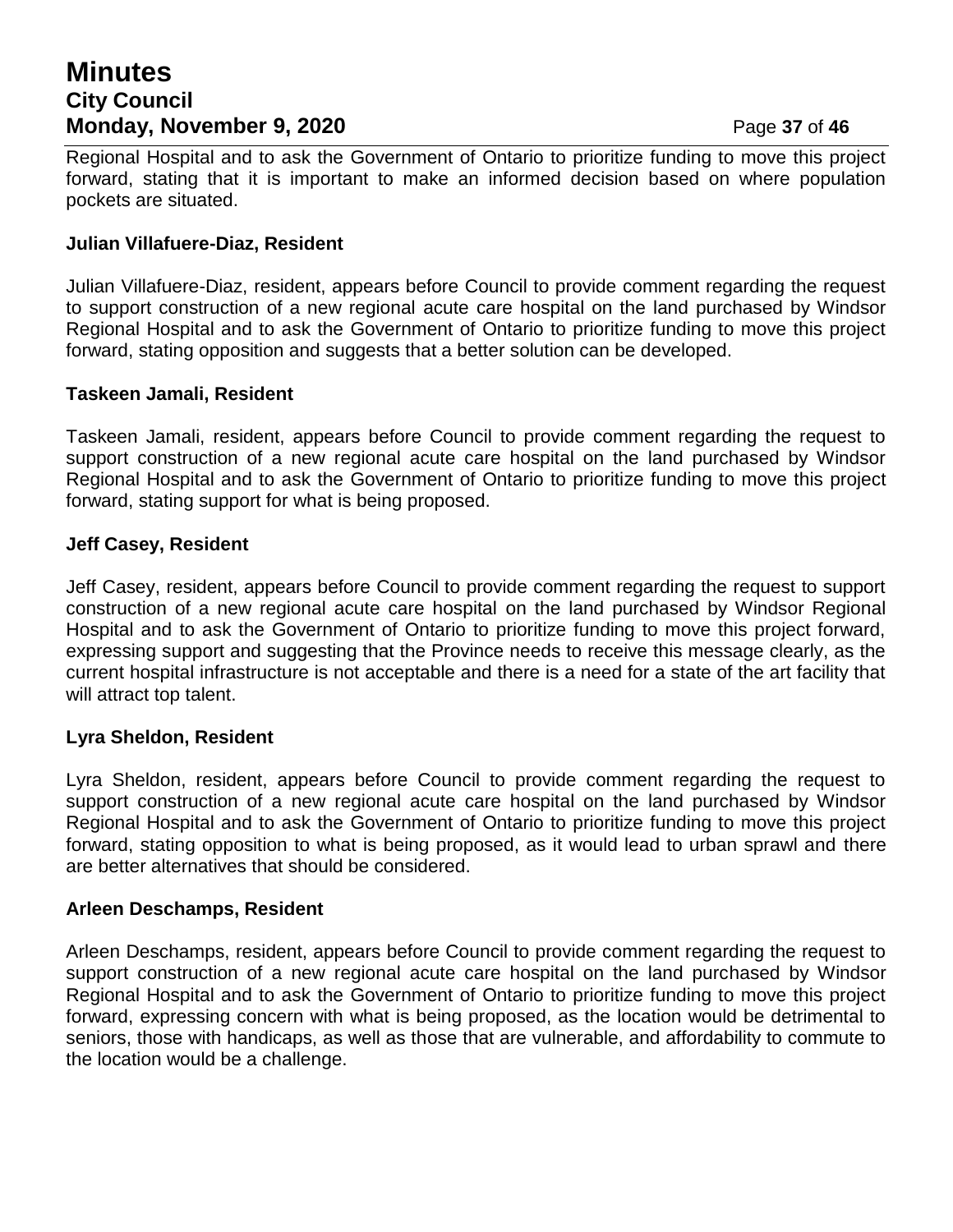## **Minutes City Council Monday, November 9, 2020** Page 38 of 46

The Council meeting recesses at 6:33 o'clock p.m.

The Council meeting resumes at 6:45 o'clock p.m.

Moved by: Mayor Dilkens Seconded by: Councillor Francis

Decision Number: CR568/2020

That the City of Windsor **SUPPORTS** construction of a new regional acute care hospital on the land purchased by Windsor Regional Hospital and asks the Government of Ontario to prioritize funding to move this project forward. Carried.

At the request of Mayor Dilkens, a recorded vote is taken.

Aye votes: Councillors Francis, Gignac, Morrison, Sleiman, Kaschak, Gill and Mayor Dilkens. Nay votes: Councillors Holt, Costante, McKenzie and Bortolin. Absent: None. Abstain: None.

Clerk's File: MH/12346

Moved by: Councillor Holt Seconded by: Councillor Bortolin

That council RETAIN a third party consultant to prepare an impact study on the relocation of Windsor's hospital infrastructure to the greenfield site by the airport and to identify the risks and benefits associated with the plan, the costs to the municipality in fully building out the required new infrastructure, as well as the financial and social impacts to the existing neighbourhoods that are losing their hospitals.

The motion is **put** and is **lost**.

At the request of Councillor Holt, a recorded vote is taken.

Aye votes: Councillors Costante, Bortolin, Holt, Kaschak and McKenzie. Nay votes: Councillors Francis, Sleiman, Gignac, Gill, Morrison and Mayor Dilkens. Absent: None. Abstain: None.

Clerk's File: MH/12346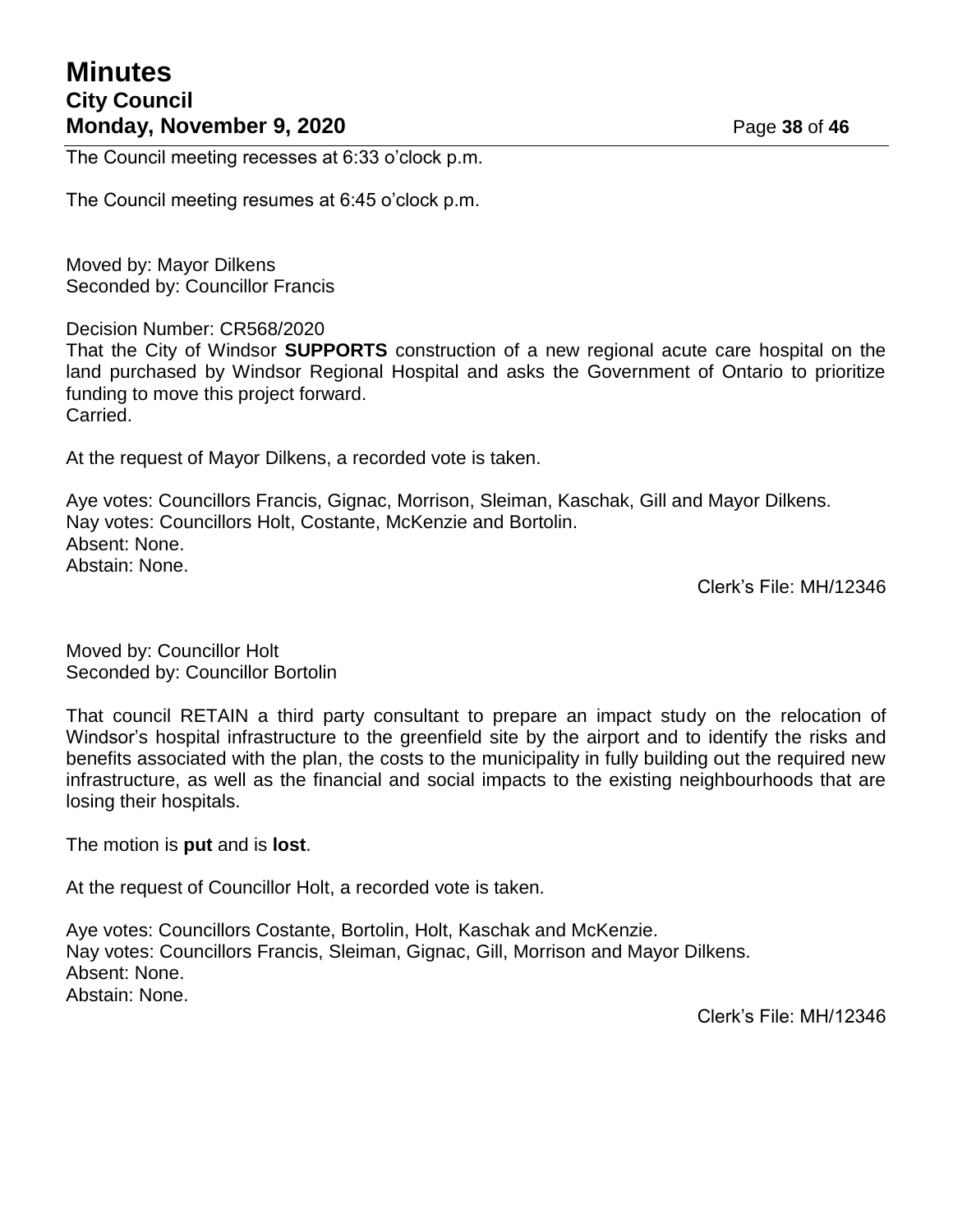### **16. THIRD AND FINAL READING OF THE BY-LAWS**

Moved by: Councillor Gill Seconded by: Councillor McKenzie

That the By-laws No. 148-2020 through 152-2020 having been read a first and second time be now read a third time and finally passed and that the Mayor and Clerk **BE AUTHORIZED** to sign and seal the same notwithstanding any contrary provision of the Council. Carried.

### **17. PETITIONS**

None presented.

## **18. QUESTION PERIOD**

### **18.3. CQ 30-2020**

Moved by: Councillor Bortolin Seconded by: Councillor Costante

Decision Number: CR569/2020

That the following Council Question by Councillor Gignac **BE APPROVED,** and that Administration **BE DIRECTED** to proceed with the necessary actions to respond to the Council Question in the form of a written report, consistent with Council's instructions, and in accordance with Section 17.1 of the Procedure By-law 98-2011:

### CQ 30-2020:

### **Assigned to City Treasurer**

Request Administration prepare a report for Council on the DMAF 3 application, which was rejected for funding. It should contain the following:

1) the reasons for the rejection

2) the impact on all Capital projects that had DMAF components.

3) Vista St. Rose to Ford financial impact and any delays that might result from not securing DMAF, Including the proposed pumping stations at St. Rose and Ford.

4) the total additional costs to be covered by Windsor taxpayers as a result of not securing DMAF 3

funding.

Carried.

Clerk's File: AF2020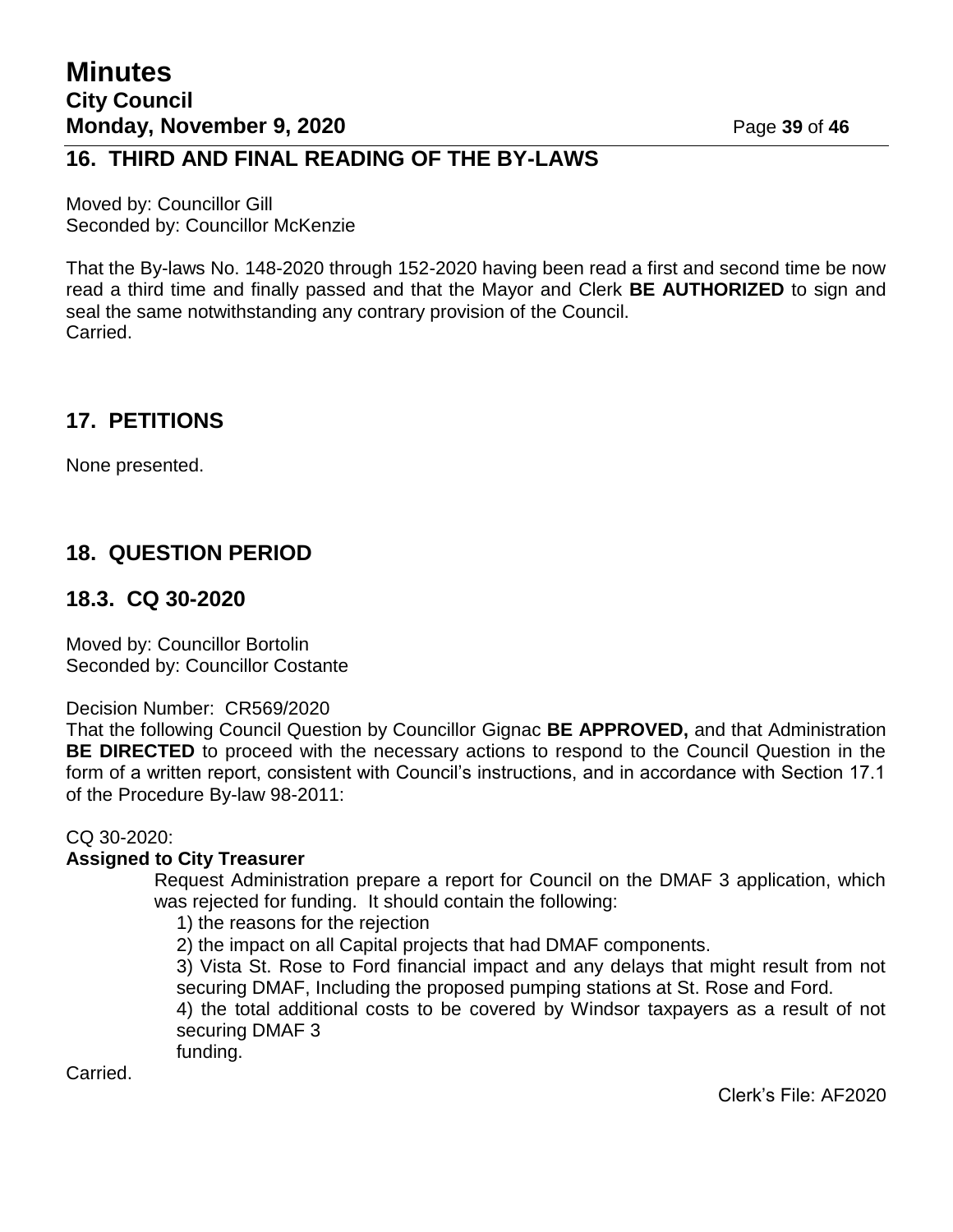### **18.4. CQ 31-2020**

Moved by: Councillor Bortolin Seconded by: Councillor Costante

### Decision Number: CR570/2020

That the following Council Question by Councillor Bortolin **BE APPROVED,** and that Administration **BE DIRECTED** to proceed with the necessary actions to respond to the Council Question in the form of a written report, consistent with Council's instructions, and in accordance with Section 17.1 of the Procedure By-law 98-2011:

#### CQ 31-2020:

### **Assigned to Chief Administrative Officer**

Ask Administration to pen a letter to WEEDC on Council's behalf asking them to present to Council with the findings, and information compiled from the "we can't wait" initiative ending at the end of this year. We ask that they present in the first few months of 2021.

Carried.

Clerk's File: ACO2020 & MH/12346

### **21. ADJOURNMENT**

Moved by: Councillor Francis Seconded by: Councillor Gignac

That this Council meeting stand adjourned until the next regular meeting of Council or at the call of the Mayor. Carried.

Accordingly, the meeting is adjourned at 8:46 o'clock p.m.

Mayor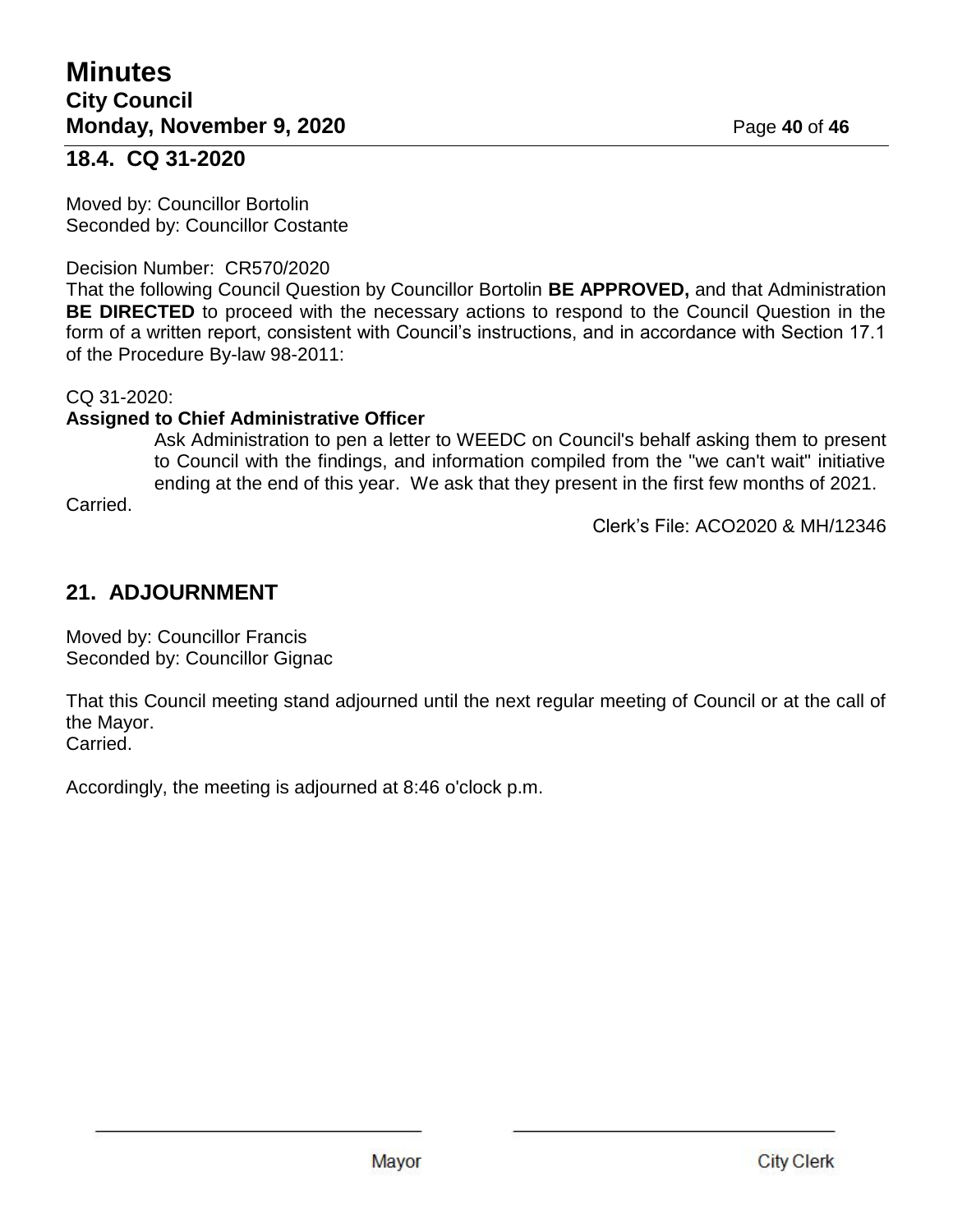Adopted by Council at its meeting held November 9, 2020 (CR566/2020) VC/bm

### **SPECIAL MEETING OF COUNCIL – IN CAMERA November 9, 2020**

**Members participating via electronic participation in accordance with Procedure By-law #98-2011 as amended, which allows for electronic participation during a declared emergency.**

**Meeting called to order at: 10:01 a.m.**

#### **Members in Attendance:**

Mayor D. Dilkens Councillor F. Francis Councillor F. Costante Councillor C. Holt Councillor R. Bortolin Councillor G. Kaschak Councillor J. Gignac Councillor K. McKenzie Councillor J. Morrison Councillor E. Sleiman Councillor J. Gill

### **Also in attendance:**

- O. Colucci, Chief Administrative Officer
- J. Payne, Community Development and Health Commissioner and Corporate Leader Social Development, Health, Recreation and Culture
- M. Winterton, City Engineer and Corporate Leader Environmental Protection and **Transportation**
- V. Critchley, City Clerk/Licence Commissioner and Corporate Leader Public Engagement and Human Resources
- J. Mancina, Chief Financial Officer/City Treasurer and Corporate Leader Finance and **Technology**
- S. Askin-Hager, City Solicitor and Corporate Leader Economic Development and Public Safety
- J. Wilson, Corporate Leader, Parks, Facilities, Recreation and Culture
- M. Vujanovic, Senior Economic Development Officer (Item 5)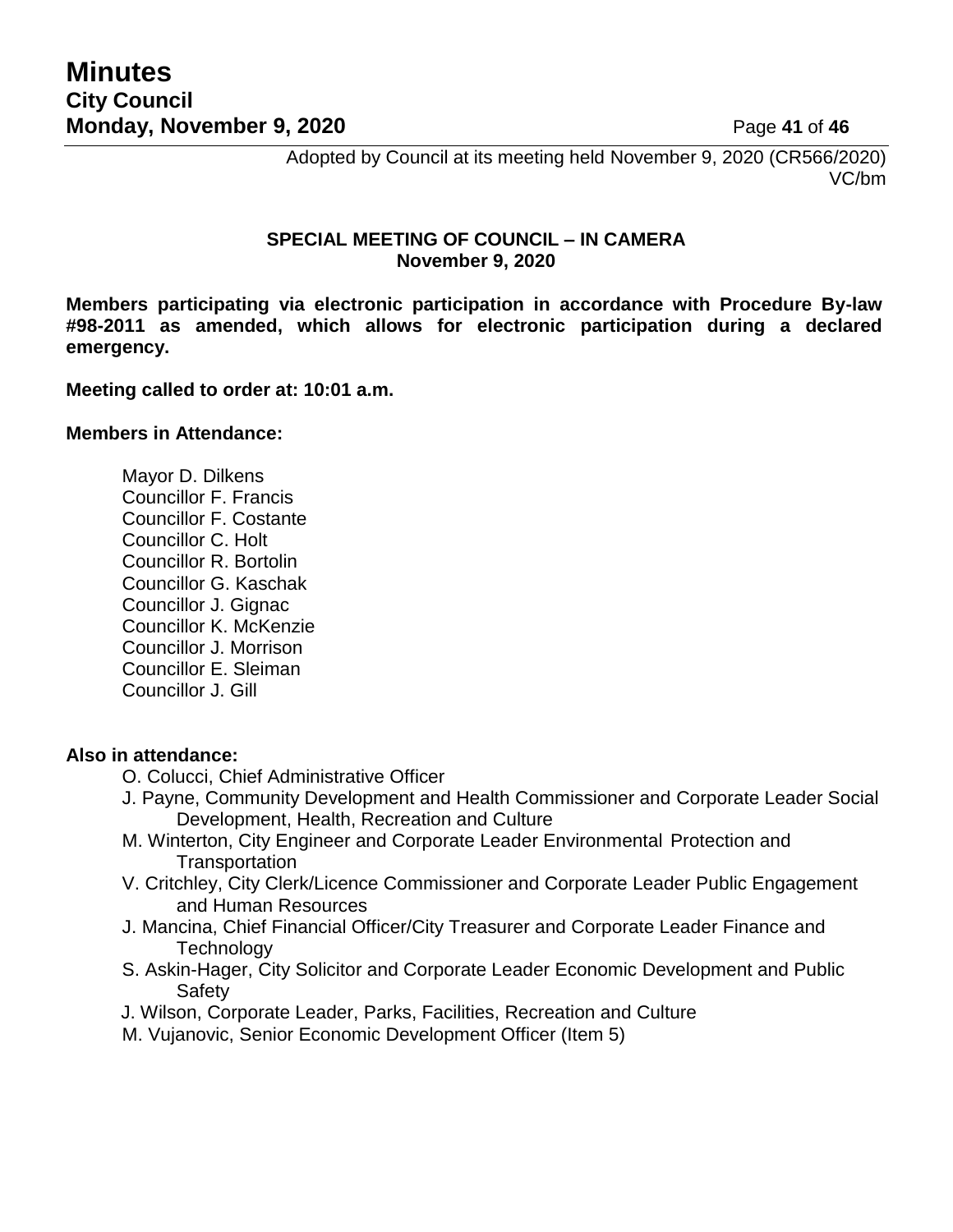## **Minutes City Council Monday, November 9, 2020** Page 42 of 46

**Verbal Motion is presented by Councillor Gill, seconded by Councillor Francis, to move in Camera for discussion of the following item(s):**

| <b>Item</b><br>No. | <b>Subject</b>                                                                             | Section-<br><b>Pursuant to</b><br><b>Municipal Act,</b><br>2001, as<br>amended |
|--------------------|--------------------------------------------------------------------------------------------|--------------------------------------------------------------------------------|
| 1.                 | Property matter – sale of land                                                             | 239(2)(c)                                                                      |
| 2.                 | Property matter – sale of land                                                             | 239(2)(c)                                                                      |
| 3.                 | Property matter – sale of land                                                             | 239(2)(c)                                                                      |
| 4.                 | Property matter – sale of land                                                             | 239(2)(c)                                                                      |
| 5.                 | Property matter – disposition of property –<br>update – verbal report                      | 239(2)(c)                                                                      |
| 6.                 | Position/plan – security of the property of<br>the municipality – policing – verbal report | 239(2)(k)                                                                      |

**Motion Carried.**

### **Declarations of Pecuniary Interest:**

None declared.

**Discussion on the items of business. (Items 1, 5, 2, 3, 4 and 6)**

**Verbal Motion is presented by Councillor Kaschak, seconded by Councillor Gignac, to move back into public session. Motion Carried.**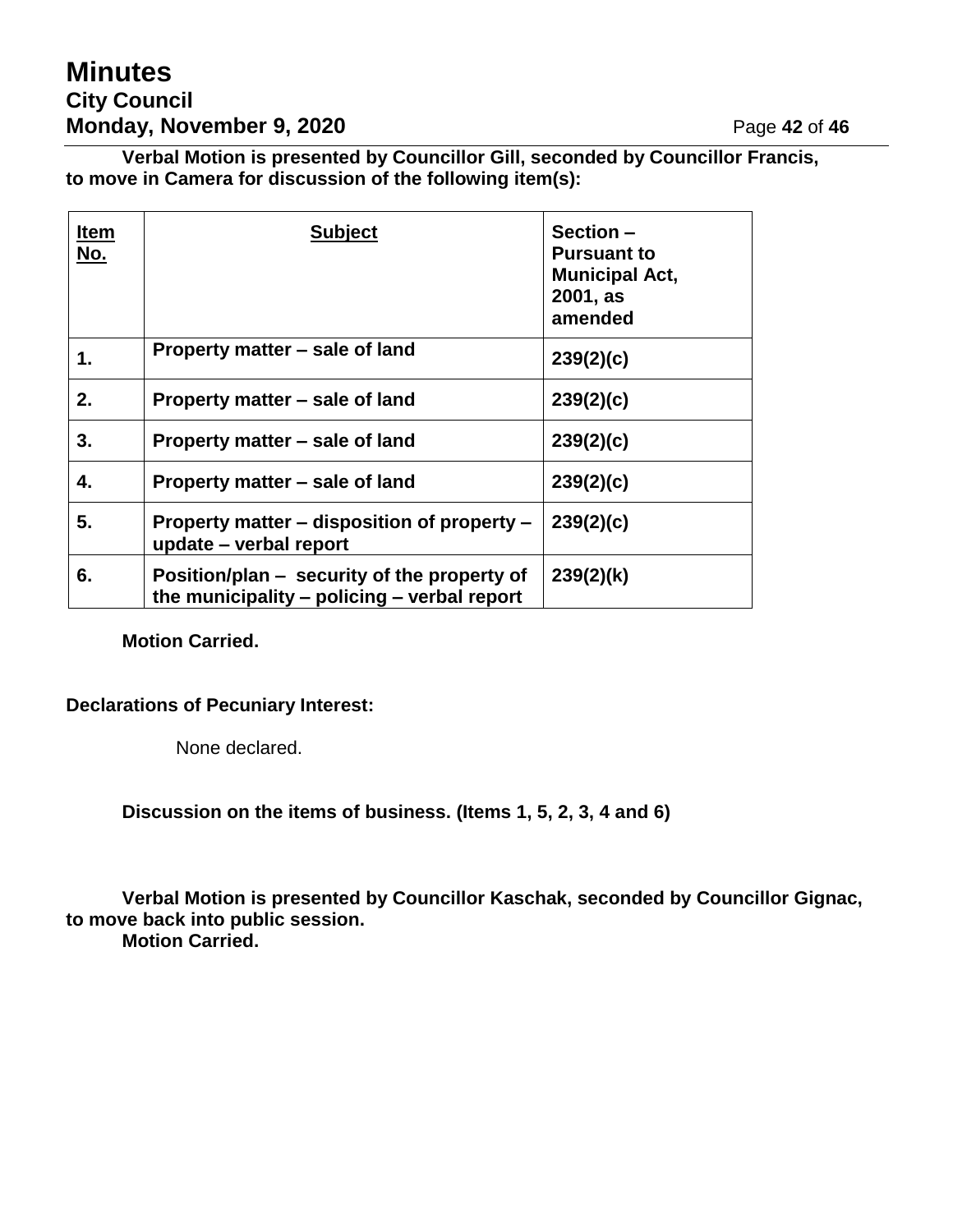### **\*\*SEE NOTE BELOW**

**Moved by Councillor Francis, seconded by Councillor Gill,**

**THAT the Clerk BE DIRECTED to transmit the recommendation(s) contained in the report(s) discussed at the In-Camera Council Meeting held November 9, 2020 directly to Council for consideration at the next Regular Meeting.**

1. That the recommendation contained in the in-camera report from the Acting Lease Administrator, Manager of Real Estate Services, City Solicitor and Corporate Leader Economic Development and Public Safety and Chief Financial Officer/City Treasurer and Corporate Leader Finance and Technology respecting a property matter – sale of land **BE APPROVED**.

2. That the recommendation contained in the in-camera report from the Acting Lease Administrator, Manager of Real Estate Services, City Solicitor and Corporate Leader Economic Development and Public Safety and Chief Financial Officer/City Treasurer and Corporate Leader Finance and Technology respecting a property matter – sale of land **BE APPROVED**

3. That the recommendation contained in the in-camera report from the Acting Lease Administrator, Manager of Real Estate Services, City Solicitor and Corporate Leader Economic Development and Public Safety and Chief Financial Officer/City Treasurer and Corporate Leader Finance and Technology respecting a property matter – sale of land **BE APPROVED**

4. That the recommendation contained in the in-camera report from the Acting Lease Administrator, Manager of Real Estate Services, City Solicitor and Corporate Leader Economic Development and Public Safety and Chief Financial Officer/City Treasurer and Corporate Leader Finance and Technology respecting a property matter – sale of land **BE APPROVED**

5. That the confidential verbal report from the Senior Economic Development Officer respecting an update on disposition of property **BE RECEIVED**.

6. That the confidential verbal report from Mayor Dilkens respecting a position/plan – security of the property of the municipality - policing **BE RECEIVED** and further the Mayor **BE AUTHORIZED TO PROCEED** on the verbal direction of Council.

### **Motion Carried.**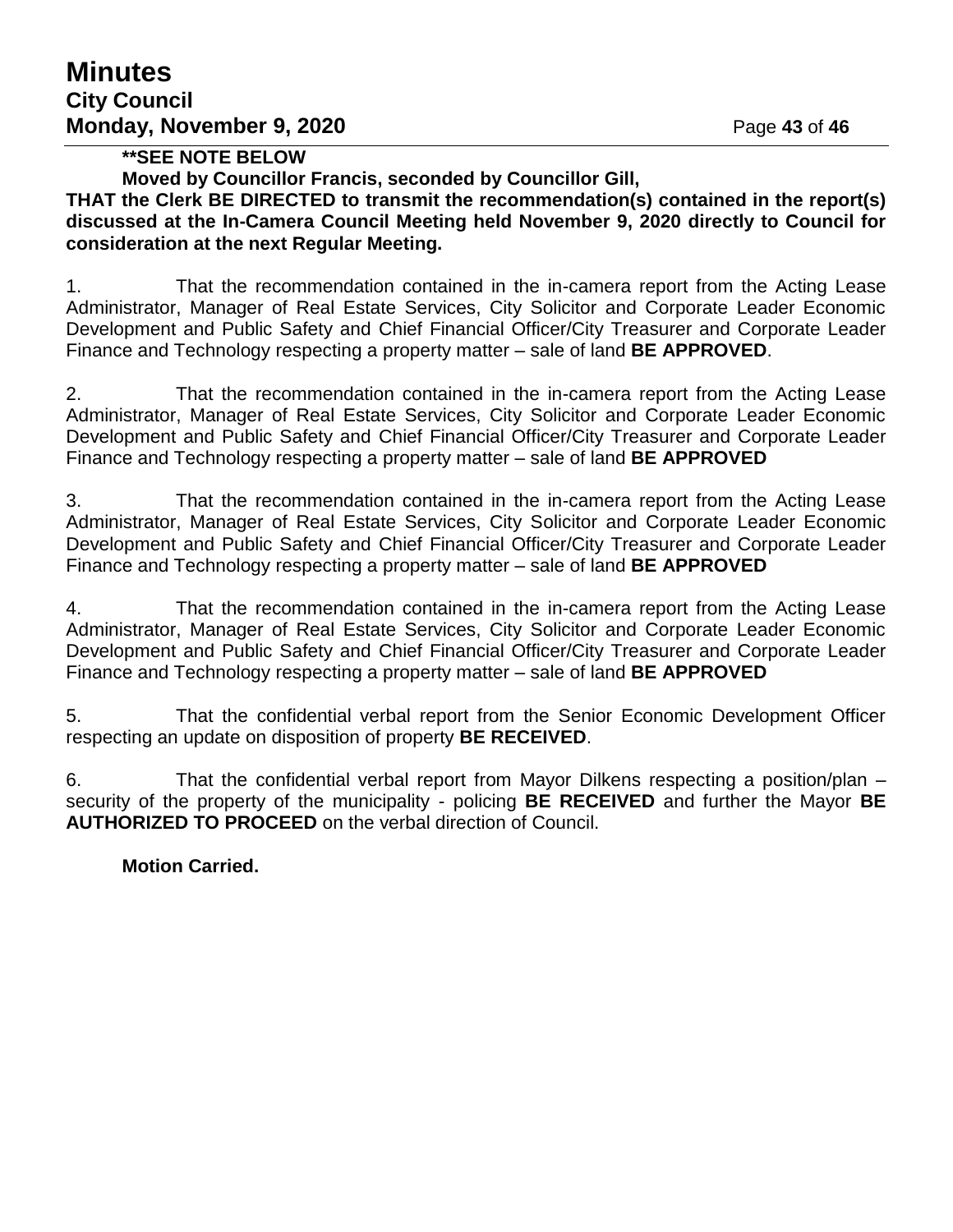## **Minutes City Council Monday, November 9, 2020** Page 44 of 46

**Moved by Councillor Sleiman, seconded by Councillor Francis, That the special meeting of council held November 9, 2020 BE ADJOURNED. (Time: 10:29 a.m.) Motion Carried.**

**\*\*CLERK'S NOTE: The transmittal motion and final votes were held in the open session of Council on November 9, 2020.**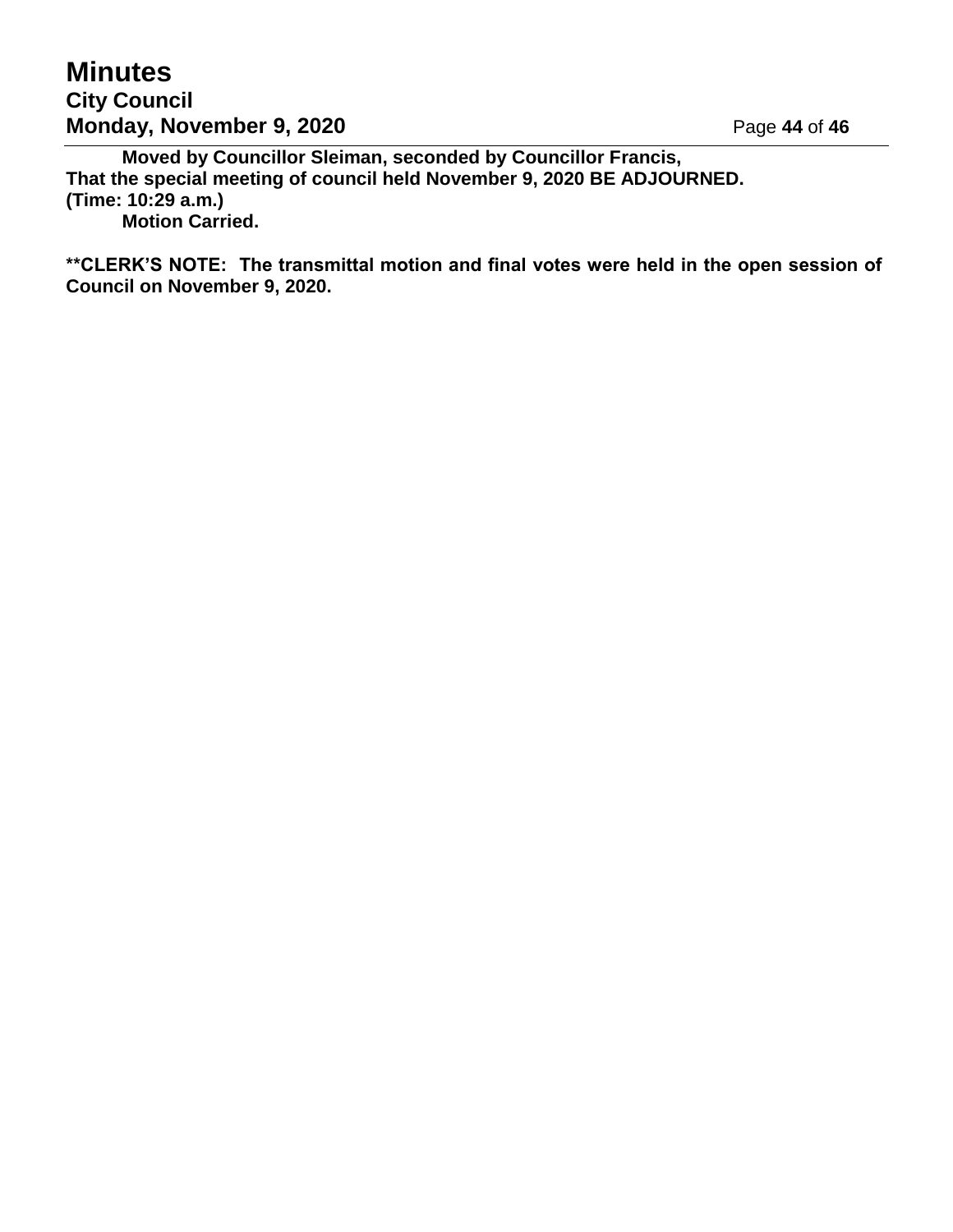## **Minutes City Council Monday, November 9, 2020** Page 45 of 46

Adopted by Council at its meeting held November 9, 2020 (CR529/2020) VC/bm Windsor, Ontario, November 9, 2020

#### **REPORT OF THE STRIKING COMMITTEE of its meeting held November 9, 2020**

**Members participating via electronic participation in accordance with Procedure By-law #98- 2011 as amended, which allows for electronic participation during a declared emergency.**

**PRESENT:** Mayor D. Dilkens Councillor F. Francis Councillor G. Kaschak Councillor K. McKenzie Councillor J. Morrison Councillor F. Costante Councillor R. Bortolin Councillor E. Sleiman Councillor J. Gignac Councillor Holt Councillor Gill

### **Also in attendance:**

- O. Colucci, Chief Administrative Officer
- J. Payne, Community Development and Health Commissioner and Corporate Leader Social Development, Health, Recreation and Culture
- M. Winterton, City Engineer and Corporate Leader Environmental Protection and **Transportation**
- V. Critchley, City Clerk/Licence Commissioner and Corporate Leader Public Engagement and Human Resources
- J. Mancina, Chief Financial Officer/City Treasurer and Corporate Leader Finance and **Technology**
- S. Askin Hager, City Solicitor and Corporate Leader Economic Development and Public Safety
- J. Wilson, Corporate Leader, Parks, Facilities, Recreation and Culture
- A. Teliszewsky, Mayor's Chief of Staff

### **Declarations of Pecuniary Interest:**

None Declared.